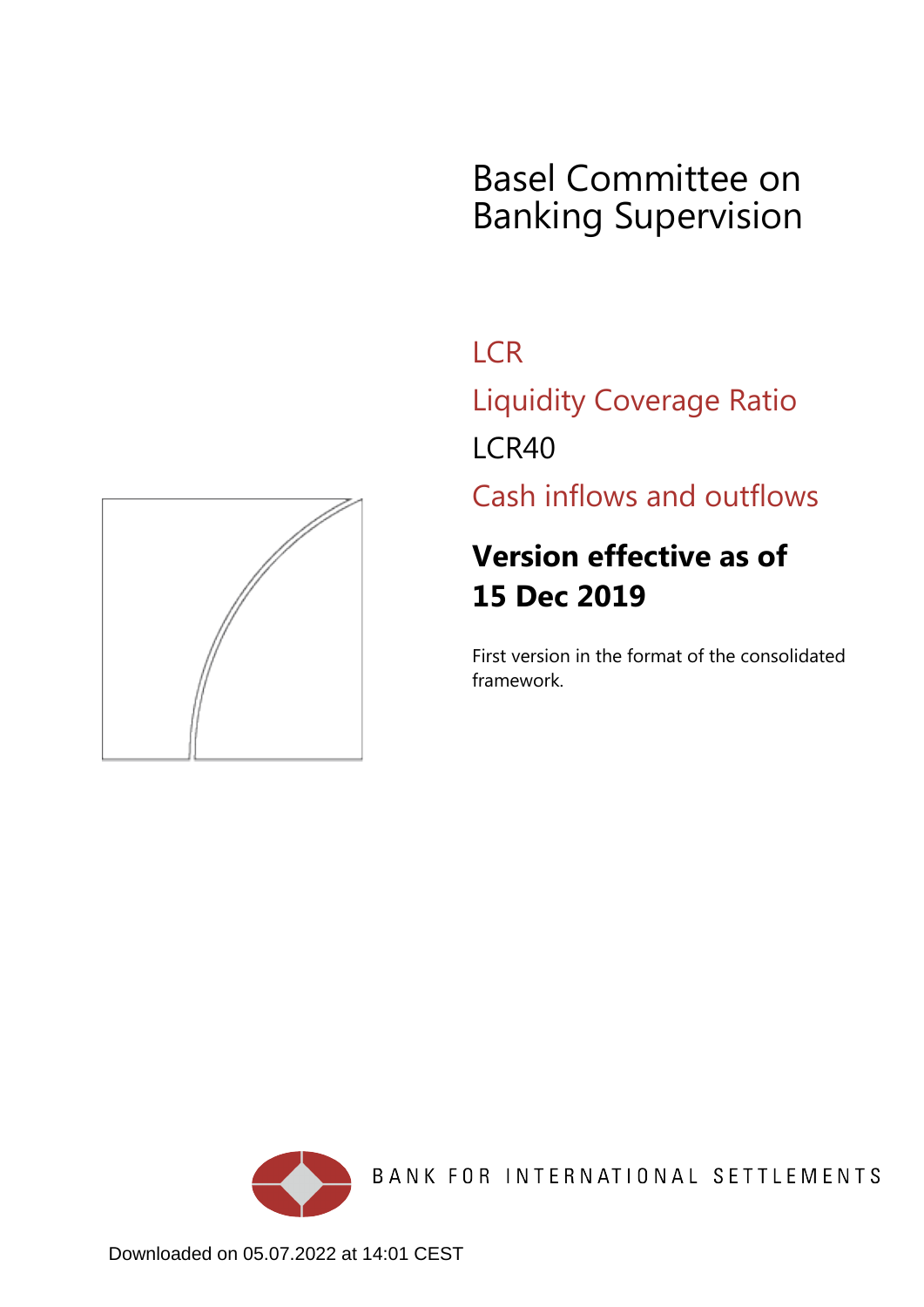*© Bank for International Settlements 2022. All rights reserved.*

Downloaded on 05.07.2022 at 14:01 CEST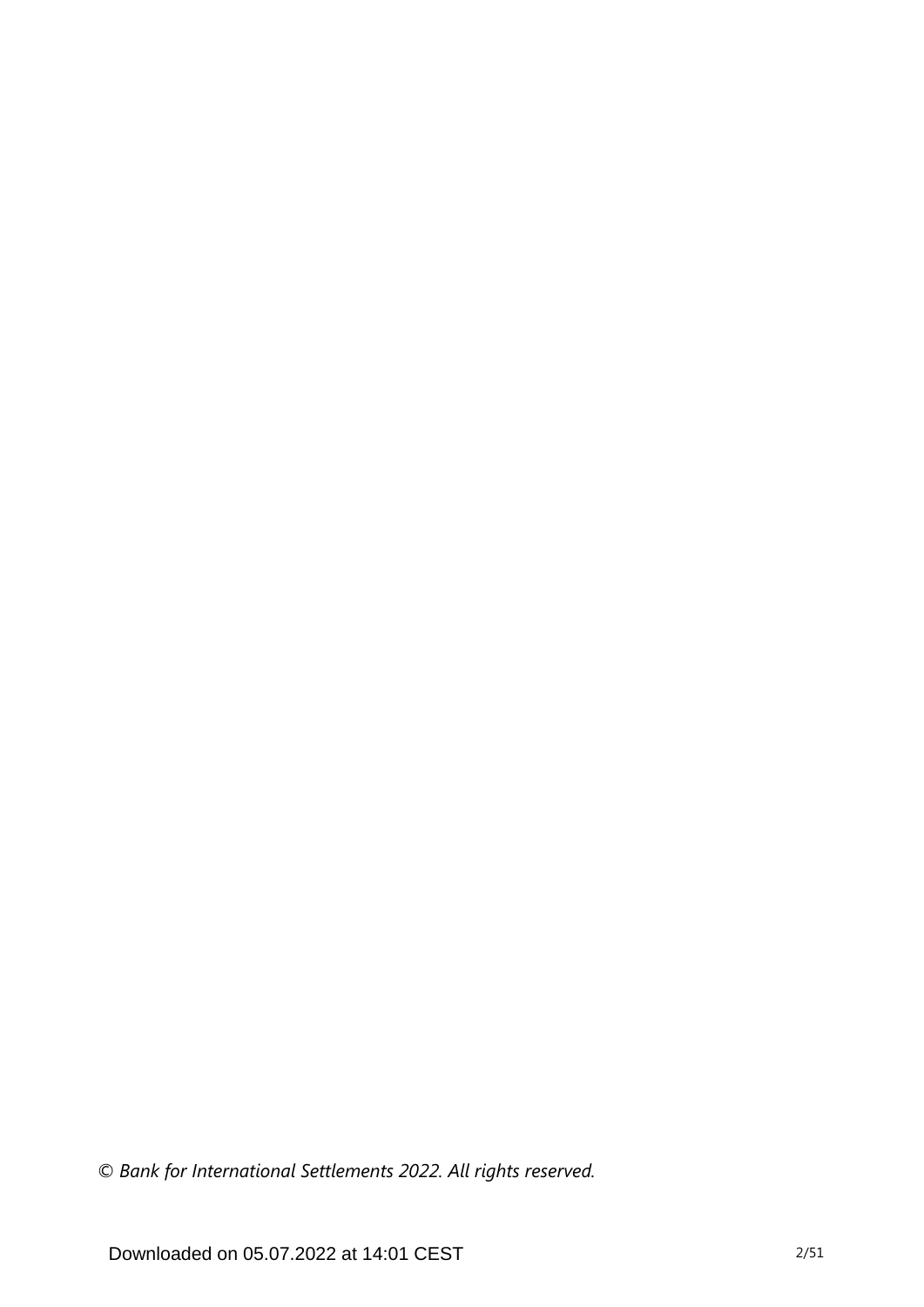### **Definition of total net cash outflows**

<span id="page-2-1"></span>The term total net cash outflows $\frac{1}{2}$  $\frac{1}{2}$  $\frac{1}{2}$  is defined as the total expected cash outflows minus total expected cash inflows in the specified stress scenario for the subsequent 30 calendar days. Total expected cash outflows are calculated by multiplying the outstanding balances of various categories or types of liabilities and off-balance sheet commitments by the rates at which they are expected to run off or be drawn down. Total expected cash inflows are calculated by multiplying the outstanding balances of various categories of contractual receivables by the rates at which they are expected to flow in under the scenario up to an aggregate cap of 75% of total expected cash outflows. **40.1**

Total net cash outflows over the next 30 days

 $=$  Total expected cash outflows – min(Total expected cash inflows, 75% of total expected cash outflows)

#### *Footnotes*

<span id="page-2-0"></span>*[1](#page-2-1)*

*Where applicable, cash inflows and outflows should include interest that is expected to be received and paid during the 30-day time horizon.*

- While most run-off rates, drawdown rates and similar factors are harmonised **40.2** across jurisdictions as outlined in this standard, a few parameters are to be determined by supervisory authorities at the national level. Where this is the case, the parameters should be transparent and made publicly available.
- **40.3** [LCR99](https://www.bis.org/basel_framework/chapter/LCR/99.htm?tldate=20281012&inforce=20191215&published=20191215) provides a summary of the factors that are applied to each category.
- Banks will not be permitted to double-count items, ie if an asset is included as part of the stock of high-quality liquid assets (HQLA) (ie the numerator), the associated cash inflows cannot also be counted as cash inflows (ie part of the denominator). Where there is potential that an item could be counted in multiple outflow categories (eg committed liquidity facilities granted to cover debt maturing within the 30 calendar day period), a bank only has to assume up to the maximum contractual outflow for that product. **40.4**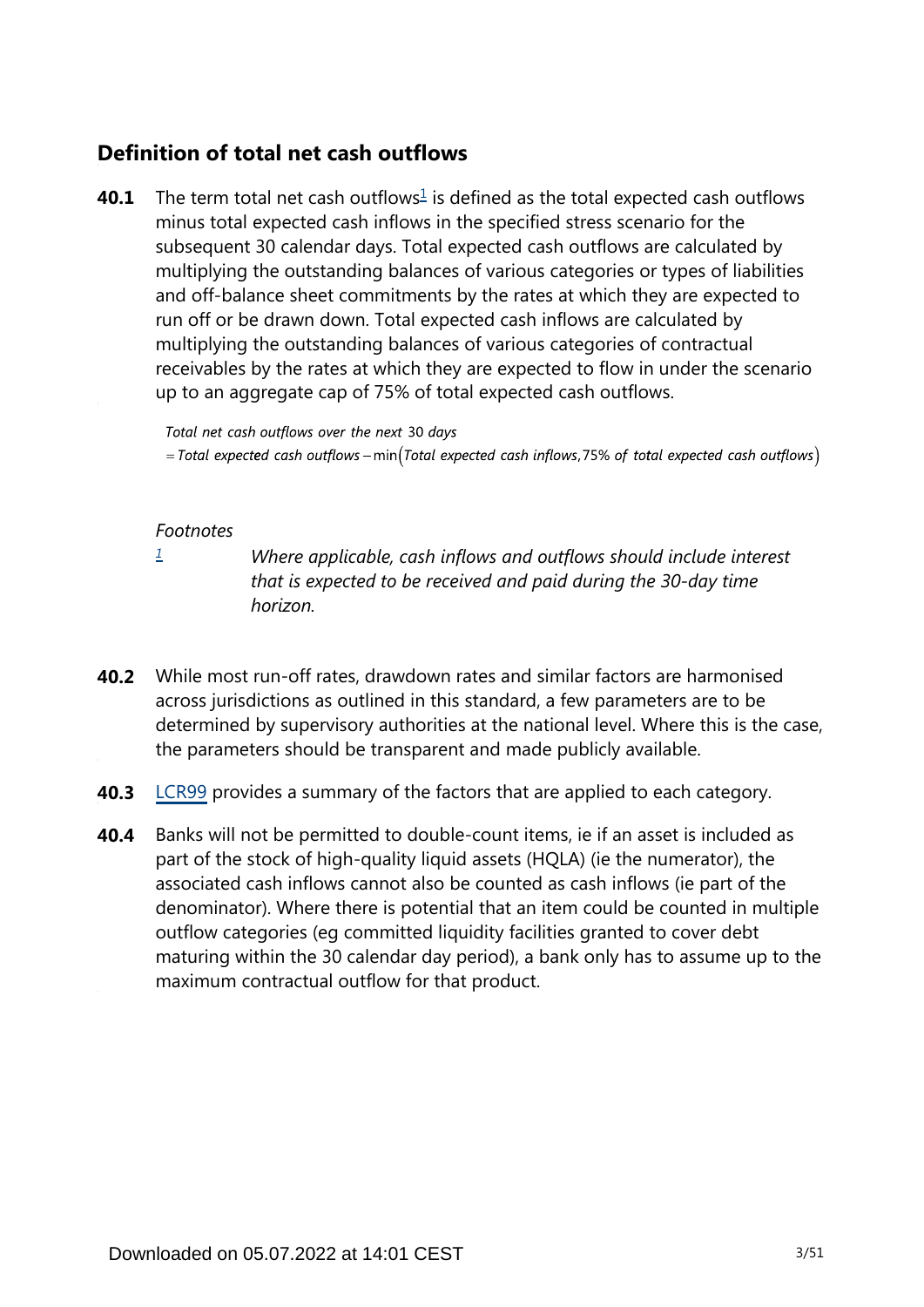### **Cash outflows – Retail deposit run-off**

Retail deposits are defined as deposits placed with a bank by a natural person. Deposits from legal entities, sole proprietorships or partnerships are captured in wholesale deposit categories. Retail deposits subject to the Liquidity Coverage Ratio (LCR) include demand deposits and term deposits, unless otherwise excluded under the criteria set out in [LCR40.16](https://www.bis.org/basel_framework/chapter/LCR/40.htm?tldate=20281012&inforce=20191215&published=20191215#paragraph_LCR_40_20191215_40_16) and [LCR40.17.](https://www.bis.org/basel_framework/chapter/LCR/40.htm?tldate=20281012&inforce=20191215&published=20191215#paragraph_LCR_40_20191215_40_17) **40.5**

*FAQ*

*If a deposit is contractually pledged to a bank as collateral to secure a credit facility or loan granted by the bank that will not mature or be settled in the next 30 days, should the pledged deposit be excluded from the calculation of the total expected cash outflows under the LCR? FAQ1*

> *The pledged deposit may be excluded from the LCR calculation only if the following conditions are met:*

- *- the loan will not mature or be settled in the next 30 days;*
- *- the pledge arrangement is subject to a legally enforceable contract disallowing withdrawal of the deposit before the loan is fully settled or repaid; and*
- *- the amount of deposit to be excluded cannot exceed the outstanding balance of the loan (which may be the drawn portion of a credit facility).*

*The above treatment does not apply to a deposit which is pledged against an undrawn facility, in which case the higher of the outflow rate applicable to the undrawn facility or the pledged deposit applies.*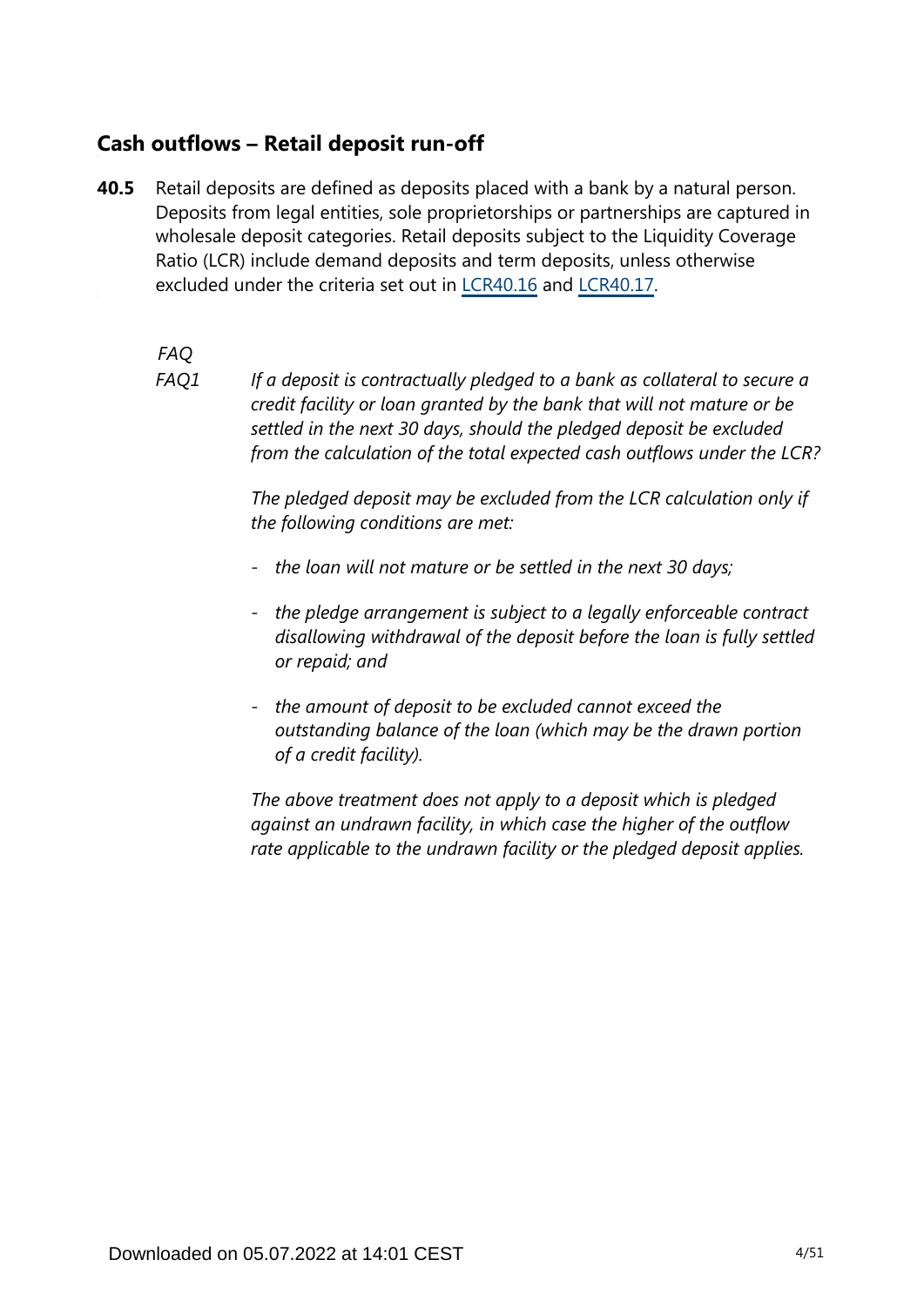*What is the treatment in the LCR of unsecured precious metals liabilities (such as deposits in precious metals received by a bank)? Are the run-off rates for retail deposits and unsecured wholesale funding according to [LCR40.5](https://www.bis.org/basel_framework/chapter/LCR/40.htm?tldate=20281012&inforce=20191215&published=20191215#paragraph_LCR_40_20191215_40_5) to [LCR40.44](https://www.bis.org/basel_framework/chapter/LCR/40.htm?tldate=20281012&inforce=20191215&published=20191215#paragraph_LCR_40_20191215_40_44) applicable? FAQ2*

> *Deposits in precious metals received by a bank should be treated as retail deposits according to [LCR40.5](https://www.bis.org/basel_framework/chapter/LCR/40.htm?tldate=20281012&inforce=20191215&published=20191215#paragraph_LCR_40_20191215_40_5) to [LCR40.18](https://www.bis.org/basel_framework/chapter/LCR/40.htm?tldate=20281012&inforce=20191215&published=20191215#paragraph_LCR_40_20191215_40_18) or as unsecured wholesale funding according to [LCR40.19](https://www.bis.org/basel_framework/chapter/LCR/40.htm?tldate=20281012&inforce=20191215&published=20191215#paragraph_LCR_40_20191215_40_19) to [LCR40.44](https://www.bis.org/basel_framework/chapter/LCR/40.htm?tldate=20281012&inforce=20191215&published=20191215#paragraph_LCR_40_20191215_40_44) depending on the type of counterparty.*

*In deviation from this treatment, jurisdictions may alternatively allow a bank to assume no outflow if:* 

- *- the deposit physically settles and the bank is able to supply the precious metals from its own inventories; or*
- *- contractual arrangements give the bank the choice between cash settlement and physical delivery and there are no market practices or reputational factors that may limit the bank's discretion to exercise the option in a way that would minimise the LCR-effective outflow, ie to opt for physical delivery if the bank is able to supply the precious metals from its own inventories.*

*Supervisors in such jurisdictions must publicly disclose the treatment should they opt for the alternative treatment.*

These retail deposits are divided into "stable" and "less stable" portions of funds **40.6** as described below, with minimum run-off rates listed for each category. The runoff rates for retail deposits are minimum floors, with higher run-off rates established by individual jurisdictions as appropriate to capture depositor behaviour in a period of stress in each jurisdiction.

### **Stable deposits (run-off rate = 3% and higher)**

- <span id="page-4-0"></span>Stable deposits, which usually receive a run-off factor of 5%, are the amount of the deposits that are fully insured $2$  by an effective deposit insurance scheme or by a public guarantee that provides equivalent protection and where: **40.7**
	- (1) the depositors have other established relationships with the bank that make deposit withdrawal highly unlikely; or
	- (2) the deposits are in transactional accounts (eg accounts where salaries are automatically deposited).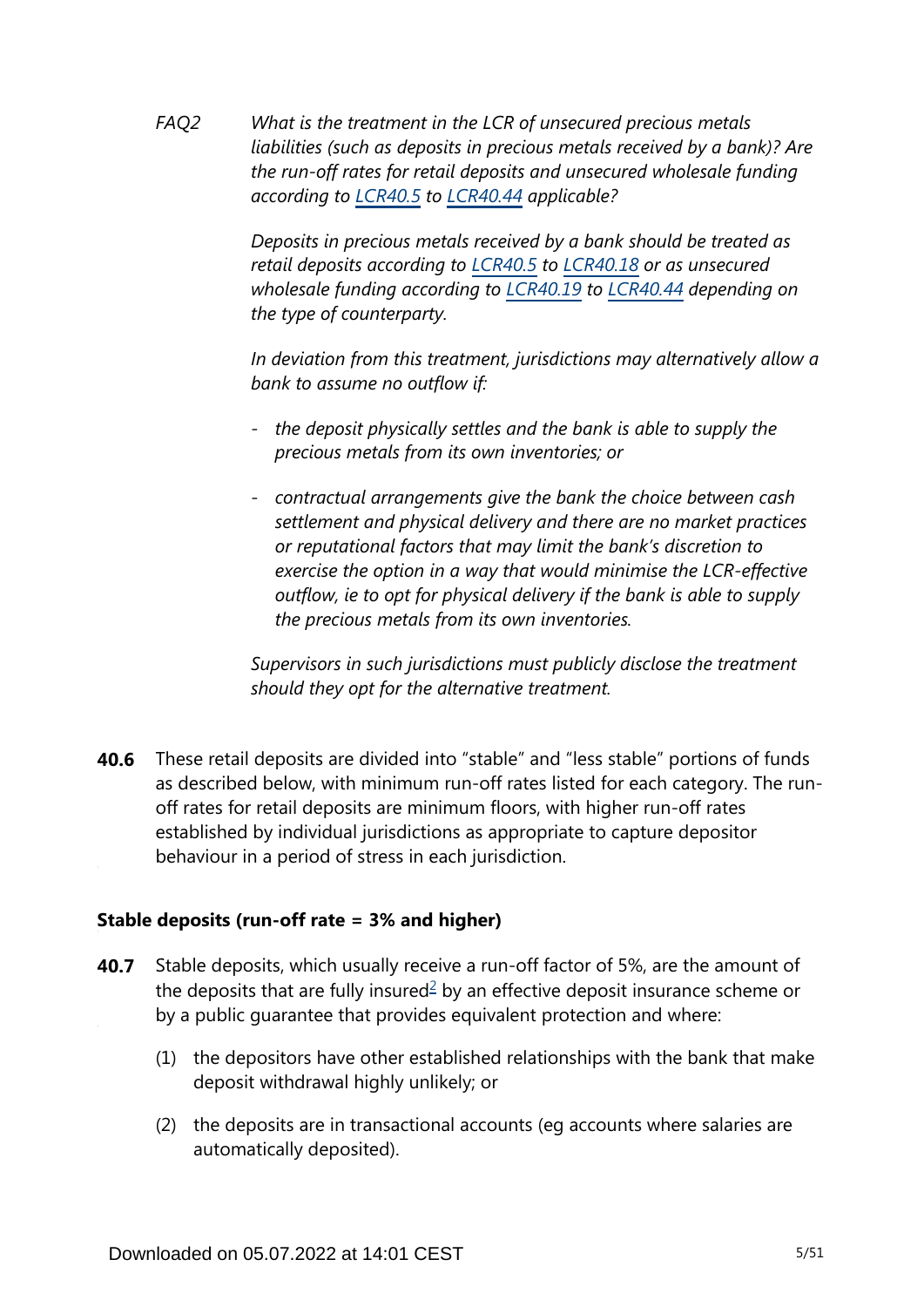#### *Footnotes*

*"Fully insured" means that 100% of the deposit amount, up to the deposit insurance limit, is covered by an effective deposit insurance scheme. Deposit balances up to the deposit insurance limit may be treated as "fully insured" even if a depositor has a balance in excess of the deposit insurance limit. However, any amount in excess of the deposit insurance limit must be treated as "less stable". For example, if a depositor has a deposit of 150 that is covered by a deposit insurance scheme, which has a limit of 100, where the depositor would receive at least 100 from the deposit insurance scheme if the financial institution were unable to pay, then 100 would be considered "fully insured" and treated as stable deposits while 50 would be treated as less stable deposits. However if the deposit insurance scheme only covered a percentage of the funds from the first currency unit (eg 90% of the deposit amount up to a limit of 100) then the entire 150 deposit would be less stable.*

- For the purposes of this standard, an "effective deposit insurance scheme" refers to a scheme: **40.8**
	- (1) that guarantees that it has the ability to make prompt payouts;
	- (2) for which the coverage is clearly defined;
	- (3) of which public awareness is high; and
	- (4) in which the deposit insurer has formal legal powers to fulfil its mandate and is operationally independent, transparent and accountable.
- A jurisdiction with an explicit and legally binding sovereign deposit guarantee that effectively functions as deposit insurance may be regarded as having an effective deposit insurance scheme. **40.9**
- **40.10** The presence of deposit insurance alone is not sufficient to consider a deposit "stable".
- <span id="page-5-2"></span><span id="page-5-1"></span>**40.11** Jurisdictions may choose to apply a run-off rate of 3% to stable deposits in their jurisdiction, if they meet the above stable deposit criteria and the following additional criteria for deposit insurance schemes:<sup>[3](#page-6-0)</sup>
	- (1) the insurance scheme is based on a system of prefunding via the periodic collection of levies on banks with insured deposits; $\frac{4}{5}$  $\frac{4}{5}$  $\frac{4}{5}$

<span id="page-5-0"></span>*[<sup>2</sup>](#page-4-0)*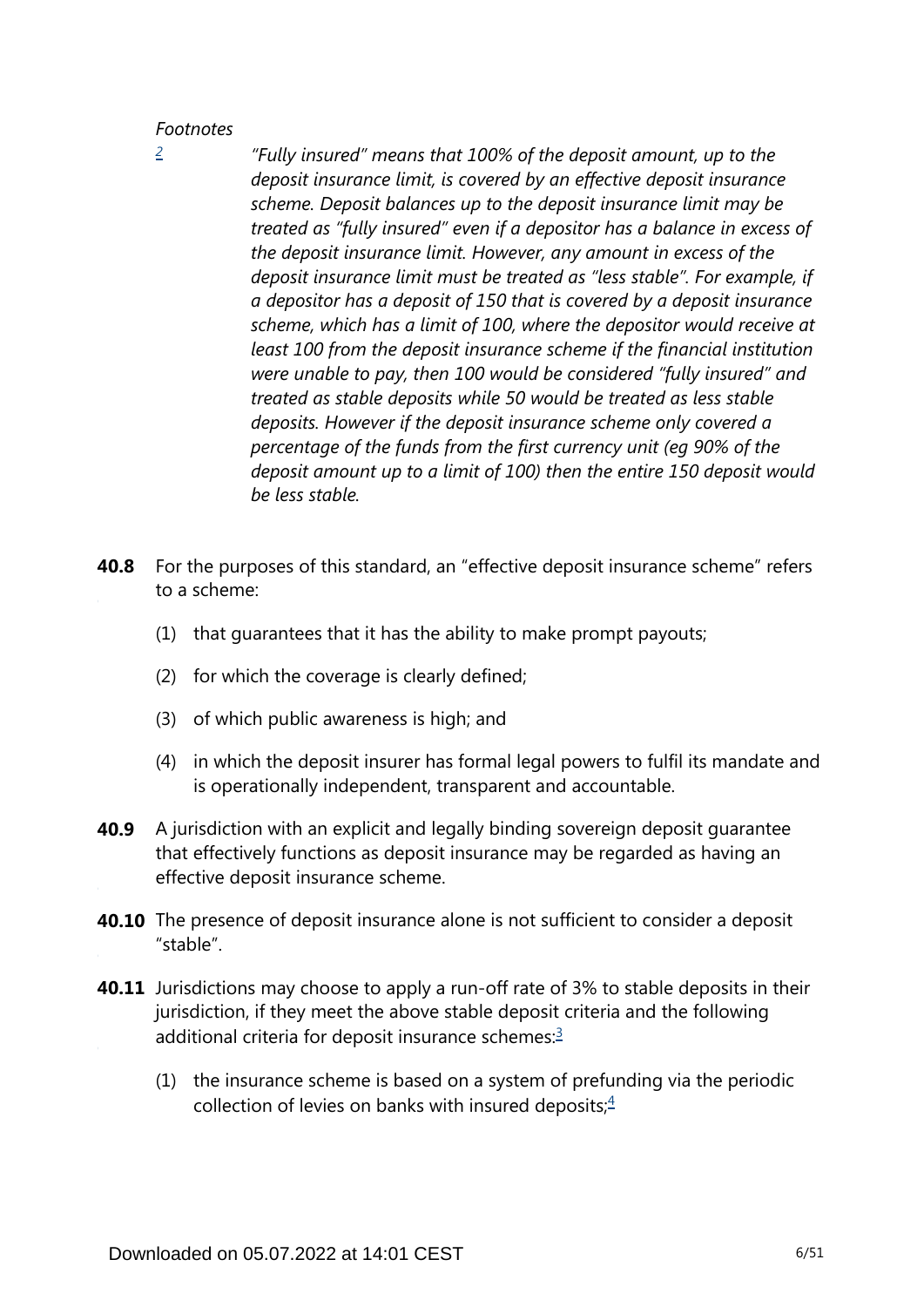- (2) the scheme has adequate means of ensuring ready access to additional funding in the event of a large call on its reserves, eg an explicit and legally binding guarantee from the government, or a standing authority to borrow from the government; and
- <span id="page-6-3"></span>(3) access to insured deposits is available to depositors in a short period of time once the deposit insurance scheme is triggered. $5$

#### *Footnotes*

<span id="page-6-0"></span>*[3](#page-5-1)*

- *The Financial Stability Board has asked the International Association of Deposit Insurers (IADI), in conjunction with the Basel Committee and other relevant bodies where appropriate, to update its Core Principles and other guidance to better reflect leading practices. The criteria in this paragraph will therefore be reviewed by the Committee once the work by IADI has been completed.*
- <span id="page-6-1"></span>*The requirement for periodic collection of levies from banks does not preclude that deposit insurance schemes may, on occasion, provide for contribution holidays due to the scheme being well-funded at a given point in time. [4](#page-5-2)*
- *This period of time would typically be expected to be no more than seven business days. [5](#page-6-3)*
- <span id="page-6-2"></span>**40.12** Jurisdictions applying the 3% run-off rate to stable deposits with deposit insurance arrangements that meet the above criteria should be able to provide evidence of run-off rates for stable deposits within the banking system below 3% during any periods of stress experienced that are consistent with the conditions within the LCR.

### **Less stable deposits (run-off rates = 10% and higher)**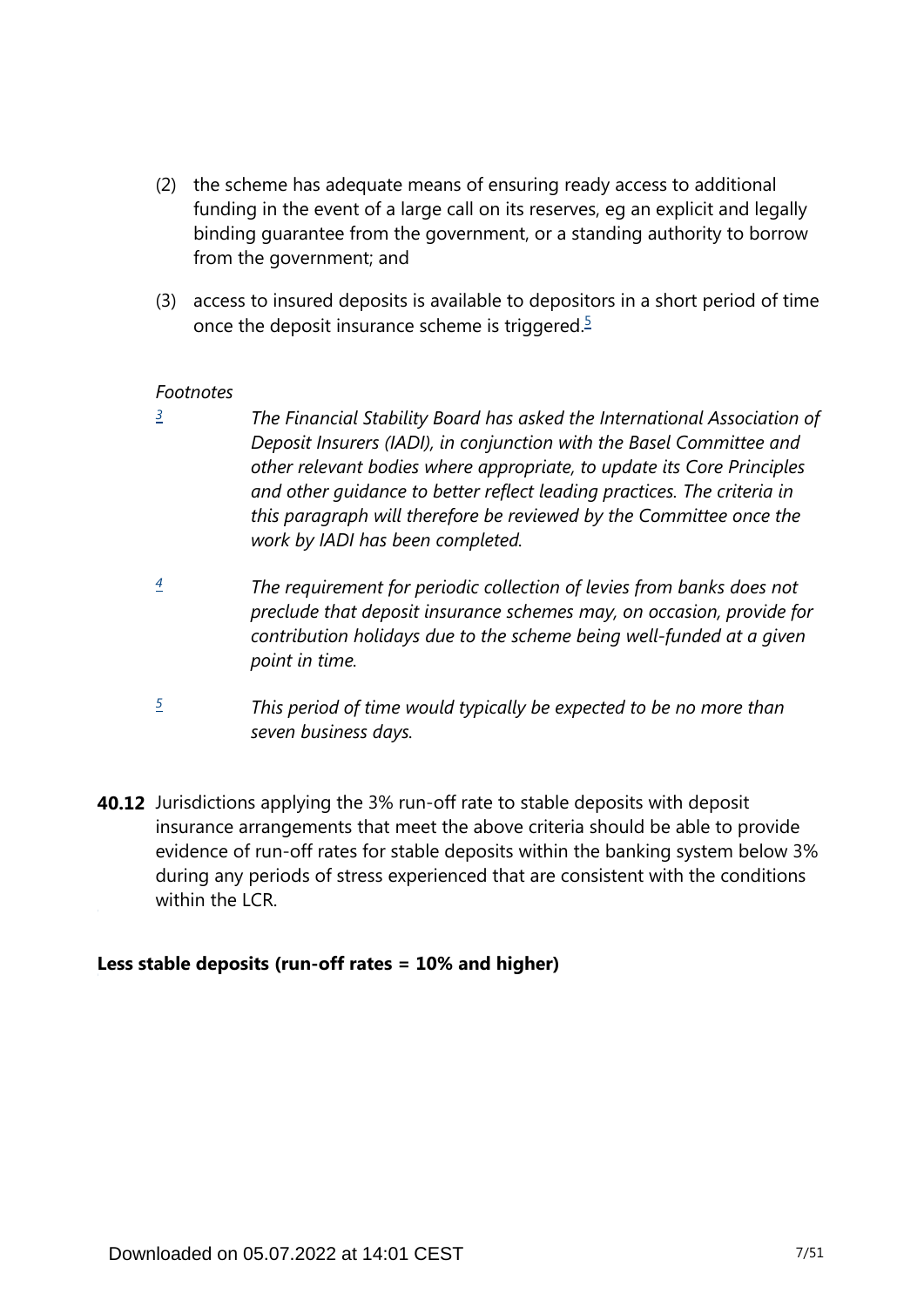**40.13** Supervisory authorities should develop additional buckets with higher run-off rates as necessary to apply to buckets of potentially less stable retail deposits in their jurisdictions, with a minimum run-off rate of 10%. These jurisdiction-specific run-off rates should be clearly outlined and publicly transparent. Buckets of less stable deposits may include deposits that are not fully covered by an effective deposit insurance scheme or sovereign deposit guarantee, high-value deposits,

deposits from sophisticated or high net worth individuals, deposits that can be withdrawn quickly (eg internet deposits) and foreign currency deposits, as determined by each jurisdiction.

- **40.14** If a bank is not able to readily identify which retail deposits would qualify as "stable" according to the above definition (eg the bank cannot determine which deposits are covered by an effective deposit insurance scheme or a sovereign deposit guarantee), it must place the full amount in the "less stable" buckets as established by its supervisor.
- **40.15** Foreign currency retail deposits are deposits denominated in any other currency than the domestic currency in a jurisdiction in which the bank operates. Supervisors will determine the run-off factor that banks in their jurisdiction should use for foreign currency deposits. Foreign currency deposits must be considered as "less stable" if there is a reason to believe that such deposits are more volatile than domestic currency deposits. Factors affecting the volatility of foreign currency deposits include the type and sophistication of the depositors, and the nature of such deposits (eg whether the deposits are linked to business needs in the same currency, or whether the deposits are placed in a search for yield).
- <span id="page-7-1"></span>**40.16** Cash outflows related to retail term deposits with a residual maturity or withdrawal notice period greater than 30 days may be excluded from total expected cash outflows if the depositor has no legal right to withdraw deposits within the 30-day horizon of the LCR, or if early withdrawal results in a significant penalty that is materially greater than the loss of interest.<sup>[6](#page-7-0)</sup>

#### *Footnotes*

<span id="page-7-0"></span>*[6](#page-7-1)*

*If a portion of the term deposit can be withdrawn without incurring such a penalty, that portion must be treated as a demand deposit. The remaining balance of the deposit should be treated as a term deposit.*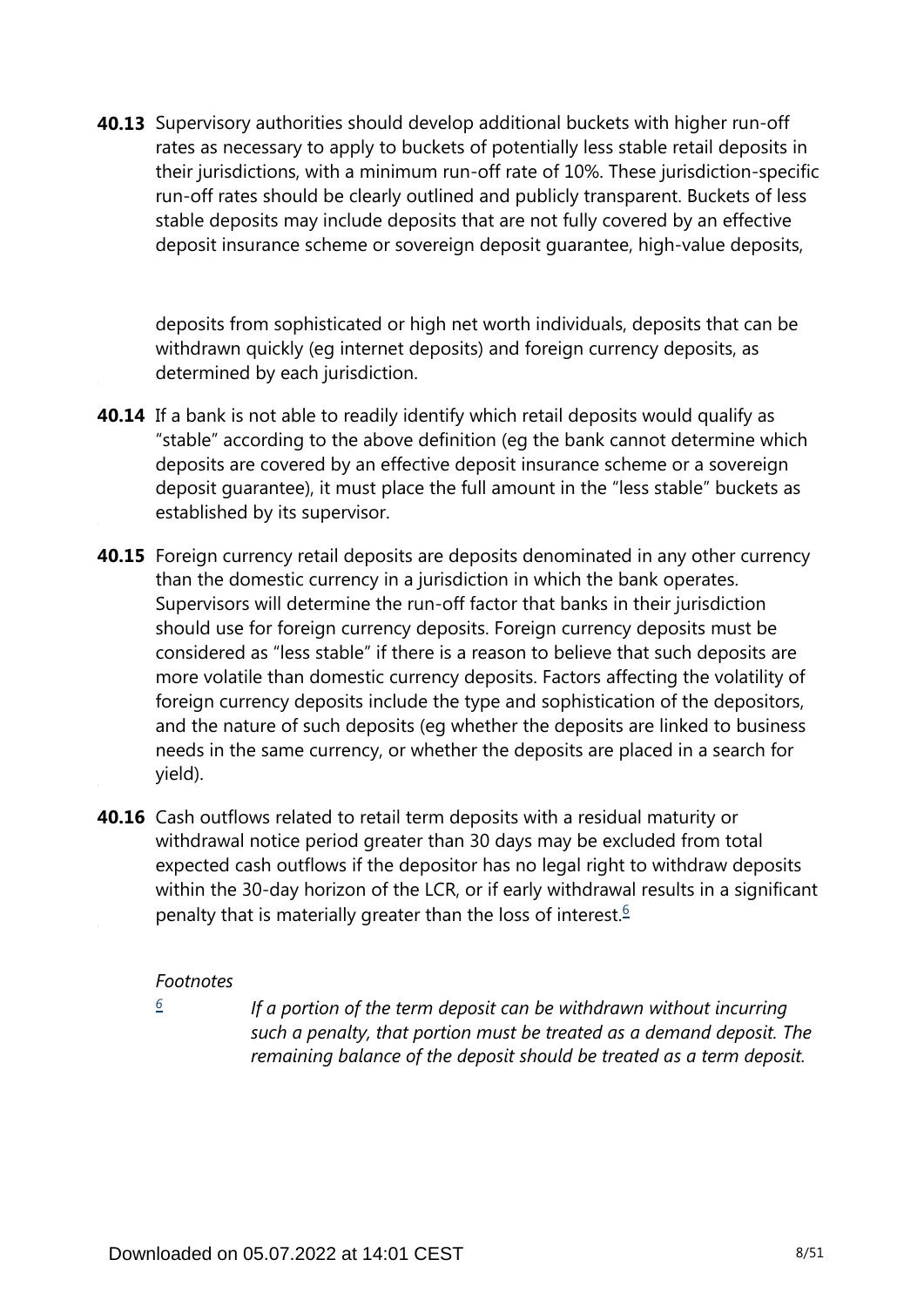**40.17** If a bank allows a depositor to withdraw such deposits without applying the corresponding penalty, or despite a clause that says the depositor has no legal right to withdraw, the entire category of these funds must be treated as demand

deposits (ie regardless of the remaining term, the deposits would be subject to the deposit run-off rates as specified in [LCR40.6](https://www.bis.org/basel_framework/chapter/LCR/40.htm?tldate=20281012&inforce=20191215&published=20191215#paragraph_LCR_40_20191215_40_6) to [LCR40.15\)](https://www.bis.org/basel_framework/chapter/LCR/40.htm?tldate=20281012&inforce=20191215&published=20191215#paragraph_LCR_40_20191215_40_15). Supervisors in each jurisdiction may choose to outline exceptional circumstances that would qualify as hardship, under which the exceptional term deposit could be withdrawn by the depositor without changing the treatment of the entire pool of deposits.

**40.18** Notwithstanding the above, supervisors may also opt to treat retail term deposits that meet the qualifications set out in [LCR40.16](https://www.bis.org/basel_framework/chapter/LCR/40.htm?tldate=20281012&inforce=20191215&published=20191215#paragraph_LCR_40_20191215_40_16) with a higher than 0% run-off rate, if they clearly state the treatment that applies for their jurisdiction and apply this treatment in a similar fashion across banks in their jurisdiction. Such reasons could include, but are not limited to, supervisory concerns that depositors would withdraw term deposits in a similar fashion as retail demand deposits during either normal or stress times, concern that banks may repay such deposits early in stressed times for reputational reasons, or the presence of unintended incentives on banks to impose material penalties on consumers if deposits are withdrawn early. In these cases supervisors would assess a higher run-off against all or some of such deposits.

### **Cash outflows – unsecured wholesale funding run-off**

- **40.19** For the purposes of the LCR, "unsecured wholesale funding" is defined as those liabilities and general obligations that are raised from non-natural persons (ie legal entities, including sole proprietorships and partnerships) and are not collateralised by legal rights to specifically designated assets owned by the borrowing institution in the case of bankruptcy, insolvency, liquidation or resolution. Obligations related to derivative contracts are excluded from this definition.
- <span id="page-8-0"></span>**40.20** The wholesale funding included in the LCR is defined as all funding that is callable within the LCR's horizon of 30 days or that has its earliest possible contractual maturity date situated within this horizon (such as maturing term deposits and unsecured debt securities) as well as funding with an undetermined maturity. This should include all funding with options that are exercisable at the investor's discretion within the 30-calendar-day horizon. For funding with options exercisable at the bank's discretion, supervisors should take into account reputational factors that may limit a bank's ability not to exercise the option.<sup>[7](#page-9-0)</sup> In particular, where the market expects certain liabilities to be redeemed before their legal final maturity date, banks and supervisors should assume such behaviour for the purpose of the LCR and include these liabilities as outflows.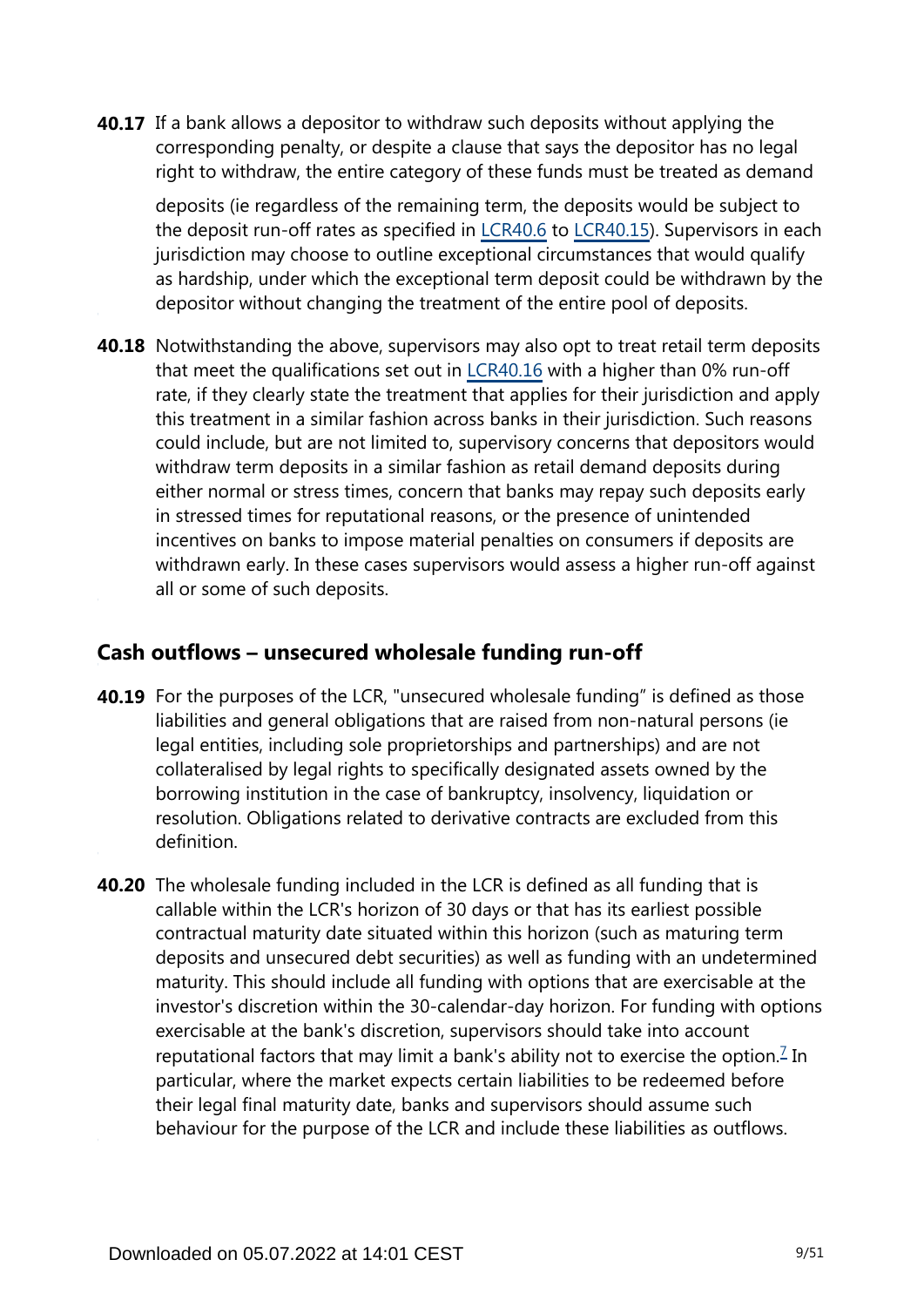#### *Footnotes*

*[7](#page-8-0)*

*This could reflect a case where a bank may imply that it is under liquidity stress if it did not exercise an option on its own funding.*

<span id="page-9-2"></span><span id="page-9-0"></span>**40.21** Wholesale funding that is callable ${}^8$  ${}^8$  by the funds provider subject to a contractually defined and binding notice period surpassing the 30-day horizon is not included.

#### *Footnotes*

*[8](#page-9-2)*

*This takes into account any embedded options linked to the funds provider's ability to call the funding before contractual maturity.*

### <span id="page-9-1"></span>**Unsecured wholesale funding provided by small business customers: 5%, 10% and higher**

- **40.22** Unsecured wholesale funding provided by small business customers is treated the same way as retail deposits for the purposes of this standard, effectively distinguishing between a "stable" portion of funding provided by small business customers and different buckets of less stable funding defined by each jurisdiction. The same bucket definitions and associated run-off factors apply as for retail deposits.
- <span id="page-9-4"></span>**40.23** This category consists of deposits and other extensions of funds made by nonfinancial small business customers. "Small business customers" are defined in line with the definition of loans extended to small businesses in [CRE30.20](https://www.bis.org/basel_framework/chapter/CRE/30.htm?tldate=20281012&inforce=20230101&published=20200327#paragraph_CRE_30_20230101_30_20) to [CRE30.22](https://www.bis.org/basel_framework/chapter/CRE/30.htm?tldate=20281012&inforce=20230101&published=20200327#paragraph_CRE_30_20230101_30_22) that are managed as retail exposures and are generally considered as having similar liquidity risk characteristics to retail accounts provided the total aggregated funding<sup>[9](#page-9-3)</sup> raised from one small business customer is less than  $\epsilon$ 1 million (on a consolidated basis where applicable).

#### *Footnotes*

<span id="page-9-3"></span>*[9](#page-9-4)*

*"Aggregated funding" means the gross amount (ie not netting any form of credit extended to the legal entity) of all forms of funding (eg deposits or debt securities or similar derivative exposure for which the counterparty is known to be a small business customer). In addition, applying the limit on a consolidated basis means that where one or more small business customers are affiliated with each other, they may be considered as a single creditor such that the limit is applied to the total funding received by the bank from this group of customers.*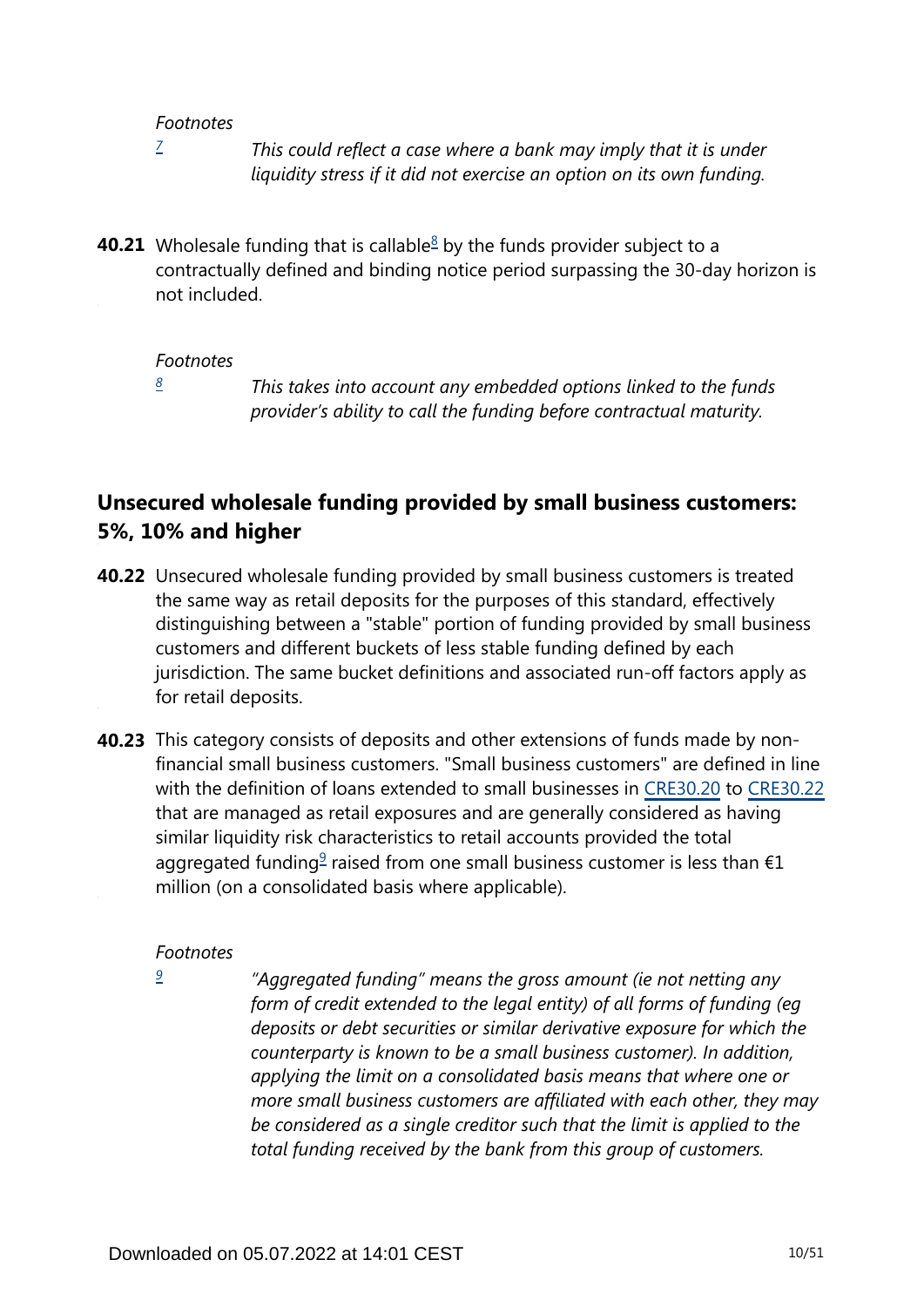*If a deposit is contractually pledged to a bank as collateral to secure a credit facility or loan granted by the bank that will not mature or be settled in the next 30 days, should the pledged deposit be excluded from the calculation of the total expected cash outflows under the LCR? FAQ1*

*FAQ*

*The pledged deposit may be excluded from the LCR calculation only if the following conditions are met:*

- *- the loan will not mature or be settled in the next 30 days;*
- *- the pledge arrangement is subject to a legally enforceable contract disallowing withdrawal of the deposit before the loan is fully settled or repaid; and*
- *- the amount of deposit to be excluded cannot exceed the outstanding balance of the loan (which may be the drawn portion of a credit facility).*

*The above treatment does not apply to a deposit which is pledged against an undrawn facility, in which case the higher of the outflow rate applicable to the undrawn facility or the pledged deposit applies.*

- Where a bank does not have any exposure to a small business customer that **40.24** would enable it to use the definition under [CRE30.20](https://www.bis.org/basel_framework/chapter/CRE/30.htm?tldate=20281012&inforce=20230101&published=20200327#paragraph_CRE_30_20230101_30_20) to [CRE30.22,](https://www.bis.org/basel_framework/chapter/CRE/30.htm?tldate=20281012&inforce=20230101&published=20200327#paragraph_CRE_30_20230101_30_22) the bank may include such a deposit in this category provided that the total aggregate funding raised from the customer is less than  $E1$  million (on a consolidated basis where applicable) and the deposit is managed as a retail deposit. This means that the bank treats such deposits in its internal risk management systems consistently over time and in the same manner as other retail deposits, and that the deposits are not individually managed in a way comparable to larger corporate deposits.
- **40.25** Term deposits from small business customers must be treated in accordance with the treatment for term retail deposits as outlined in [LCR40.16](https://www.bis.org/basel_framework/chapter/LCR/40.htm?tldate=20281012&inforce=20191215&published=20191215#paragraph_LCR_40_20191215_40_16) to [LCR40.18](https://www.bis.org/basel_framework/chapter/LCR/40.htm?tldate=20281012&inforce=20191215&published=20191215#paragraph_LCR_40_20191215_40_18).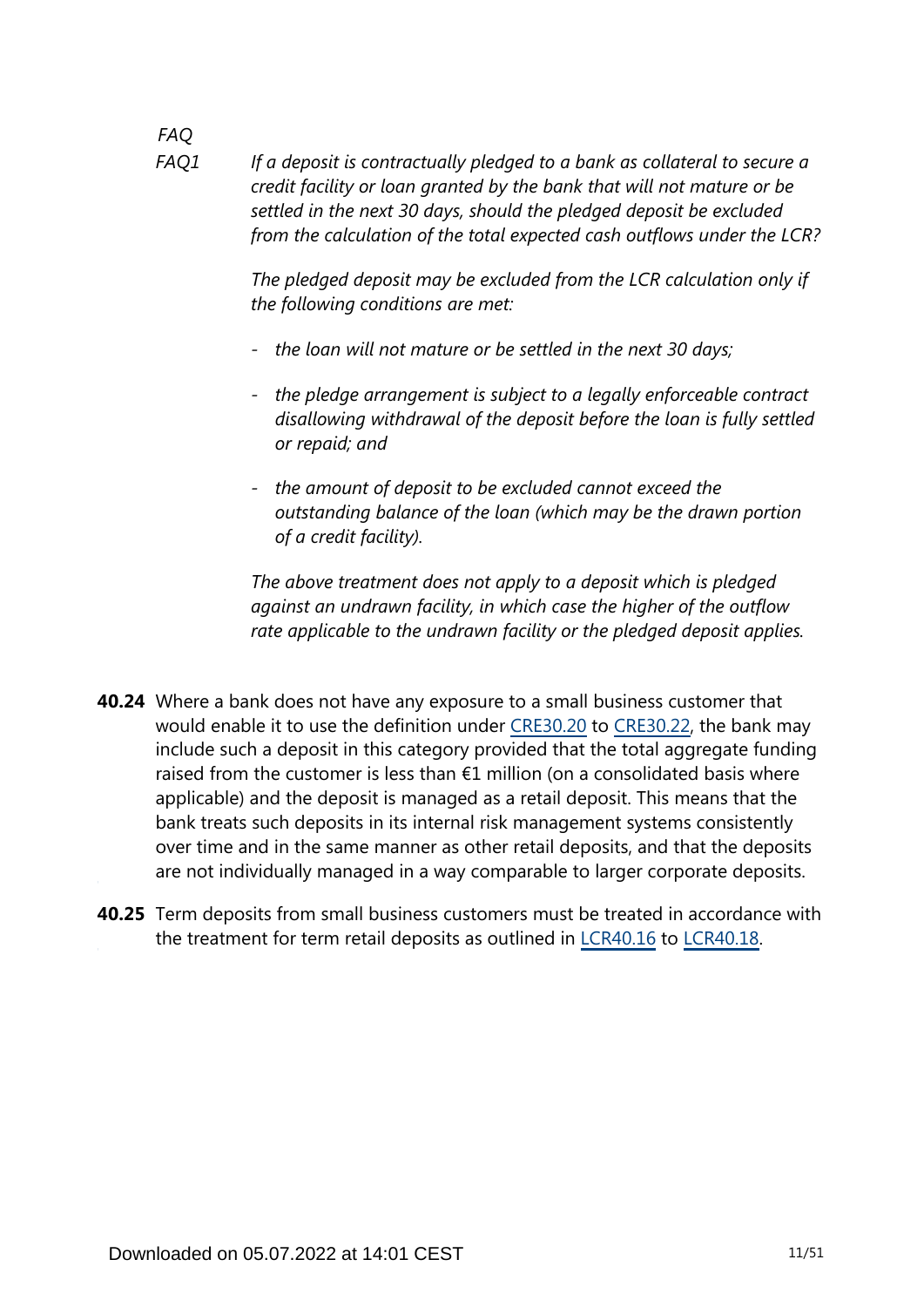### **Operational deposits generated by clearing, custody and cash management activities: 25%**

**40.26** Certain activities lead to financial and non-financial customers needing to place, or leave, deposits with a bank in order to facilitate their access and ability to use payment and settlement systems and otherwise make payments. These funds may receive a 25% run-off factor only if the customer has a substantive dependency with the bank and the deposit is required for such activities. Supervisory approval should be given to ensure that banks utilising this treatment actually are conducting these operational activities at the level indicated. Supervisors may choose not to permit banks to utilise the operational deposit run-off rates in cases where, for example, a significant portion of operational deposits are provided by a small proportion of customers (ie concentration risk).

*FAQ*

*Should deposits from a central counterparty be regarded as operational deposits, noting that such deposits are usually associated with clearing activities? FAQ1*

> *As for any other qualifying operational deposits, the conditions set out in [LCR40.26](https://www.bis.org/basel_framework/chapter/LCR/40.htm?tldate=20281012&inforce=20191215&published=20191215#paragraph_LCR_40_20191215_40_26) to [LCR40.36](https://www.bis.org/basel_framework/chapter/LCR/40.htm?tldate=20281012&inforce=20191215&published=20191215#paragraph_LCR_40_20191215_40_36) must be fulfilled.*

- **40.27** Qualifying activities in this context refer to clearing, custody or cash management activities that meet the following criteria.
	- (1) The customer must be reliant on the bank to perform these services as an independent third party intermediary in order to fulfil its normal banking activities over the next 30 days. For example, this condition would not be met if the bank is aware that the customer has adequate backup arrangements.
	- (2) These services must be provided under a legally binding agreement to institutional customers.
	- (3) The termination of such agreements must be subject either to a notice period of at least 30 days or significant switching costs (such as those related to transaction, information technology, early termination or legal costs) to be borne by the customer if the operational deposits are moved before 30 days.

**40.28** Qualifying operational deposits generated by such an activity are ones where: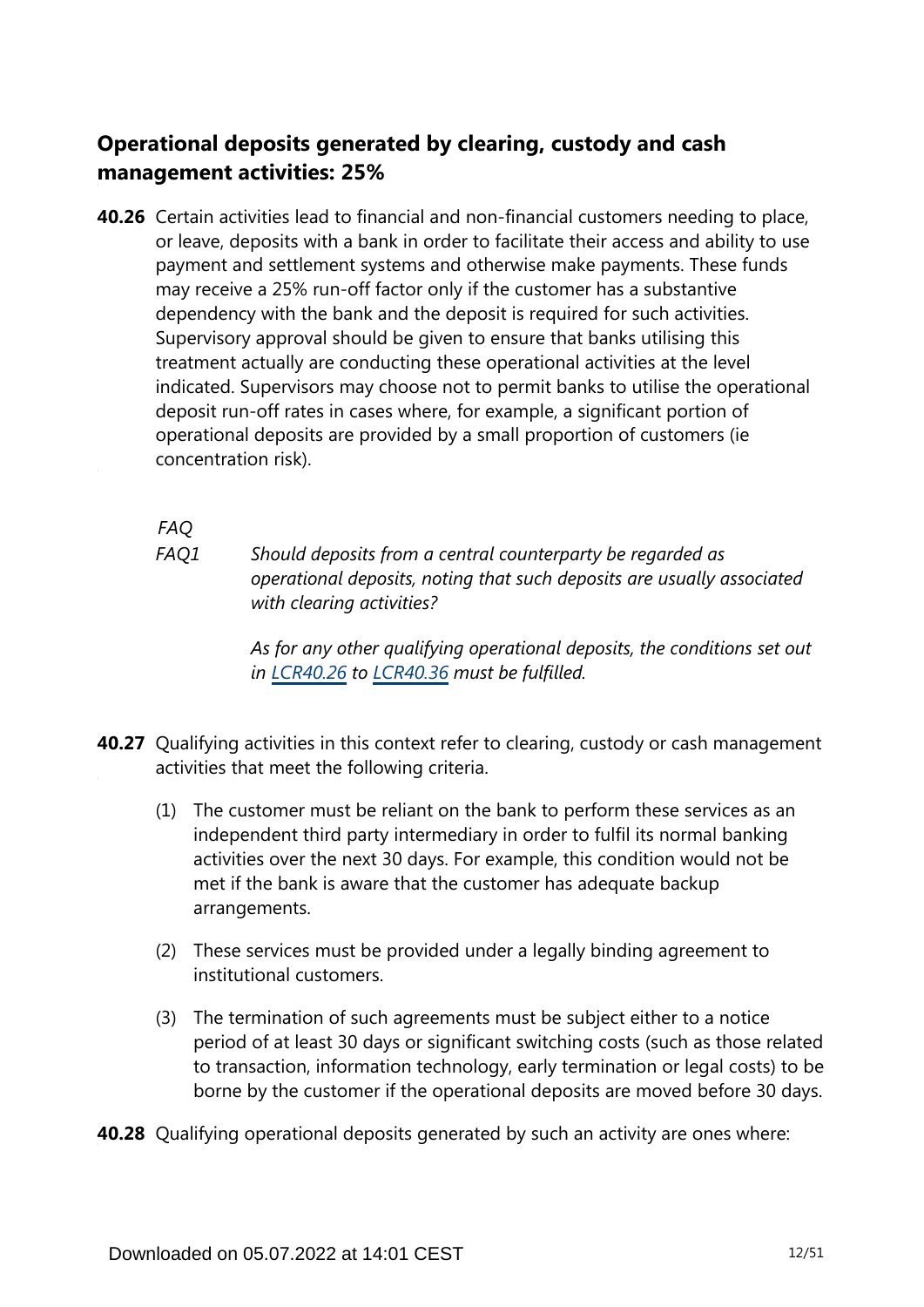- (1) The deposits are by-products of the underlying services provided by the banking organisation and not sought out in the wholesale market in the sole interest of offering interest income.
- (2) The deposits are held in specifically designated accounts and priced without giving an economic incentive to the customer (not limited to paying market interest rates) to leave any excess funds on these accounts. In the case that interest rates in a jurisdiction are close to zero, such accounts should be noninterest bearing. Banks should be particularly aware that during prolonged periods of low interest rates, excess balances (as defined below) could be significant.
- **40.29** Any excess balances that could be withdrawn and would still leave enough funds to fulfil these clearing, custody and cash management activities do not qualify for the 25% factor. In other words, only that part of the deposit balance with the service provider that is proven to serve a customer's operational needs can qualify as stable. Excess balances must be treated in the appropriate category for non-operational deposits. If banks are unable to determine the amount of the excess balance, then the entire deposit must be assumed to be excess to requirements and, therefore, considered non-operational.
- **40.30** Banks must determine the methodology for identifying excess deposits that are excluded from this treatment. This assessment should be conducted at a sufficiently granular level to adequately assess the risk of withdrawal in an idiosyncratic stress. The methodology should take into account relevant factors such as the likelihood that wholesale customers have above average balances in advance of specific payment needs, and consider appropriate indicators (eg ratios of account balances to payment or settlement volumes or to assets under custody) to identify those customers that are not actively managing account balances efficiently.
- **40.31** Operational deposits must receive a 0% inflow assumption for the depositing bank given that these deposits are required for operational reasons, and are therefore not available to the depositing bank to repay other outflows.
- <span id="page-12-0"></span>**40.32** Notwithstanding these operational categories, if the deposit under consideration arises out of correspondent banking or from the provision of prime brokerage services, it must be treated as if there were no operational activity for the purpose of determining run-off factors. $\frac{10}{10}$  $\frac{10}{10}$  $\frac{10}{10}$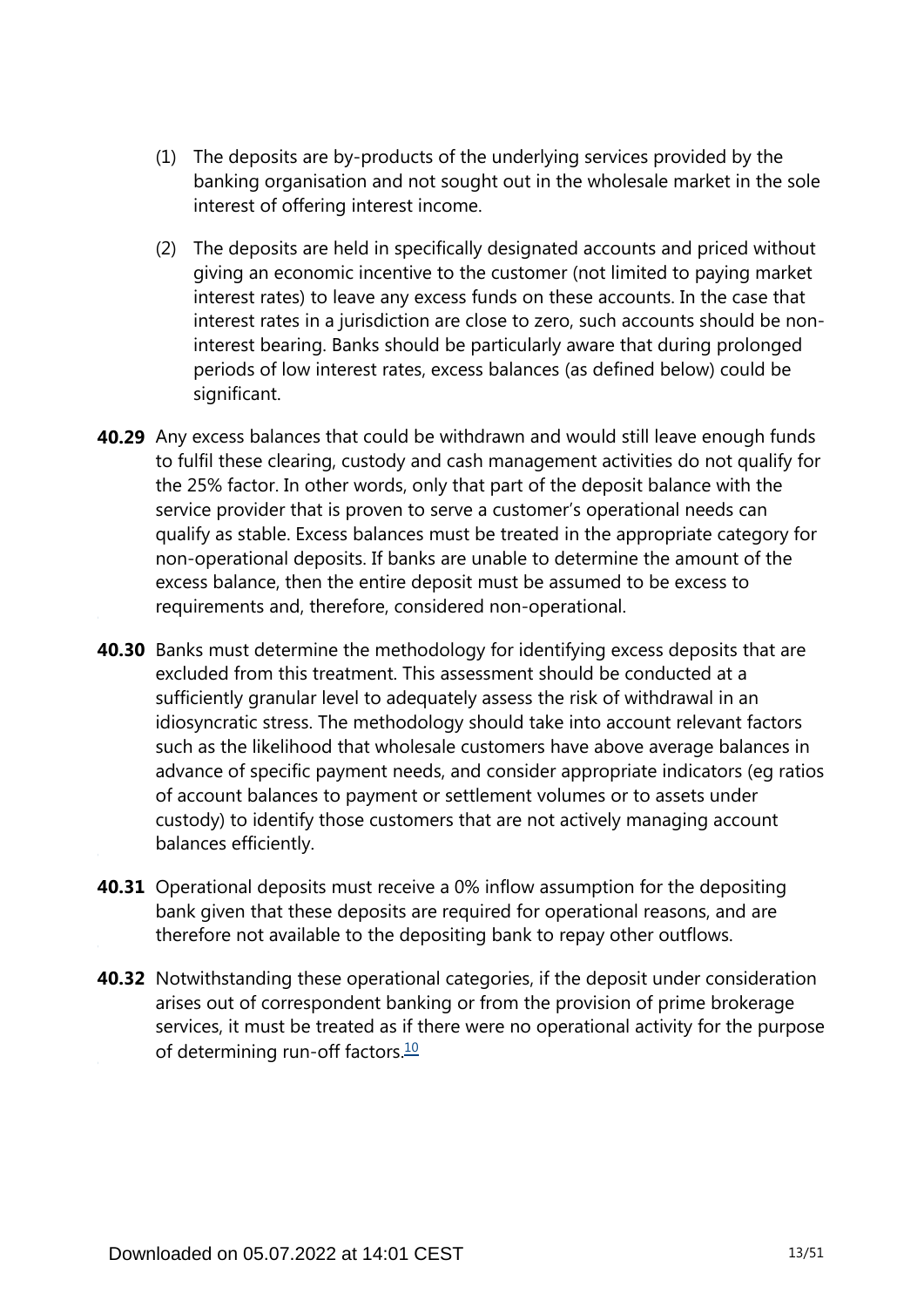#### *Footnotes*

*Correspondent banking refers to arrangements under which one bank (correspondent) holds deposits owned by other banks (respondents) and provides payment and other services in order to settle foreign currency transactions (eg so-called nostro and vostro accounts used to settle transactions in a currency other than the domestic currency of the respondent bank for the provision of clearing and settlement of payments). Prime brokerage is a package of services offered to large active investors, particularly institutional hedge funds. These services usually include: clearing, settlement and custody; consolidated reporting; financing (margin, repo or synthetic); securities lending; capital introduction; and risk analytics.* 

- **40.33** The following paragraphs describe the types of activities that may generate operational deposits. A bank should assess whether the presence of such an activity does indeed generate an operational deposit as not all such activities qualify due to differences in customer dependency, activity and practices. A clearing relationship, in this context, refers to a service arrangement that enables customers to transfer funds (or securities) indirectly through direct participants in domestic settlement systems to final recipients. Such services are limited to the following activities:
	- (1) transmission, reconciliation and confirmation of payment orders;
	- (2) daylight overdraft, overnight financing and maintenance of post-settlement balances; and
	- (3) determination of intraday and final settlement positions.
- **40.34** A custody relationship, in this context, refers to the provision of safekeeping, reporting, processing of assets or the facilitation of the operational and administrative elements of related activities on behalf of customers in the process of their transacting and retaining financial assets. Such services are limited to the settlement of securities transactions, the transfer of contractual payments, the processing of collateral, and the provision of custody related cash management services. Also included are the receipt of dividends and other income, client subscriptions and redemptions. Custodial services can furthermore extend to asset and corporate trust servicing, treasury, escrow, funds transfer, stock transfer and agency services, including payment and settlement services (excluding correspondent banking), and depository receipts.

<span id="page-13-0"></span>*[<sup>10</sup>](#page-12-0)*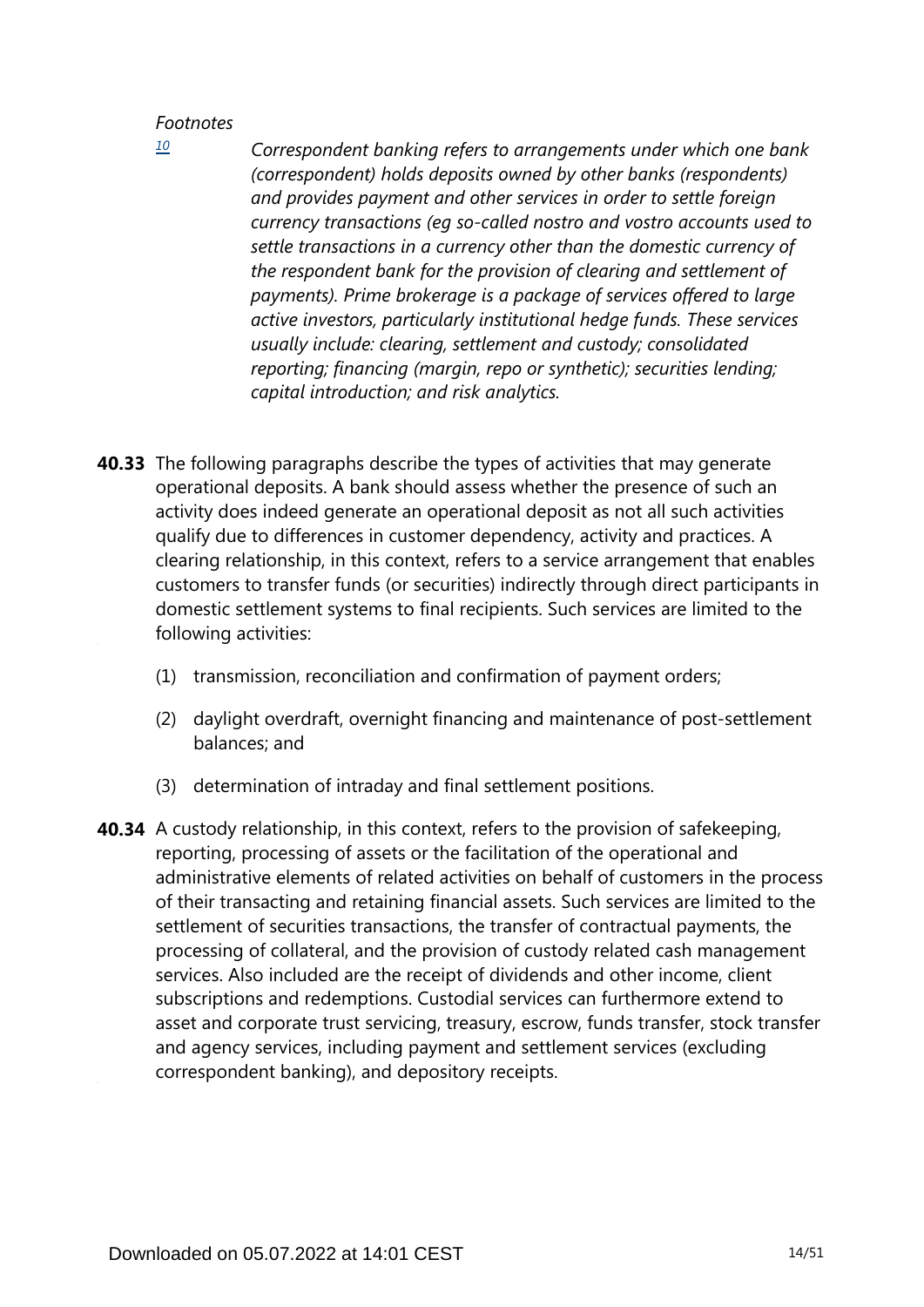**40.35** A cash management relationship, in this context, refers to the provision of cash management and related services to customers. Cash management services, in this context, refers to those products and services provided to a customer to

manage its cash flows, assets and liabilities, and conduct financial transactions necessary to the customer's ongoing operations. Such services are limited to payment remittance, collection and aggregation of funds, payroll administration, and control over the disbursement of funds.

**40.36** The portion of the operational deposits generated by clearing, custody and cash management activities that is fully covered by deposit insurance may receive the same treatment as "stable" retail deposits.

### **Treatment of deposits in institutional networks of cooperative banks: 25% or 100%**

- **40.37** An institutional network of cooperative (or otherwise named) banks is a group of legally autonomous banks with a statutory framework of cooperation with common strategic focus and brand where specific functions are performed by central institutions or specialised service providers. So long as both the bank that has received the monies and the bank that has deposited participate in the same institutional network's mutual protection scheme against illiquidity and insolvency of its members, a 25% run-off rate may be given to the amount of deposits of member institutions with the central institution or specialised central service providers that are placed:
	- (1) due to statutory minimum deposit requirements, which are registered at regulators; or
	- (2) in the context of common task sharing and legal, statutory or contractual arrangements.
- **40.38** As with other operational deposits, these deposits must receive a 0% inflow assumption for the depositing bank, as these funds are considered to remain with the centralised institution.
- **40.39** Supervisory approval should be given to ensure that banks utilising this treatment actually are the central institution or a central service provider of such a cooperative (or otherwise named) network. Correspondent banking activities must not be included in this treatment and must receive a 100% outflow treatment, as must funds placed at the central institutions or specialised service providers for any other reason other than those outlined in [LCR40.37](https://www.bis.org/basel_framework/chapter/LCR/40.htm?tldate=20281012&inforce=20191215&published=20191215#paragraph_LCR_40_20191215_40_37), or for operational functions of clearing, custody, or cash management as outlined in [LCR40.33](https://www.bis.org/basel_framework/chapter/LCR/40.htm?tldate=20281012&inforce=20191215&published=20191215#paragraph_LCR_40_20191215_40_33) to [LCR40.35](https://www.bis.org/basel_framework/chapter/LCR/40.htm?tldate=20281012&inforce=20191215&published=20191215#paragraph_LCR_40_20191215_40_35).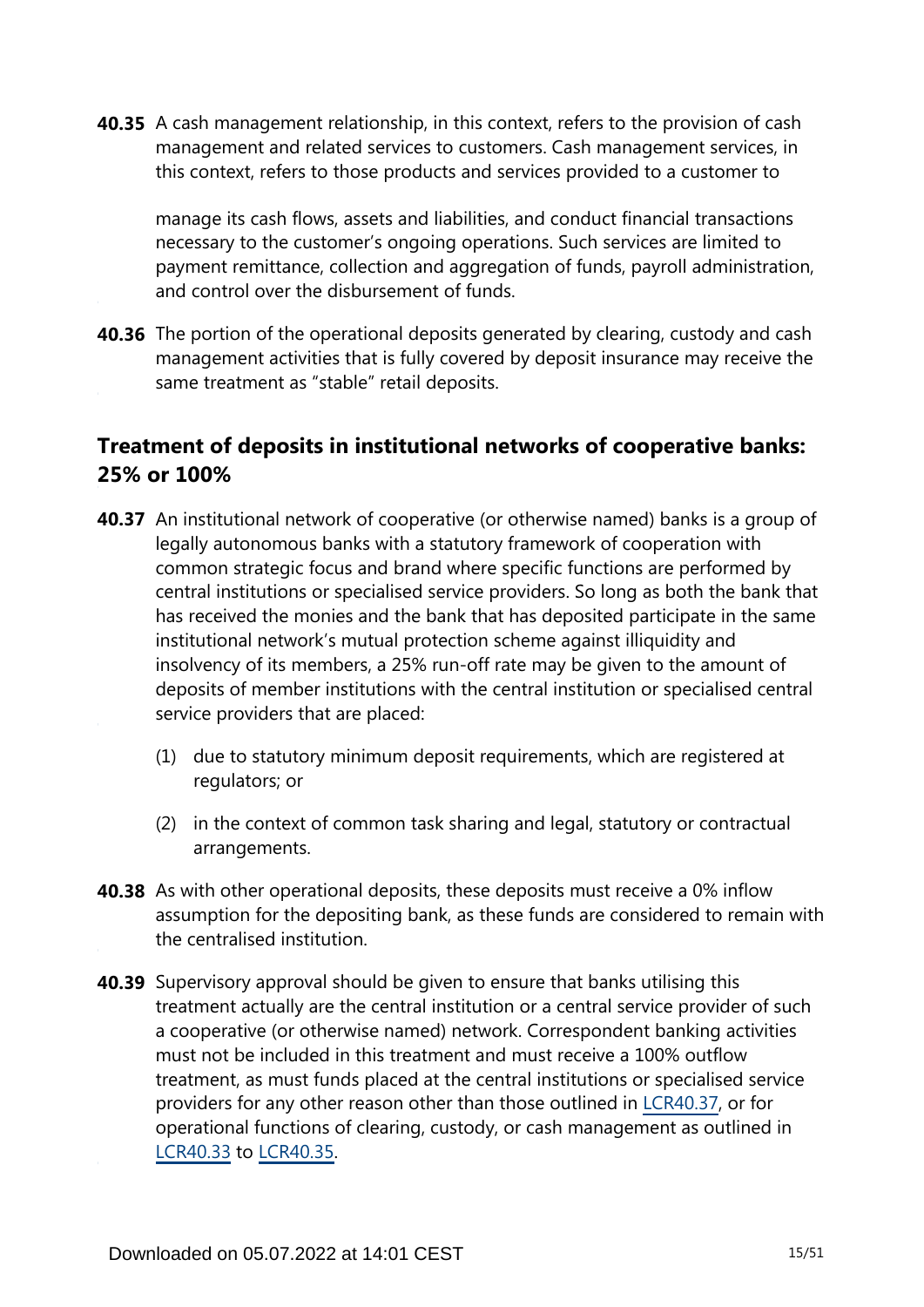### **Unsecured wholesale funding provided by non-financial corporates and sovereigns, central banks, multilateral development banks and public sector entities: 20% or 40%**

- **40.40** This category comprises all deposits and other extensions of unsecured funding from non-financial corporate customers (that are not categorised as small business customers) and (both domestic and foreign) sovereign, central bank, multilateral development bank, and public sector entity (PSE) customers that are not specifically held for operational purposes (as defined above). The run-off factor for these funds must be 40%, unless the criteria in [LCR40.41](https://www.bis.org/basel_framework/chapter/LCR/40.htm?tldate=20281012&inforce=20191215&published=20191215#paragraph_LCR_40_20191215_40_41) are met.
- **40.41** Unsecured wholesale funding provided by non-financial corporate customers, sovereigns, central banks, multilateral development banks and PSEs without operational relationships may receive a 20% run-off factor if the entire amount of the deposit is fully covered by an effective deposit insurance scheme or by a public guarantee that provides equivalent protection.

### **Unsecured wholesale funding provided by other legal entity customers: 100%**

<span id="page-15-5"></span><span id="page-15-4"></span><span id="page-15-3"></span>**40.42** This category consists of all deposits and other funding from other institutions (including banks, securities firms, insurance companies, etc), fiduciaries,  $\frac{11}{12}$  $\frac{11}{12}$  $\frac{11}{12}$ beneficiaries, $\frac{12}{12}$  $\frac{12}{12}$  $\frac{12}{12}$  conduits and special purpose vehicles, affiliated entities of the  $bank<sup>13</sup>$  $bank<sup>13</sup>$  $bank<sup>13</sup>$  and other entities that are not specifically held for operational purposes (as defined above) and not included in the prior three categories. The run-off factor for these funds must be 100%.

### *Footnotes*

- <span id="page-15-0"></span>*Fiduciary is defined in this context as a legal entity that is authorised to manage assets on behalf of a third party. Fiduciaries include asset management entities such as pension funds and other collective investment vehicles. [11](#page-15-3)*
- <span id="page-15-1"></span>*Beneficiary is defined in this context as a legal entity that receives, or may become eligible to receive, benefits under a will, insurance policy, retirement plan, annuity, trust, or other contract. [12](#page-15-4)*
- <span id="page-15-2"></span>*Outflows on unsecured wholesale funding from affiliated entities of the bank are included in this category unless the funding is part of an operational relationship, a deposit in an institutional network of cooperative banks or the affiliated entity is a non-financial corporate. [13](#page-15-5)*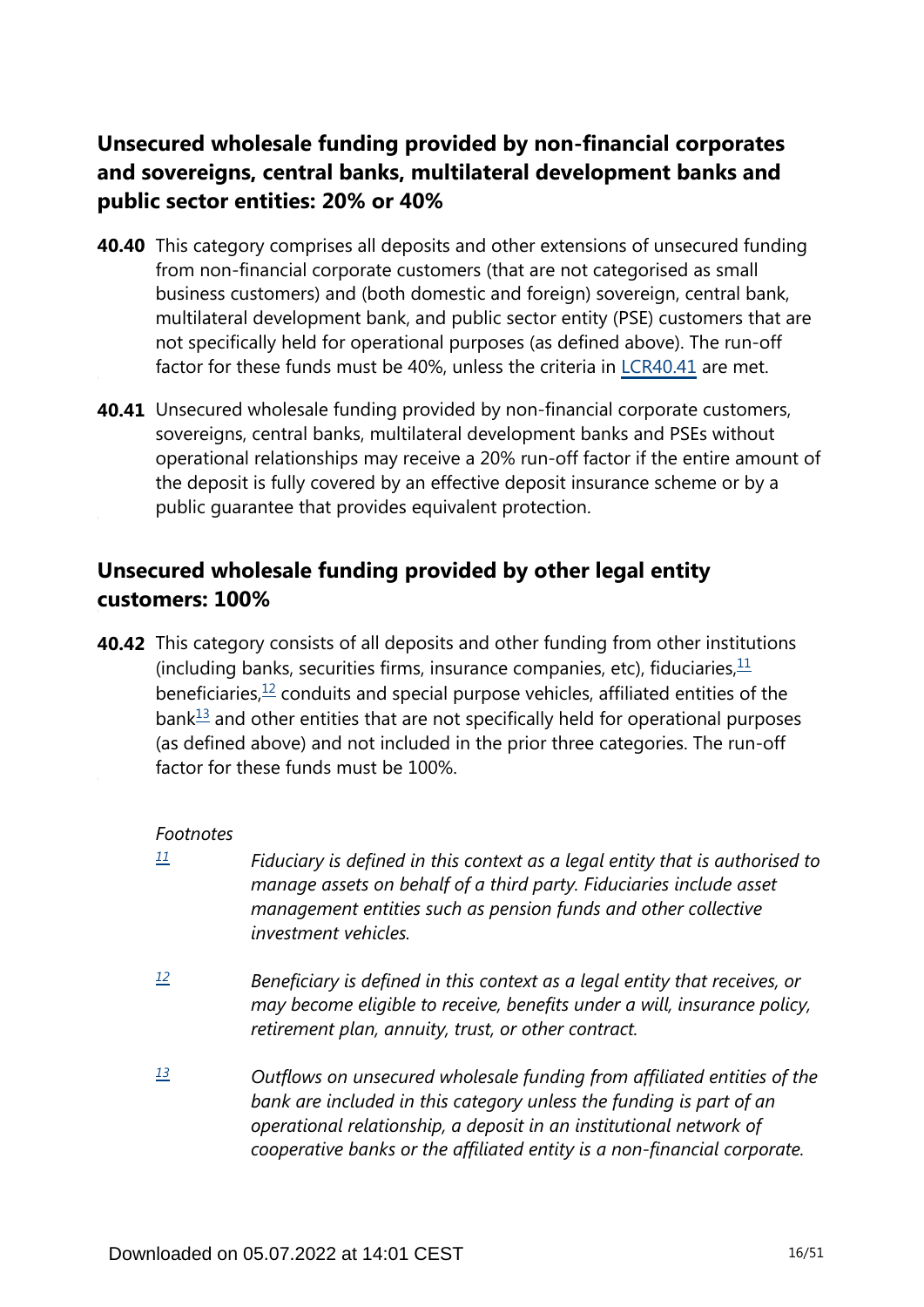*There may be various cash inflows and outflows between a central counterparty (CCP) and its member banks. Can a bank net off such cash flows with respect to trades cleared with a CCP when calculating the LCR? FAQ1*

> *There is no specific treatment of cash flows between CCPs and its member banks, ie netting is restricted to cases where it is permitted in the LCR framework (eg derivative cash flows that are subject to the same master netting agreement in [LCR40.49\)](https://www.bis.org/basel_framework/chapter/LCR/40.htm?tldate=20281012&inforce=20191215&published=20191215#paragraph_LCR_40_20191215_40_49).*

- **40.43** All notes, bonds and other debt securities issued by the bank must be included in this category regardless of the holder, unless the bond is sold exclusively in the retail market and held in retail accounts (including small business customer accounts treated as retail per [LCR40.22](https://www.bis.org/basel_framework/chapter/LCR/40.htm?tldate=20281012&inforce=20191215&published=20191215#paragraph_LCR_40_20191215_40_22) to [LCR40.24\)](https://www.bis.org/basel_framework/chapter/LCR/40.htm?tldate=20281012&inforce=20191215&published=20191215#paragraph_LCR_40_20191215_40_24), in which case the instruments may be treated in the appropriate retail or small business customer deposit category. To be treated in this manner, it is not sufficient that the debt instruments are specifically designed and marketed to retail or small business customers. Rather there should be limitations placed such that those instruments cannot be bought and held by parties other than retail or small business customers.
- **40.44** Customer cash balances arising from the provision of prime brokerage services, including but not limited to the cash arising from prime brokerage services as identified in [LCR40.32](https://www.bis.org/basel_framework/chapter/LCR/40.htm?tldate=20281012&inforce=20191215&published=20191215#paragraph_LCR_40_20191215_40_32), must be considered separate from any required segregated balances related to client protection regimes imposed by national regulations, and must not be netted against other customer exposures included in this standard. These offsetting balances held in segregated accounts are treated as inflows in [LCR40.87](https://www.bis.org/basel_framework/chapter/LCR/40.htm?tldate=20281012&inforce=20191215&published=20191215#paragraph_LCR_40_20191215_40_87) and must be excluded from the stock of HQLA.

### **Secured funding run-off**

**40.45** For the purposes of this standard, "secured funding" is defined as those liabilities and general obligations that are collateralised by legal rights to specifically designated assets owned by the borrowing institution in the case of bankruptcy, insolvency, liquidation or resolution. Unless the counterparty is a central bank, secured funding does not include transactions collateralised by assets that are not tradable in financial markets such as property, plant and equipment.

*FAQ*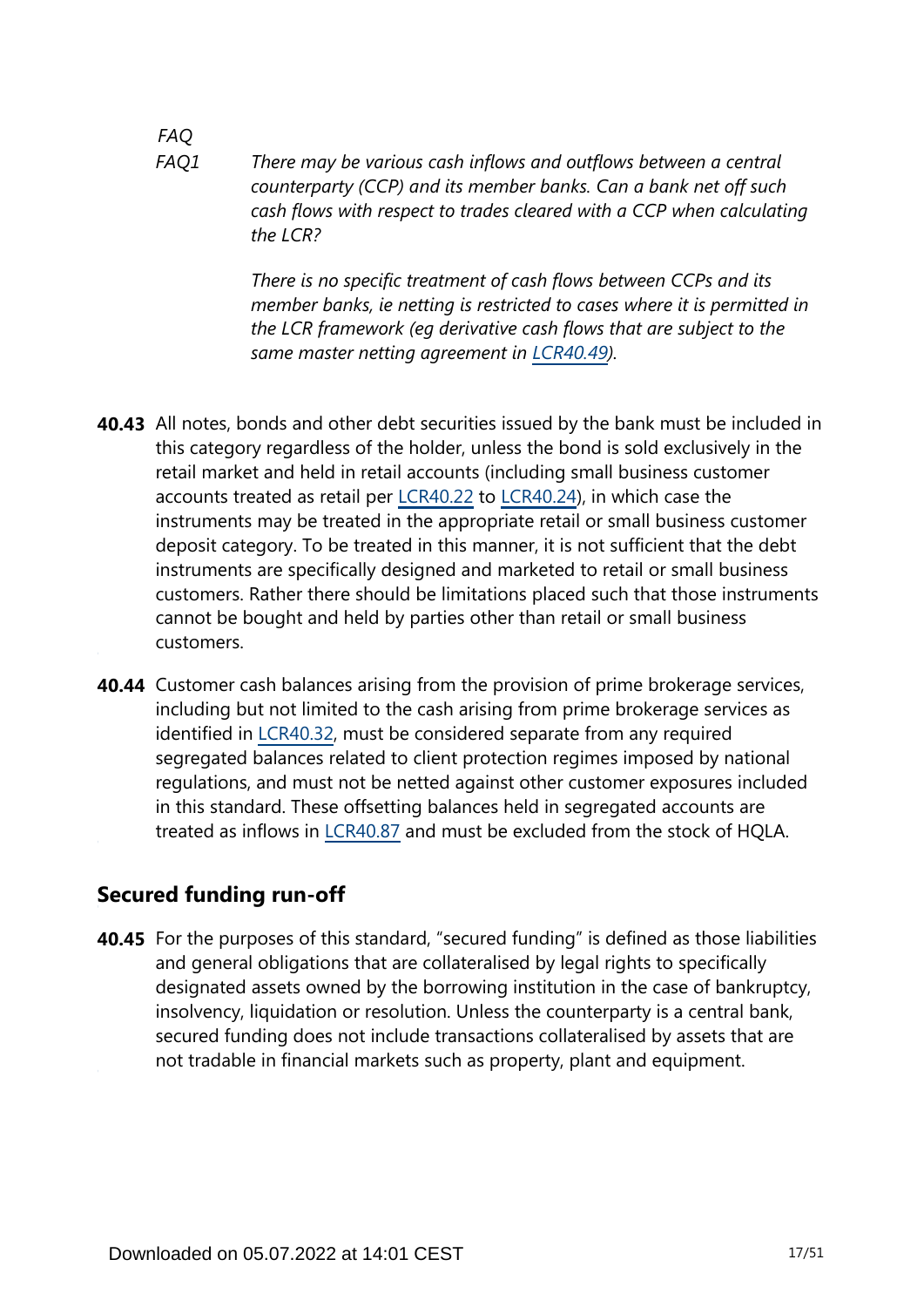<span id="page-17-2"></span>**40.46** Loss of secured funding on short-term financing transactions: In this scenario, the ability to continue to transact repurchase, reverse repurchase and other securities financing transactions is limited to transactions backed by HQLA or with the bank' s domestic sovereign, PSE or central bank. $14$  Collateral swaps must be treated as

<span id="page-17-3"></span>repurchase or reverse repurchase agreements, as must any other transaction with a similar form. Additionally, collateral lent to the bank's customers to effect short positions<sup>[15](#page-17-1)</sup> must be treated as a form of secured funding. For the scenario, a bank must apply the following factors to all outstanding secured funding transactions with maturities within the 30-calendar-day stress horizon, including customer short positions that do not have a specified contractual maturity. The amount of outflow must be calculated based on the amount of funds raised through the transaction, and not the value of the underlying collateral.

#### *Footnotes*

<span id="page-17-0"></span>*[14](#page-17-2)*

*In this context, PSEs that receive this treatment should be limited to those that are 20% risk weighted or better, and "domestic" can be defined as a jurisdiction where a bank is legally incorporated.* 

<span id="page-17-1"></span>*[15](#page-17-3)*

*A customer short position in this context describes a transaction where a bank's customer sells a security it does not own, and the bank subsequently obtains the same security from internal or external sources to make delivery into the sale. Internal sources include the bank's own inventory of collateral as well as rehypothecatable collateral held in other customer margin accounts. External sources include collateral obtained through a securities borrowing, reverse repo, or like transaction.*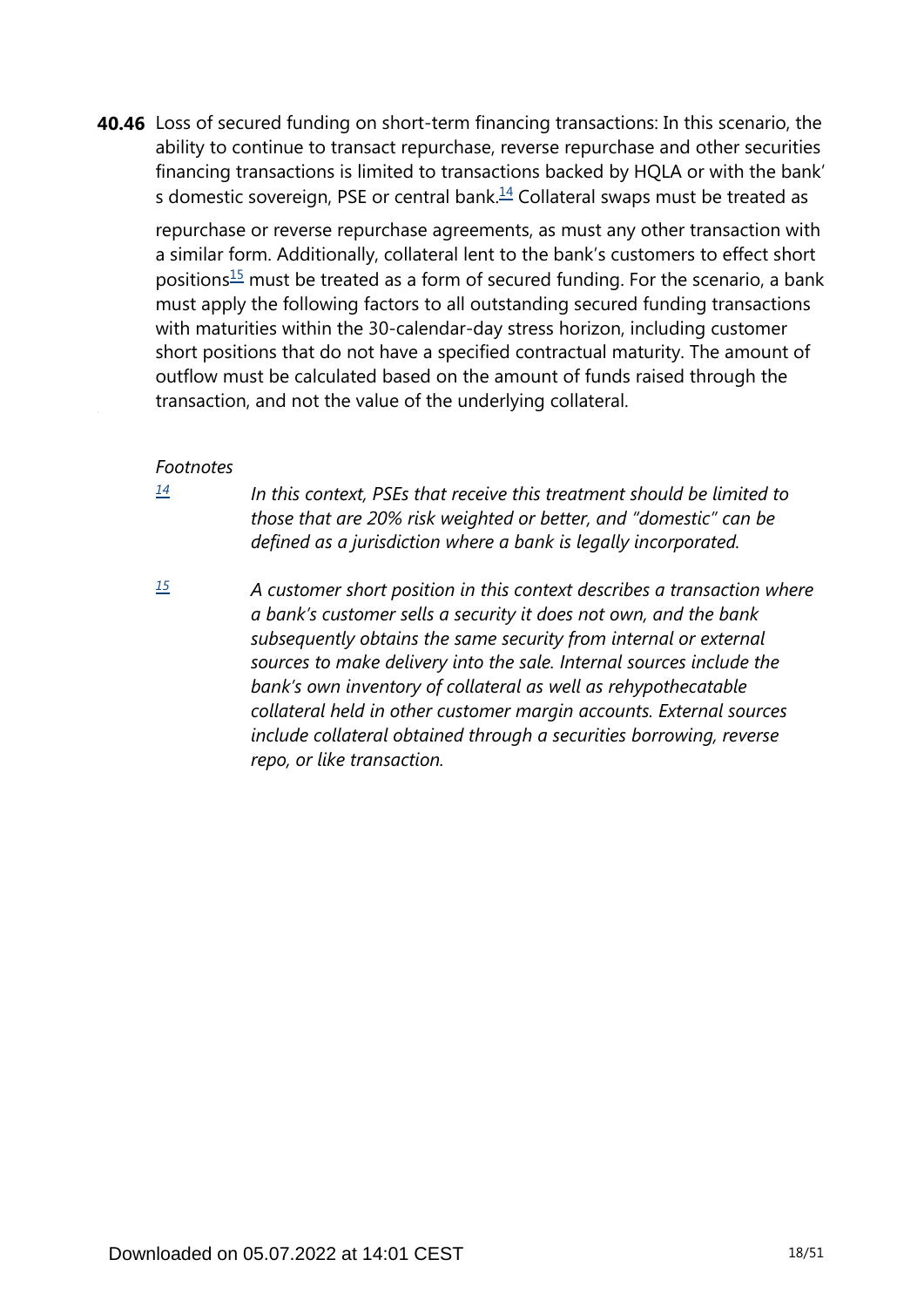#### *FAQ FAQ1*

*Are client shorts covered by external securities borrowings subject to [LCR40.79](https://www.bis.org/basel_framework/chapter/LCR/40.htm?tldate=20281012&inforce=20191215&published=20191215#paragraph_LCR_40_20191215_40_79) (under "secured lending, including reverse repos and external securities borrowings") or [LCR40.46](https://www.bis.org/basel_framework/chapter/LCR/40.htm?tldate=20281012&inforce=20191215&published=20191215#paragraph_LCR_40_20191215_40_46) ("secured funding run-off")? Firm shorts covered by external securities borrowings are clearly covered by [LCR40.79](https://www.bis.org/basel_framework/chapter/LCR/40.htm?tldate=20281012&inforce=20191215&published=20191215#paragraph_LCR_40_20191215_40_79), and it seems more logical that client shorts covered by external securities borrowings should be as well. However, [LCR40.46](https://www.bis.org/basel_framework/chapter/LCR/40.htm?tldate=20281012&inforce=20191215&published=20191215#paragraph_LCR_40_20191215_40_46) makes references to customer shorts and the treatment is different.*

*The treatments of customer shorts versus firm shorts are separate and distinct and for this reason are addressed in two separate paragraphs. Customer shorts are considered equivalent to other secured financing transactions, as the proceeds from the customer's short sale may be reused by the facilitating bank to finance the purchase or borrowing of the shorted security. Contrary to firm short positions, customer short positions are initiated and maintained at the discretion of the customer, and therefore the availability of this financing may be uncertain during a period of stress. These characteristics explain why customer shorts are treated in accordance with the run-off assumption in [LCR40.48.](https://www.bis.org/basel_framework/chapter/LCR/40.htm?tldate=20281012&inforce=20191215&published=20191215#paragraph_LCR_40_20191215_40_48)*

**40.47** Due to the high quality of Level 1 assets, no reduction in funding availability against these assets is assumed to occur. Moreover, no reduction in funding availability is expected for any maturing secured funding transactions with the bank's domestic central bank. A reduction in funding availability must be assigned to maturing transactions backed by Level 2 assets equivalent to the required haircuts. A 25% factor may be applied for maturing secured funding transactions with the bank's domestic sovereign, multilateral development banks, or domestic PSEs that have a 20% or lower risk weight, when the transactions are backed by assets other than Level 1 or Level 2A assets, in recognition that these entities are unlikely to withdraw secured funding from banks in a time of marketwide stress. This treatment, however, may be applied only to outstanding secured funding transactions. Unused collateral or merely the capacity to borrow, as determined at the end of the day for the reporting date, must not be given any credit in this treatment.

*FAQ FAQ1*

*At what time is the "unused" assessment performed? Is it at the end of day in the respective jurisdiction?*

*The assessment is at the end of the day of the reporting date in the respective jurisdiction.*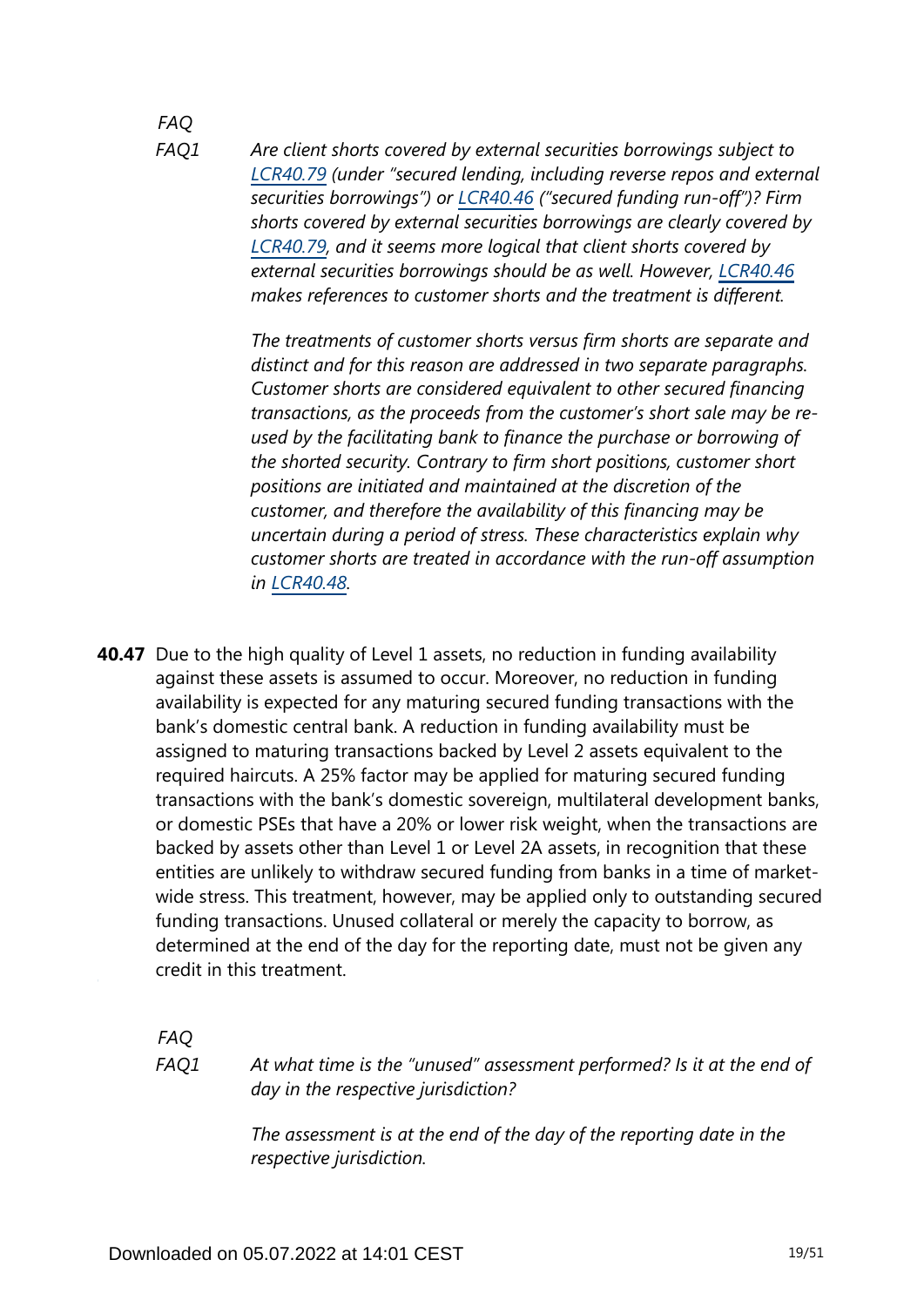*Should "domestic" also refer to a jurisdiction where a bank's branch or consolidated subsidiary is operating? (Note: it is not uncommon for a bank's overseas branch to conduct repo transactions with the central bank of the host jurisdiction, which is not the place of "incorporation" of the bank but the place in which the bank's overseas branch operates.) FAQ2*

> *The application of the reduced outflow assumptions for secured funding transactions with "domestic" public counterparties should be principally limited to counterparties from the jurisdiction where a bank is legally incorporated. It may be expanded to other public counterparties where the reduced outflow rates in [LCR40.48](https://www.bis.org/basel_framework/chapter/LCR/40.htm?tldate=20281012&inforce=20191215&published=20191215#paragraph_LCR_40_20191215_40_48) can be expected to reflect the behaviour of the other public counterparties. For example, in terms of central banks, this may be assumed when the overseas branch has equal access to central bank funding as domestic banks and where it seems reasonable that this equal treatment will remain in the context of central bank measures in times of severe idiosyncratic or market-wide stress.*

**40.48** For all other maturing transactions the run-off factor is 100%, including transactions where a bank has satisfied customers' short positions with its own long inventory. All secured transactions maturing within 30 days should be reported according to the collateral actually pledged as of close of business on the LCR measurement date. If the bank pledges a pool of assets and cannot determine which specific assets in the collateral pool are used to collateralise the transactions with a residual maturity greater than 30 days, it may assume that assets are encumbered to these transactions in order of increasing liquidity value, consistent with the methodology set out in [LCR30.16](https://www.bis.org/basel_framework/chapter/LCR/30.htm?tldate=20281012&inforce=20191215&published=20200605#paragraph_LCR_30_20191215_30_16), in such a way that assets with the lowest liquidity value in the LCR are assigned to the transactions with the longest residual maturities first. The table below summarises the outflow applicable to transactions maturing within 30 days.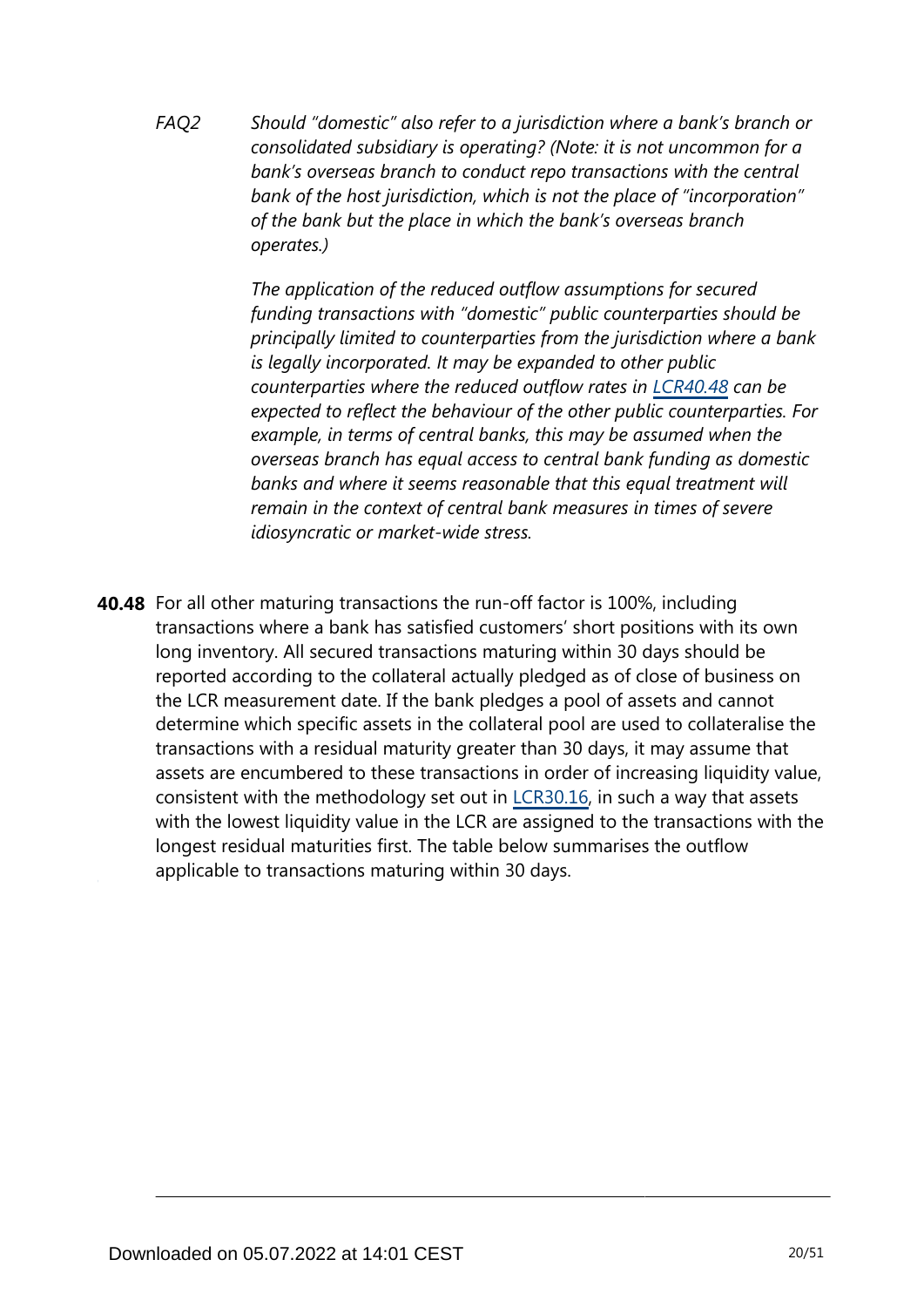| Categories for outstanding maturing secured funding<br>transactions                                                                                                                                                                               | Amount to add to<br>cash outflows |
|---------------------------------------------------------------------------------------------------------------------------------------------------------------------------------------------------------------------------------------------------|-----------------------------------|
| Backed by Level 1 assets or with central banks                                                                                                                                                                                                    | $0\%$                             |
| Backed by Level 2A assets                                                                                                                                                                                                                         | 15%                               |
| Secured funding transactions with domestic sovereign, PSEs or<br>multilateral development banks that are not backed by Level 1 or<br>2A assets. PSEs that receive this treatment are limited to those<br>that have a risk weight of 20% or lower. | 25%                               |
| Backed by residential mortgage-backed securities (RMBS)<br>eligible for inclusion in Level 2B                                                                                                                                                     | 25%                               |
| Backed by other Level 2B assets                                                                                                                                                                                                                   | 50%                               |
| All others                                                                                                                                                                                                                                        | 100%                              |

### **Cash outflows – Additional requirements**

<span id="page-20-0"></span>**40.49** Derivatives cash outflows: The sum of all net derivative cash outflows must receive a 100% factor. Banks must calculate, in accordance with their existing valuation methodologies, expected contractual derivative cash inflows and outflows. Cash flows may be calculated on a net basis (ie inflows can offset outflows) by counterparty only where a valid master netting agreement exists. Banks should exclude from such calculations those liquidity requirements that would result from increased collateral needs due to market value movements or declines in value of collateral posted. $16$  Options that can be exercised within the next 30 days, including options that expire in greater than 30 days (eg an American-style option), must be assumed to be exercised when they are "in the money" to the option buyer. For transactions involving a delivery obligation that can be fulfilled with a variety of asset classes, delivery of the least valuable asset possible ("cheapest to deliver") must be assumed. This should apply symmetrically to both the inflow and outflow perspective, such that the obligor is assumed to deliver the security with the lowest liquidity value. Cash flows arising from foreign exchange derivative transactions that involve a full exchange of principal amounts on a simultaneous basis (or within the same day) may be reflected as a net cash flow figure, even where those transactions are not covered by a master netting agreement.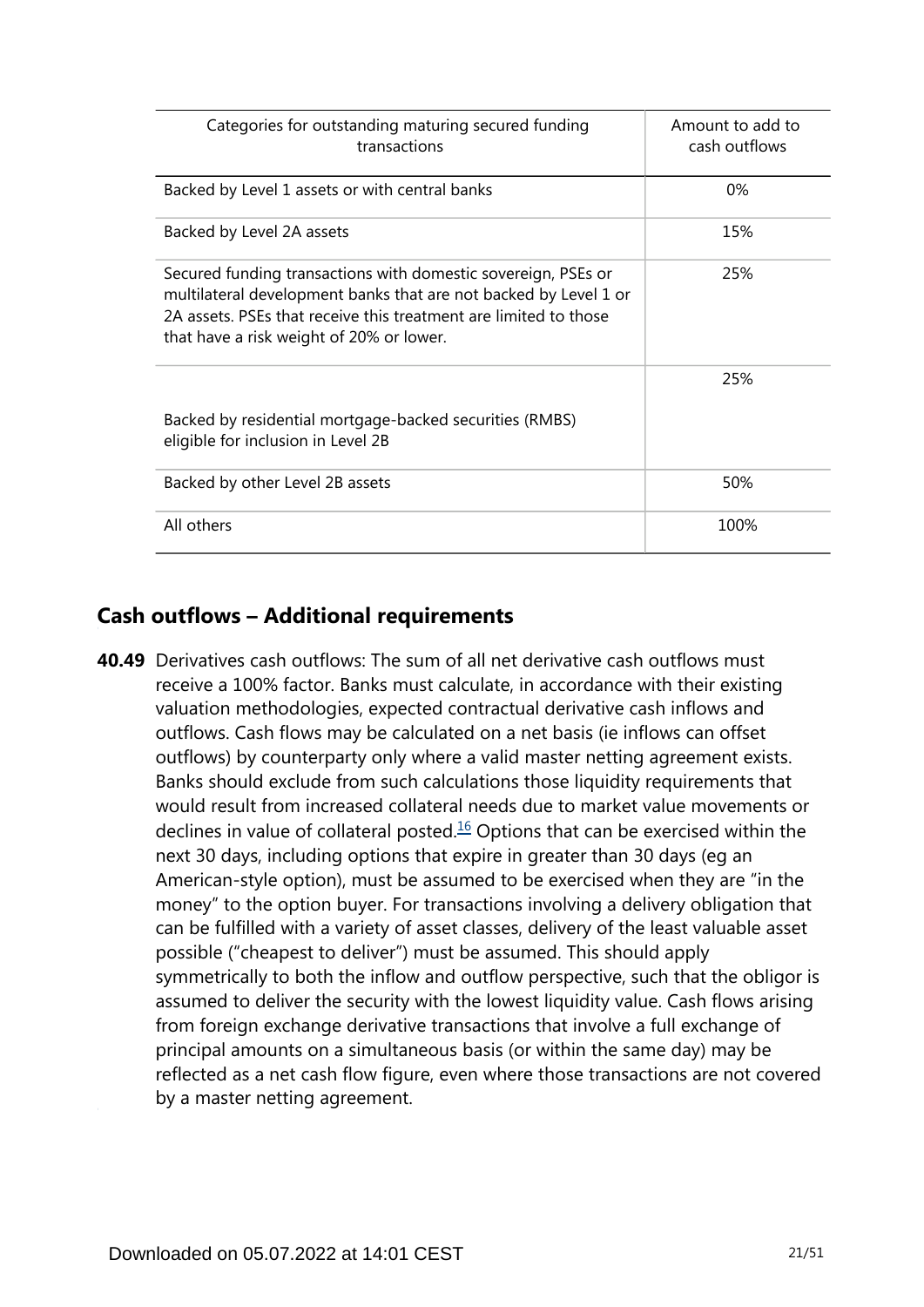#### *Footnotes*

<span id="page-21-0"></span>*These risks are captured in [LCR40.52](https://www.bis.org/basel_framework/chapter/LCR/40.htm?tldate=20281012&inforce=20191215&published=20191215#paragraph_LCR_40_20191215_40_52) and [LCR40.56,](https://www.bis.org/basel_framework/chapter/LCR/40.htm?tldate=20281012&inforce=20191215&published=20191215#paragraph_LCR_40_20191215_40_56) respectively. [16](#page-20-0)*

*FAQ*

*Would it be correct to assume that expected contractual derivatives cash inflows from "in the money" options for which the bank is the option holder can be included without contravening the high-level principle in [LCR40.75](https://www.bis.org/basel_framework/chapter/LCR/40.htm?tldate=20281012&inforce=20191215&published=20191215#paragraph_LCR_40_20191215_40_75) that contingent inflows are not to be recognised? FAQ1*

> *Yes, [LCR40.49](https://www.bis.org/basel_framework/chapter/LCR/40.htm?tldate=20281012&inforce=20191215&published=20191215#paragraph_LCR_40_20191215_40_49) states that "options should be assumed to be exercised when they are in the money to the option buyer", eg cash inflows from contractual derivatives that are "in the money" may count towards derivatives cash inflows in the LCR. This is an exception to both [LCR40.](https://www.bis.org/basel_framework/chapter/LCR/40.htm?tldate=20281012&inforce=20191215&published=20191215#paragraph_LCR_40_20191215_40_75) [75,](https://www.bis.org/basel_framework/chapter/LCR/40.htm?tldate=20281012&inforce=20191215&published=20191215#paragraph_LCR_40_20191215_40_75) which excludes contingent inflows, and [LCR40.85](https://www.bis.org/basel_framework/chapter/LCR/40.htm?tldate=20281012&inforce=20191215&published=20191215#paragraph_LCR_40_20191215_40_85), which excludes inflows with no specific date from the LCR.*

*Could you confirm that options with delivery settlement during the relevant period could be considered as cash flows to the extent of the liquidity value of the delivered assets? Or whether all options are assumed to be cash-settled? FAQ2*

> *Options with delivery settlement shall be considered according to the liquidity value of the delivered assets, ie the assets are subject to the haircuts that would be applied if these assets were collateral in secured transactions or collateral swaps. If contractual arrangements allow for both physical delivery and cash settlement, cash settlement may be assumed.*

Where derivative payments are collateralised by HQLA, cash outflows should be **40.50** calculated net of any corresponding cash or collateral inflows that would result, all other things being equal, from contractual obligations for cash or collateral to be provided to the bank, if the bank is legally entitled and operationally capable to re-use the collateral in new cash raising transactions once the collateral is received. This is in line with the principle that banks should not double count liquidity inflows and outflows.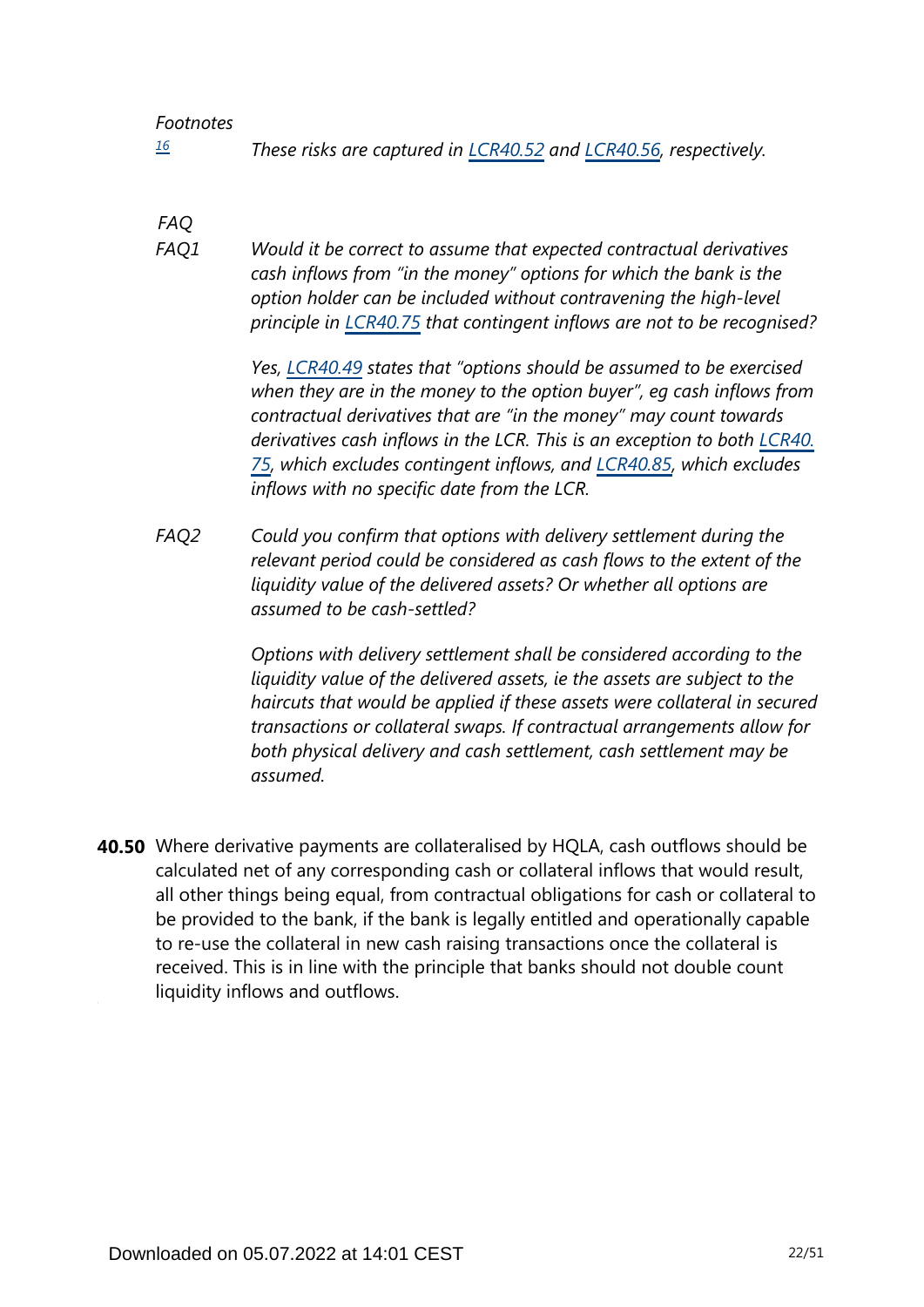**40.51** Increased liquidity needs related to downgrade triggers embedded in financing transactions, derivatives and other contracts: 100% of the amount of collateral that would be posted for, or contractual cash outflows associated with, any downgrade up to and including a 3-notch downgrade. Often, contracts governing derivatives and other transactions have clauses that require the posting of additional collateral, drawdown of contingent facilities, or early repayment of existing liabilities upon the bank's downgrade by a recognised credit rating organisation. The scenario therefore requires that for each contract in which "downgrade triggers" exist, the bank assumes that 100% of this additional collateral or cash outflow must be posted for any downgrade up to and including a 3-notch downgrade of the bank's long-term credit rating. Triggers linked to a bank's short-term rating should be assumed to be triggered at the corresponding long-term rating in accordance with published ratings criteria. The impact of the downgrade must consider impacts on all types of margin collateral and contractual triggers which change rehypothecation rights for non-segregated collateral.

*FAQ*

*Do [LCR40.51](https://www.bis.org/basel_framework/chapter/LCR/40.htm?tldate=20281012&inforce=20191215&published=20191215#paragraph_LCR_40_20191215_40_51) to [LCR40.55](https://www.bis.org/basel_framework/chapter/LCR/40.htm?tldate=20281012&inforce=20191215&published=20191215#paragraph_LCR_40_20191215_40_55) apply in the same way to all derivative instruments, whether over-the-counter or on-exchange, whether cleared or not? In particular, can confirmation be given that margin posted for clearance through a central counterparty (CCP) and held for the benefit of the bank in accordance with the rules of such CCP should be recognised under the logic of these paragraphs, although the point is not addressed explicitly? FAQ1*

> *Unless expressly specified otherwise, the provisions apply generally. Any Level 1 assets in segregated accounts held in a bank's name by the CCP will be treated in accordance with [LCR40.52](https://www.bis.org/basel_framework/chapter/LCR/40.htm?tldate=20281012&inforce=20191215&published=20191215#paragraph_LCR_40_20191215_40_52).*

*[LCR40.52](https://www.bis.org/basel_framework/chapter/LCR/40.htm?tldate=20281012&inforce=20191215&published=20191215#paragraph_LCR_40_20191215_40_52) requires that if a bank has posted a non-Level 1 asset as collateral to secure its mark-to-market exposure under derivatives contracts or other transactions, the bank must hold additional stock of HQLA to cater for a potential reduction in the value of the collateral to the extent of 20% of the collateral value. Similar references to "other transactions" are also made in [LCR40.51](https://www.bis.org/basel_framework/chapter/LCR/40.htm?tldate=20281012&inforce=20191215&published=20191215#paragraph_LCR_40_20191215_40_51) and [LCR40.56](https://www.bis.org/basel_framework/chapter/LCR/40.htm?tldate=20281012&inforce=20191215&published=20191215#paragraph_LCR_40_20191215_40_56). Banks have queries on the scope of "other transactions". Is it the policy intent that [LCR40.51](https://www.bis.org/basel_framework/chapter/LCR/40.htm?tldate=20281012&inforce=20191215&published=20191215#paragraph_LCR_40_20191215_40_51), [LCR40.52](https://www.bis.org/basel_framework/chapter/LCR/40.htm?tldate=20281012&inforce=20191215&published=20191215#paragraph_LCR_40_20191215_40_52) and [LCR40.56](https://www.bis.org/basel_framework/chapter/LCR/40.htm?tldate=20281012&inforce=20191215&published=20191215#paragraph_LCR_40_20191215_40_56) are generally applicable to derivatives transactions only? FAQ2*

> *[LCR40.51](https://www.bis.org/basel_framework/chapter/LCR/40.htm?tldate=20281012&inforce=20191215&published=20191215#paragraph_LCR_40_20191215_40_51), [LCR40.52](https://www.bis.org/basel_framework/chapter/LCR/40.htm?tldate=20281012&inforce=20191215&published=20191215#paragraph_LCR_40_20191215_40_52) and [LCR40.56](https://www.bis.org/basel_framework/chapter/LCR/40.htm?tldate=20281012&inforce=20191215&published=20191215#paragraph_LCR_40_20191215_40_56) are only applicable to derivatives and other transactions not specifically captured in the LCR framework. Thus, they are not applicable to secured funding transactions*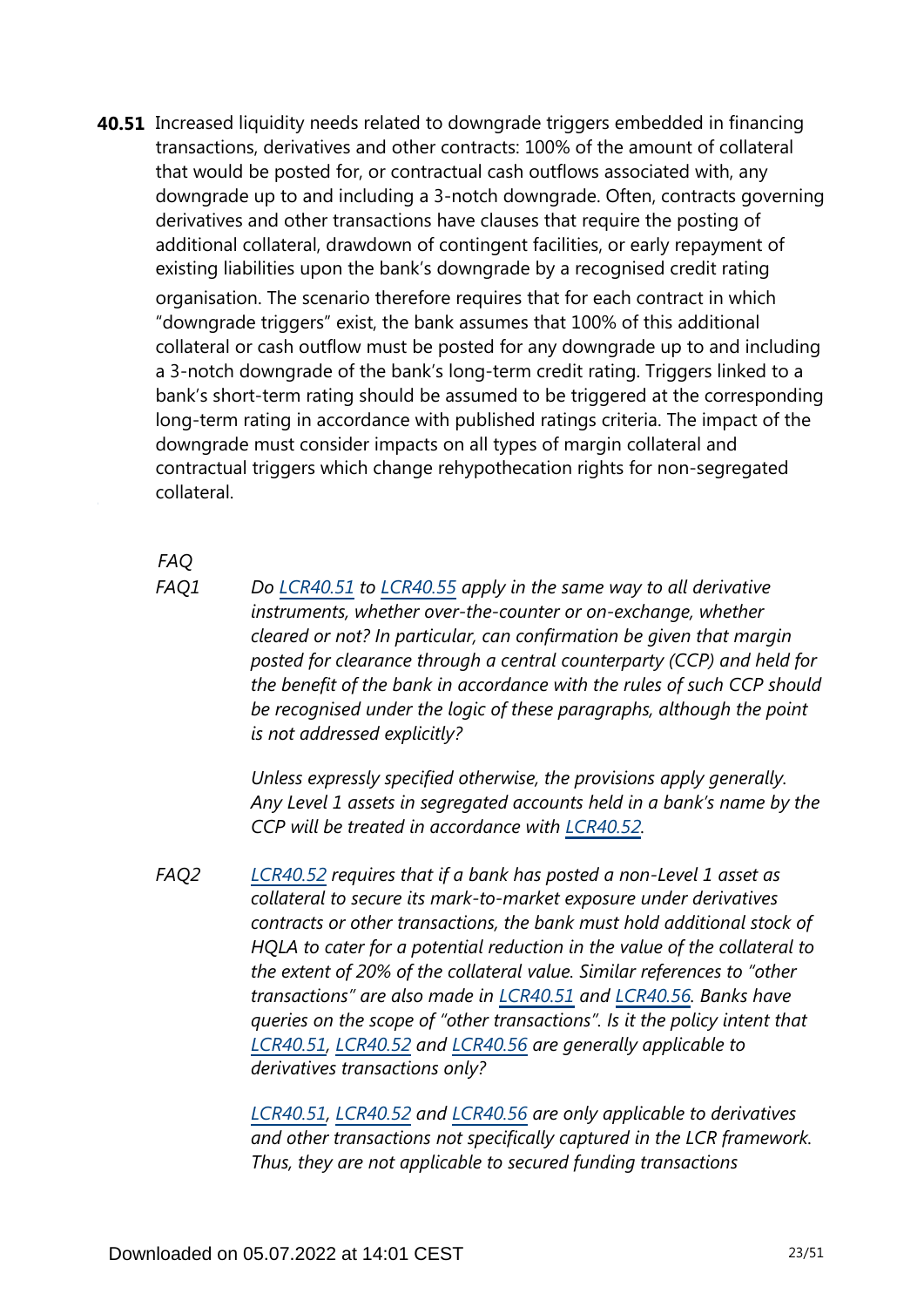*addressed in [LCR40.45](https://www.bis.org/basel_framework/chapter/LCR/40.htm?tldate=20281012&inforce=20191215&published=20191215#paragraph_LCR_40_20191215_40_45) to [LCR40.48](https://www.bis.org/basel_framework/chapter/LCR/40.htm?tldate=20281012&inforce=20191215&published=20191215#paragraph_LCR_40_20191215_40_48) and secured lending transactions addressed in [LCR40.78](https://www.bis.org/basel_framework/chapter/LCR/40.htm?tldate=20281012&inforce=20191215&published=20191215#paragraph_LCR_40_20191215_40_78) to [LCR40.79.](https://www.bis.org/basel_framework/chapter/LCR/40.htm?tldate=20281012&inforce=20191215&published=20191215#paragraph_LCR_40_20191215_40_79)*

**40.52** Increased liquidity needs related to the potential for valuation changes on posted collateral securing derivative and other transactions: 20% of the value of non-Level 1 posted collateral. Observation of market practices indicates that most counterparties to derivatives transactions typically are required to secure the mark-to-market valuation of their positions and that this is predominantly done using cash or sovereign, central bank, multilateral development banks, or PSE debt securities with a 0% risk weight under the standardised approach to credit risk [\(CRE20\)](https://www.bis.org/basel_framework/chapter/CRE/20.htm?tldate=20281012&inforce=20230101&published=20201126). When these Level 1 liquid asset securities are posted as collateral, the framework will not require that an additional stock of HQLA be maintained for potential valuation changes. If however, counterparties are securing mark-tomarket exposures with other forms of collateral, to cover the potential loss of market value on those securities, 20% of the value of all such posted collateral, net of collateral received on a counterparty basis (provided that the collateral received is not subject to restrictions on reuse or rehypothecation) must be added to the stock of required HQLA by the bank posting such collateral. This 20% must be calculated based on the notional amount required to be posted as collateral after any other haircuts have been applied that may be applicable to the collateral category. Any collateral that is in a segregated margin account may only be used to offset outflows that are associated with payments that are eligible to be offset from that same account. No other form of netting (eg netting of offsetting collateral flows across counterparties) is permissible when calculating this outflow amount.

*FAQ*

*FAQ1*

*Do the bank's normal procedures apply to determine the notional amount pursuant to the penultimate sentence of [LCR40.52?](https://www.bis.org/basel_framework/chapter/LCR/40.htm?tldate=20281012&inforce=20191215&published=20191215#paragraph_LCR_40_20191215_40_52)*

*The notional amount to be collateralised in [LCR40.52](https://www.bis.org/basel_framework/chapter/LCR/40.htm?tldate=20281012&inforce=20191215&published=20191215#paragraph_LCR_40_20191215_40_52) is based on contractual terms (eg collateral agreements) that regularly include the methodology of calculating the amount to be covered ("notional amount").*

*Do [LCR40.51](https://www.bis.org/basel_framework/chapter/LCR/40.htm?tldate=20281012&inforce=20191215&published=20191215#paragraph_LCR_40_20191215_40_51) to [LCR40.55](https://www.bis.org/basel_framework/chapter/LCR/40.htm?tldate=20281012&inforce=20191215&published=20191215#paragraph_LCR_40_20191215_40_55) apply in the same way to all derivative instruments, whether over-the-counter or on-exchange, whether cleared or not? In particular, can confirmation be given that margin posted for clearance through a central counterparty (CCP) and held for the benefit of the bank in accordance with the rules of such CCP should be recognised under the logic of these paragraphs, although the point is not addressed explicitly? FAQ2*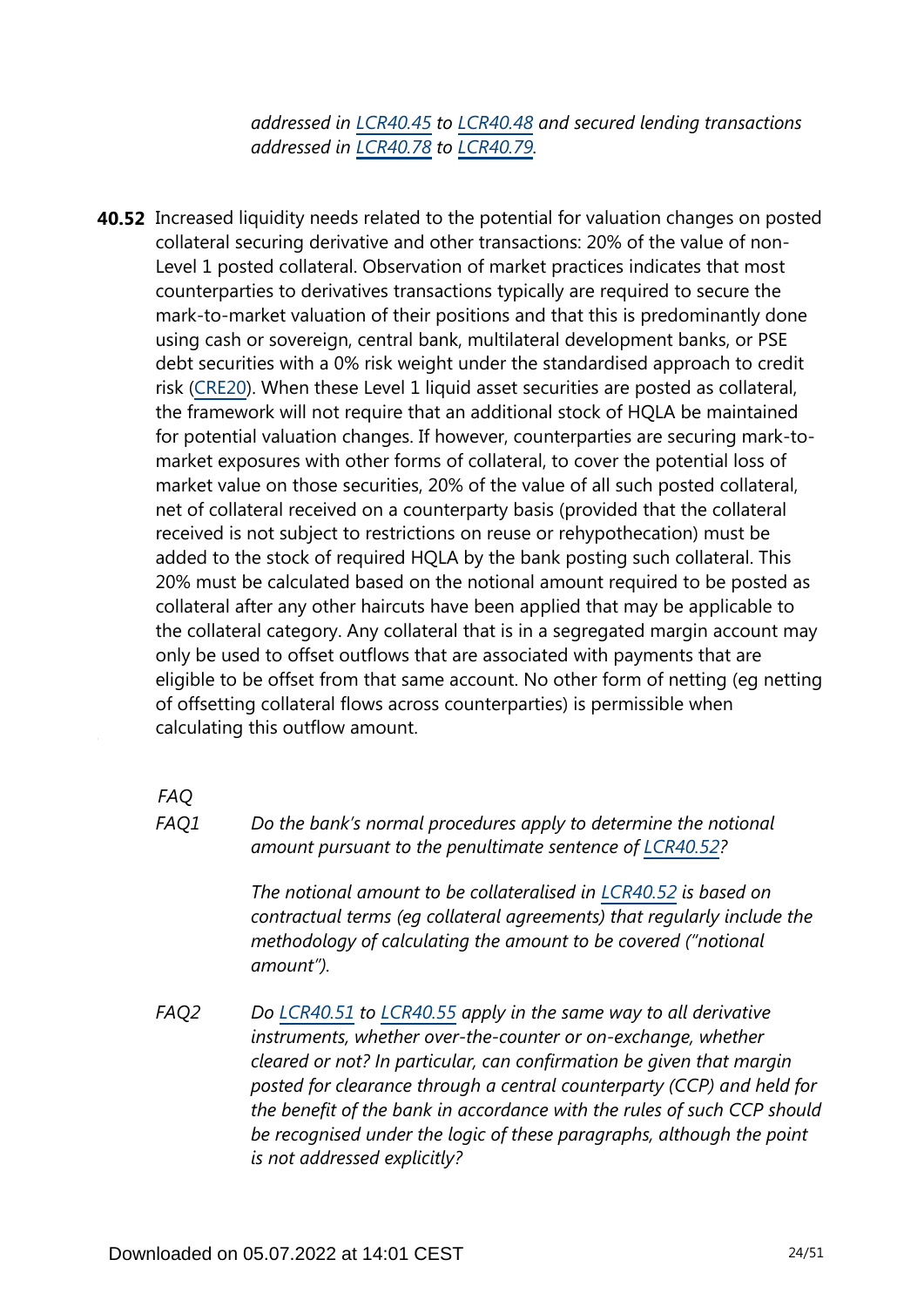*Unless expressly specified otherwise, the provisions apply generally. Any Level 1 assets in segregated accounts held in a bank's name by the CCP will be treated in accordance with [LCR40.52](https://www.bis.org/basel_framework/chapter/LCR/40.htm?tldate=20281012&inforce=20191215&published=20191215#paragraph_LCR_40_20191215_40_52).*

*[LCR40.52](https://www.bis.org/basel_framework/chapter/LCR/40.htm?tldate=20281012&inforce=20191215&published=20191215#paragraph_LCR_40_20191215_40_52) requires that an additional stock of HQLA be maintained for outflows where the bank is posting non-Level 1 collateral securing its derivatives. Can this be interpreted as applying on a net basis to the extent the bank uses non-Level 1 collateral received from one counterparty to secure derivative liability to another counterparty, if any decrease in the value of this collateral would affect both collateral posting to and by the bank? FAQ3*

> *No. Netting of collateral inflows and outflows across counterparties is not provided for in [LCR40.52](https://www.bis.org/basel_framework/chapter/LCR/40.htm?tldate=20281012&inforce=20191215&published=20191215#paragraph_LCR_40_20191215_40_52) as the impacts of valuation changes (even of identical collateral) may be asymmetric across different counterparties.*

*Assuming that a bank is a net poster of non-Level 1 collateral, can the net outflows under [LCR40.52](https://www.bis.org/basel_framework/chapter/LCR/40.htm?tldate=20281012&inforce=20191215&published=20191215#paragraph_LCR_40_20191215_40_52) be calculated taking into account any additional eligible non-Level 1 collateral that is unencumbered as of the date of the LCR or that would become unencumbered as a result of the stresses? FAQ4*

> *No. The LCR framework provides no basis for separate sub-pools of (non-Level 1) HQLA dedicated to specific liquidity needs or for considering contingent inflows of collateral.*

*Can it be assumed that a bank will post collateral in the most efficient manner practicable? For example, if a bank is currently a net poster of non-Level 1 collateral (with higher haircuts), it seems appropriate to assume that the bank would use its cash or lower-haircut Level 1 securities first, and not use that cash to purchase additional non-Level 1 collateral that would have a higher haircut. FAQ5*

> *As with any other outflow captured in the LCR, the outflows addressed in [LCR40.52](https://www.bis.org/basel_framework/chapter/LCR/40.htm?tldate=20281012&inforce=20191215&published=20191215#paragraph_LCR_40_20191215_40_52) add to the bank's net cash outflow that must be met by Level 1 and/or Level 2 assets according to [LCR30](https://www.bis.org/basel_framework/chapter/LCR/30.htm?tldate=20281012&inforce=20191215&published=20200605). No further assumptions have to be made in terms of what the bank actually "will post".*

*[LCR40.52](https://www.bis.org/basel_framework/chapter/LCR/40.htm?tldate=20281012&inforce=20191215&published=20191215#paragraph_LCR_40_20191215_40_52) of the LCR text requires that if a bank has posted a non-Level 1 asset as collateral to secure its mark-to-market exposure under derivatives contracts or other transactions, the bank must hold additional stock of HQLA to cater for a potential reduction in the value of the collateral to the extent of 20% of the collateral value. Similar FAQ6*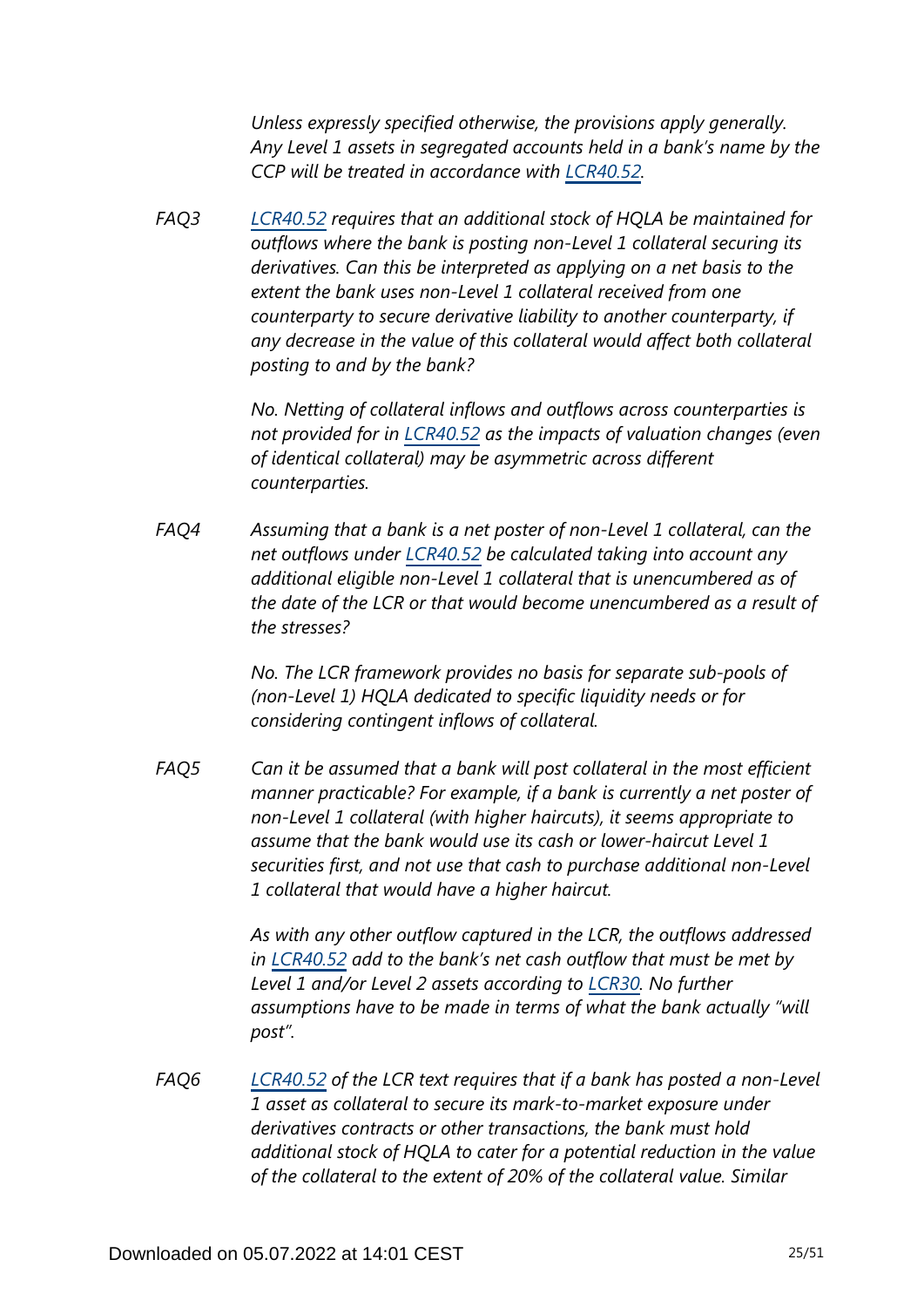*references to "other transactions" are also made in [LCR40.51](https://www.bis.org/basel_framework/chapter/LCR/40.htm?tldate=20281012&inforce=20191215&published=20191215#paragraph_LCR_40_20191215_40_51) and [LCR40.55](https://www.bis.org/basel_framework/chapter/LCR/40.htm?tldate=20281012&inforce=20191215&published=20191215#paragraph_LCR_40_20191215_40_55). Banks have queries on the scope of "other transactions". Is it the policy intent that [LCR40.51](https://www.bis.org/basel_framework/chapter/LCR/40.htm?tldate=20281012&inforce=20191215&published=20191215#paragraph_LCR_40_20191215_40_51), [LCR40.52](https://www.bis.org/basel_framework/chapter/LCR/40.htm?tldate=20281012&inforce=20191215&published=20191215#paragraph_LCR_40_20191215_40_52) and [LCR40.55](https://www.bis.org/basel_framework/chapter/LCR/40.htm?tldate=20281012&inforce=20191215&published=20191215#paragraph_LCR_40_20191215_40_55) are generally applicable to derivatives transactions only?*

*[LCR40.51](https://www.bis.org/basel_framework/chapter/LCR/40.htm?tldate=20281012&inforce=20191215&published=20191215#paragraph_LCR_40_20191215_40_51), [LCR40.52](https://www.bis.org/basel_framework/chapter/LCR/40.htm?tldate=20281012&inforce=20191215&published=20191215#paragraph_LCR_40_20191215_40_52) and [LCR40.55](https://www.bis.org/basel_framework/chapter/LCR/40.htm?tldate=20281012&inforce=20191215&published=20191215#paragraph_LCR_40_20191215_40_55) are only applicable to derivatives and other transactions not specifically captured in the LCR framework. Thus, they are not applicable to secured funding transactions addressed in [LCR40.45](https://www.bis.org/basel_framework/chapter/LCR/40.htm?tldate=20281012&inforce=20191215&published=20191215#paragraph_LCR_40_20191215_40_45) to [LCR40.48](https://www.bis.org/basel_framework/chapter/LCR/40.htm?tldate=20281012&inforce=20191215&published=20191215#paragraph_LCR_40_20191215_40_48) and secured lending transactions addressed in [LCR40.78](https://www.bis.org/basel_framework/chapter/LCR/40.htm?tldate=20281012&inforce=20191215&published=20191215#paragraph_LCR_40_20191215_40_78) to [LCR40.79.](https://www.bis.org/basel_framework/chapter/LCR/40.htm?tldate=20281012&inforce=20191215&published=20191215#paragraph_LCR_40_20191215_40_79)*

**40.53** Increased liquidity needs related to excess non-segregated collateral held by the bank that could contractually be called at any time by the counterparty: 100% of the non-segregated collateral (ie where the collateral is unencumbered and included in the stock of HQLA or where a recall of collateral by the counterparty would need to use additional funding) that could contractually be recalled by the counterparty because the collateral is in excess of the counterparty's current collateral requirements.

*FAQ*

*Do [LCR40.51](https://www.bis.org/basel_framework/chapter/LCR/40.htm?tldate=20281012&inforce=20191215&published=20191215#paragraph_LCR_40_20191215_40_51) to [LCR40.55](https://www.bis.org/basel_framework/chapter/LCR/40.htm?tldate=20281012&inforce=20191215&published=20191215#paragraph_LCR_40_20191215_40_55) apply in the same way to all derivative instruments, whether over-the-counter or on-exchange, whether cleared or not? In particular, can confirmation be given that margin posted for clearance through a central counterparty (CCP) and held for the benefit of the bank in accordance with the rules of such CCP should be recognised under the logic of these paragraphs, although the point is not addressed explicitly? FAQ1*

> *Unless expressly specified otherwise, the provisions apply generally. Any Level 1 assets in segregated accounts held in a bank's name by the CCP will be treated in accordance with [LCR40.52](https://www.bis.org/basel_framework/chapter/LCR/40.htm?tldate=20281012&inforce=20191215&published=20191215#paragraph_LCR_40_20191215_40_52).*

**40.54** Increased liquidity needs related to contractually required collateral on transactions for which the counterparty has not yet demanded the collateral be posted: 100% of the collateral that is contractually due but where the counterparty has not yet demanded the posting of such collateral.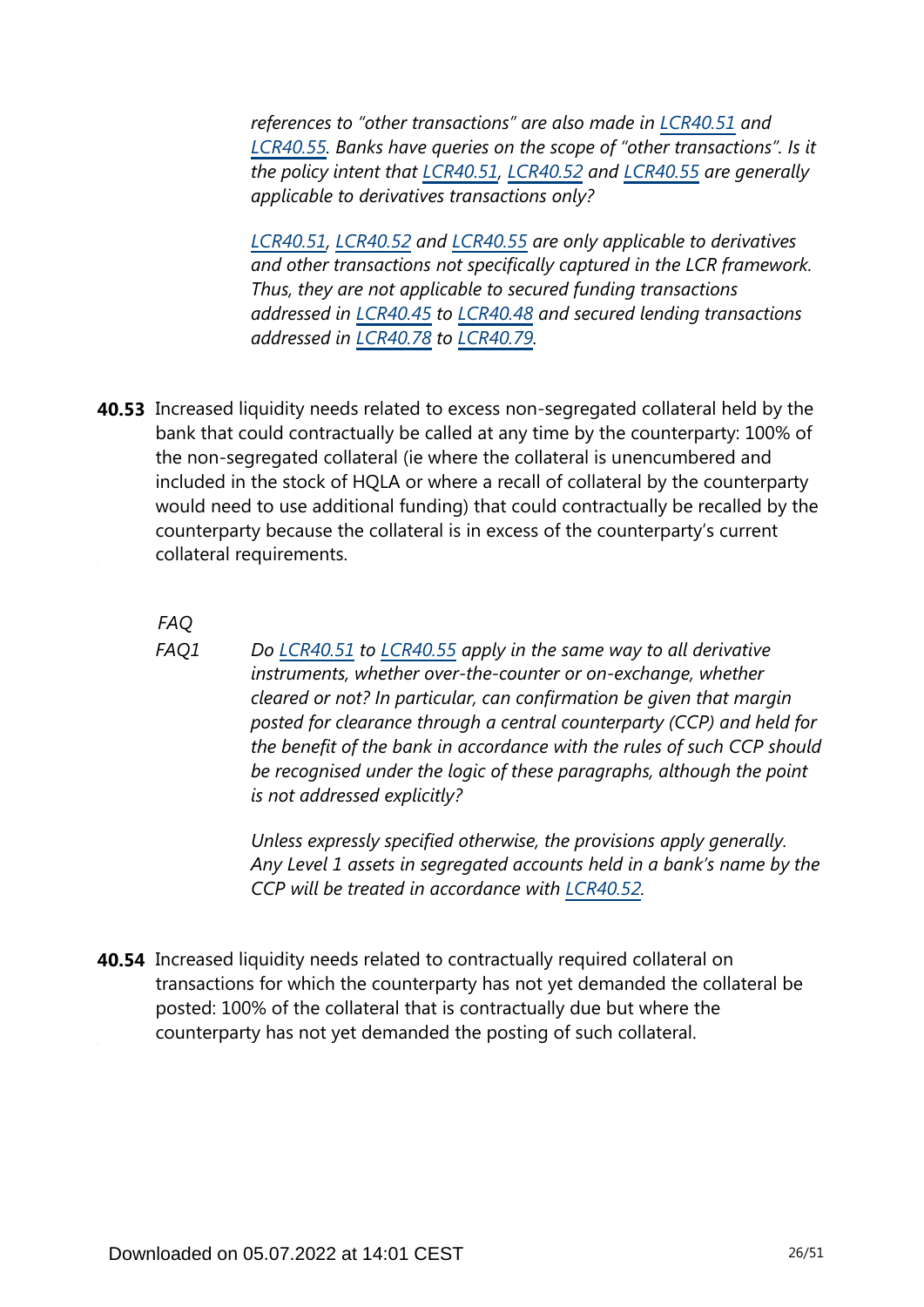### *FAQ*

*Do [LCR40.51](https://www.bis.org/basel_framework/chapter/LCR/40.htm?tldate=20281012&inforce=20191215&published=20191215#paragraph_LCR_40_20191215_40_51) to [LCR40.55](https://www.bis.org/basel_framework/chapter/LCR/40.htm?tldate=20281012&inforce=20191215&published=20191215#paragraph_LCR_40_20191215_40_55) apply in the same way to all derivative instruments, whether over-the-counter or on-exchange, whether cleared or not? In particular, can confirmation be given that margin posted for clearance through a central counterparty (CCP) and held for the benefit of the bank in accordance with the rules of such CCP should be recognised under the logic of these paragraphs, although the point is not addressed explicitly? FAQ1*

> *Unless expressly specified otherwise, the provisions apply generally. Any Level 1 assets in segregated accounts held in a bank's name by the CCP will be treated in accordance with [LCR40.52](https://www.bis.org/basel_framework/chapter/LCR/40.htm?tldate=20281012&inforce=20191215&published=20191215#paragraph_LCR_40_20191215_40_52).*

**40.55** Increased liquidity needs related to contracts that allow collateral substitution without the bank's consent to non-HQLA assets: 100% of the amount of nonsegregated HQLA collateral that can be substituted with non-HQLA. For substitution of HQLA with other HQLA of a lower liquidity value, the outflow should be measured based on the difference between the LCR haircuts of the collateral currently held and the potential substitute collateral. If the substituted collateral can be of different liquidity value in the LCR, the outflow must be measured based on the potential substitute collateral with the lowest liquidity value. HQLA collateral held that remains unencumbered, but is excluded from the bank's stock of HQLA due to the operational requirements may be excluded from this outflow amount.

*FAQ*

*Which cash flow assumptions are applied for secured transactions where assets are received on the basis of a collateral pool that is subject to potential collateral substitution? And, does the concept of collateral substitution also apply to inflows for secured borrowing transactions, ie can a bank take an inflow where it has the contractual right to receive HQLA if it was able to pledge available non-HQLA collateral to a secured lender? FAQ1*

> *The risks associated with collateral substitution on secured lending transactions with a residual maturity greater than 30 days should be considered as a contingent outflow in accordance with [LCR40.55](https://www.bis.org/basel_framework/chapter/LCR/40.htm?tldate=20281012&inforce=20191215&published=20191215#paragraph_LCR_40_20191215_40_55) of the LCR framework. The contractual right to substitute HQLA collateral for lower -quality or non-HQLA collateral would be a contingent inflow. As such, it is not considered in the LCR in line with [LCR40.75.](https://www.bis.org/basel_framework/chapter/LCR/40.htm?tldate=20281012&inforce=20191215&published=20191215#paragraph_LCR_40_20191215_40_75)*

*Do [LCR40.51](https://www.bis.org/basel_framework/chapter/LCR/40.htm?tldate=20281012&inforce=20191215&published=20191215#paragraph_LCR_40_20191215_40_51) to [LCR40.55](https://www.bis.org/basel_framework/chapter/LCR/40.htm?tldate=20281012&inforce=20191215&published=20191215#paragraph_LCR_40_20191215_40_55) apply in the same way to all derivative instruments, whether over-the-counter or on-exchange, whether FAQ2*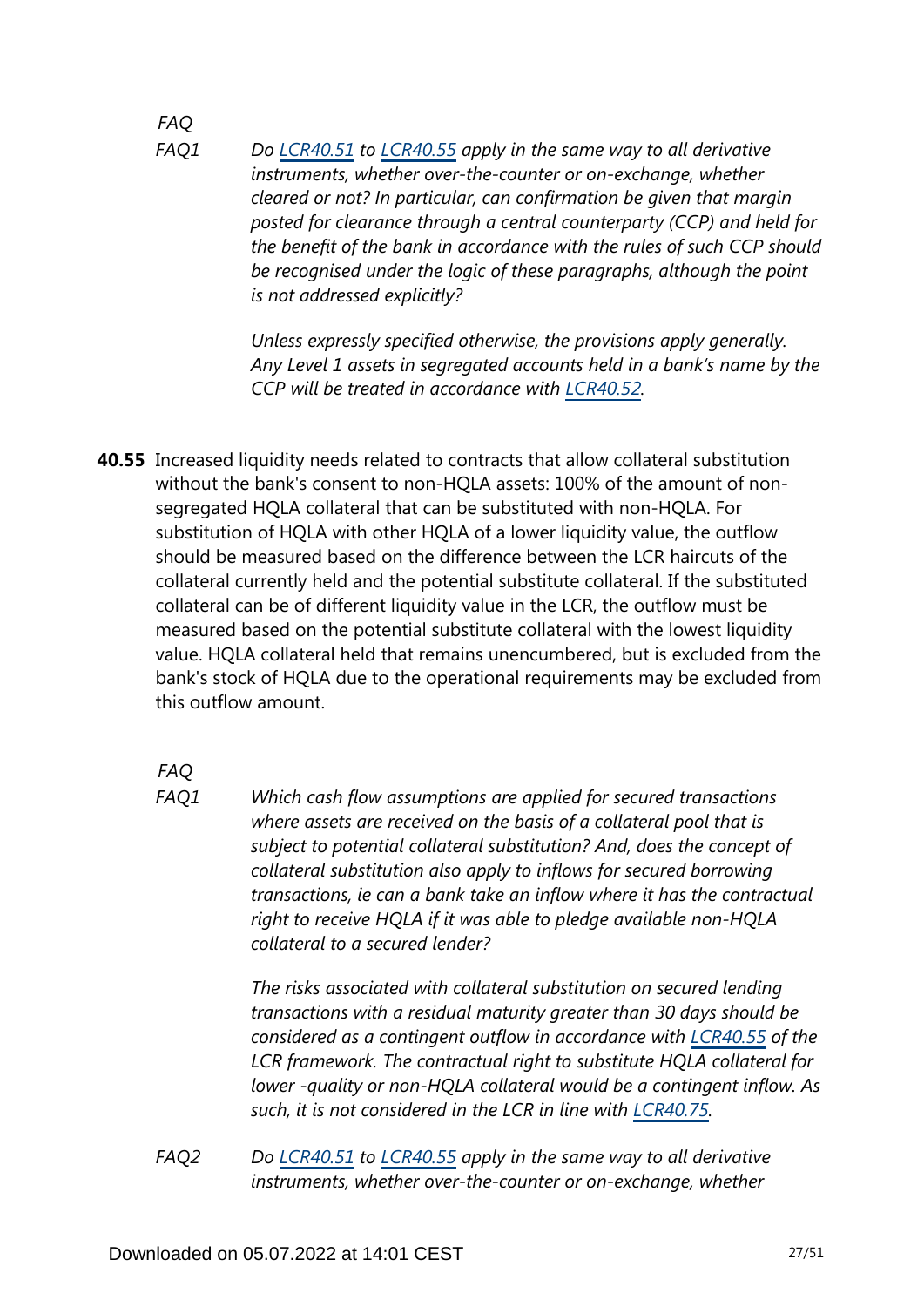*cleared or not? In particular, can confirmation be given that margin posted for clearance through a central counterparty (CCP) and held for the benefit of the bank in accordance with the rules of such CCP should be recognised under the logic of these paragraphs, although the point is not addressed explicitly?*

*Unless expressly specified otherwise, the provisions apply generally. Any Level 1 assets in segregated accounts held in a bank's name by the CCP will be treated in accordance with [LCR40.52](https://www.bis.org/basel_framework/chapter/LCR/40.htm?tldate=20281012&inforce=20191215&published=20191215#paragraph_LCR_40_20191215_40_52).*

*Does the outflow factor of 100% refer to the amount of HQLA collateral before or after the application of potential valuation haircuts (eg in the case of Level 2A collateral)? FAQ3*

> *[LCR40.55](https://www.bis.org/basel_framework/chapter/LCR/40.htm?tldate=20281012&inforce=20191215&published=20191215#paragraph_LCR_40_20191215_40_55) does not require an outflow for potential collateral substitution that is greater than the liquidity value of the received HQLA collateral in the LCR. The 100% outflow factor refers to the market value of the received collateral that is subject to potential substitution after applying the respective haircut in the LCR.*

**40.56** Increased liquidity needs related to market valuation changes on derivative or other transactions: As market practice requires collateralisation of mark-tomarket exposures on derivative and other transactions, banks face potentially substantial liquidity risk exposures to these valuation changes. Inflows and outflows of transactions executed under the same master netting agreement may be treated on a net basis. Any outflow generated by increased needs related to market valuation changes must be included in the LCR calculated by identifying the largest absolute net 30-day collateral flow realised during the preceding 24 months. The absolute net collateral flow must be based on both realised outflows and inflows. Supervisors may adjust the treatment flexibly according to circumstances.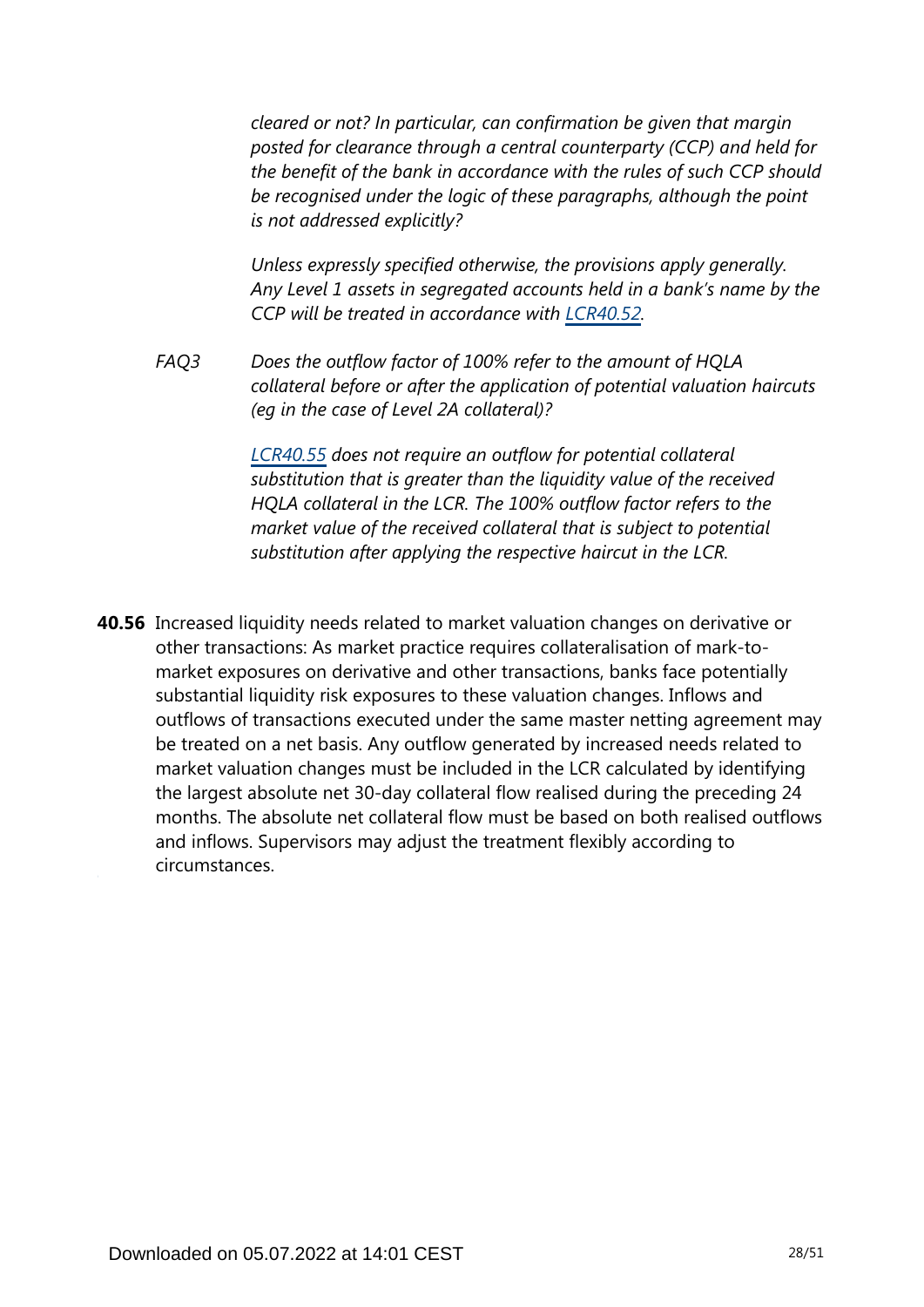#### *What does "the largest absolute net 30-day collateral flow" refer to? FAQ1*

*The largest absolute net 30-day collateral flow is the largest aggregated cumulative net collateral outflow or inflow at the end of all 30-day periods during the preceding 24 months. For this purpose, banks have to consider all 30-day periods during the preceding 24 months. Netting should be considered on a portfolio-level basis. Bank management should understand how collateral moves on a counterparty basis and is encouraged to review the potential outflow at that level. However, the primary mechanism for the "look-back approach" is collateral flows at the portfolio level.*

*Should settlement payments (or receipts) made in the context of derivatives structured as "settled-to-market" (STM) be captured in [LCR40.56](https://www.bis.org/basel_framework/chapter/LCR/40.htm?tldate=20281012&inforce=20191215&published=20191215#paragraph_LCR_40_20191215_40_56)? FAQ2*

> *Yes, if the settlements are made in relation to market valuation changes. The economic cash flows exchanged between parties to STM and non-STM derivatives are identical and therefore the "collateral flows" mentioned in [LCR40.56](https://www.bis.org/basel_framework/chapter/LCR/40.htm?tldate=20281012&inforce=20191215&published=20191215#paragraph_LCR_40_20191215_40_56) include payments and receipts which are deemed to settle outstanding exposures from derivatives structured as STM as well.*

<span id="page-28-1"></span>**40.57** Loss of funding on asset-backed securities,<sup>[17](#page-28-0)</sup> covered bonds and other structured financing instruments: 100% outflow of funding transactions maturing within the 30-day period, when these instruments are issued by the bank itself (as this assumes that the re-financing market will not exist). This outflow may be offset against HQLA that would become unencumbered and available upon the maturity of the instrument. Any surplus of the liquidity value of HQLA that would become unencumbered over redemption value for the maturing securities may be recognised as an inflow under [LCR40.93](https://www.bis.org/basel_framework/chapter/LCR/40.htm?tldate=20281012&inforce=20191215&published=20191215#paragraph_LCR_40_20191215_40_93). Any inflows representing Level 2 HQLA must reflect the market value reduced by, at a minimum, the respective LCR haircut.

#### *Footnotes*

*FAQ*

<span id="page-28-0"></span>*[17](#page-28-1)*

*To the extent that sponsored conduits/special purpose entities are required to be consolidated under liquidity requirements, their assets and liabilities will be taken into account. Supervisors should be aware of other possible sources of liquidity risk beyond that arising from debt maturing within 30 days.*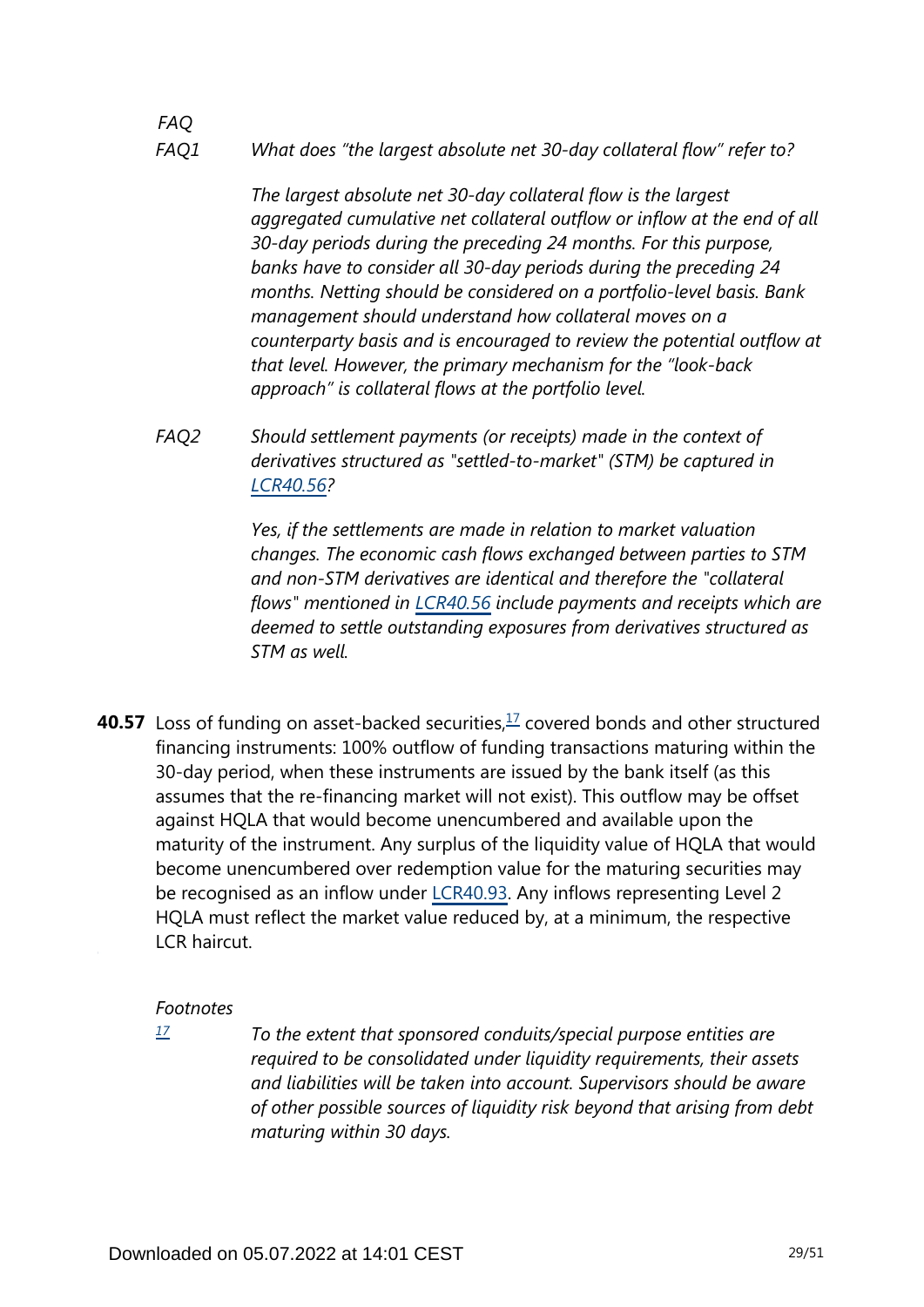**40.58** Loss of funding on asset-backed commercial paper, conduits, securities investment vehicles and other such financing facilities: 100% of maturing amount and 100% of returnable assets. Banks having structured financing facilities that include the issuance of short-term debt instruments, such as asset-backed commercial paper, must fully consider the potential liquidity risk arising from these structures. These risks include, but are not limited to, the inability to refinance maturing debt, and the existence of derivatives or derivative-like components contractually written into the documentation associated with the structure that would allow the "return" of assets in a financing arrangement, or that require the original asset transferor to provide liquidity, effectively ending the financing arrangement ("liquidity puts") within the 30-day period. Where the structured financing activities of a bank are conducted through a special purpose entity $18$  (or SPE, such as a special purpose vehicle, conduit or structured investment vehicle), the bank must, in determining the HQLA requirements, look through to the maturity of the debt instruments issued by the entity and any embedded options in financing arrangements that may potentially trigger the "return" of assets or the need for liquidity, irrespective of whether or not the special purpose vehicle is consolidated.

<span id="page-29-1"></span>

| Potential risk element                                                                                              | <b>HQLA</b> required                                                                             |
|---------------------------------------------------------------------------------------------------------------------|--------------------------------------------------------------------------------------------------|
| Debt maturing within the calculation period                                                                         | 100% of maturing amount                                                                          |
| Embedded options in financing<br>arrangements that allow for the return of<br>assets or potential liquidity support | 100% of the amount of assets that could<br>potentially be returned, or the liquidity<br>required |

#### *Footnotes*

<span id="page-29-0"></span>*[18](#page-29-1)*

*An SPE is defined in [CRE40.21](https://www.bis.org/basel_framework/chapter/CRE/40.htm?tldate=20281012&inforce=20230101&published=20201126#paragraph_CRE_40_20230101_40_21) as a corporation, trust, or other entity organised for a specific purpose, the activities of which are limited to those appropriate to accomplish the purpose of the SPE, and the structure of which is intended to isolate the SPE from the credit risk of an originator or seller of exposures. SPEs, normally a trust or similar entity, are commonly used as financing vehicles in which exposures are sold to the SPE in exchange for cash or other assets funded by debt issued by the trust.*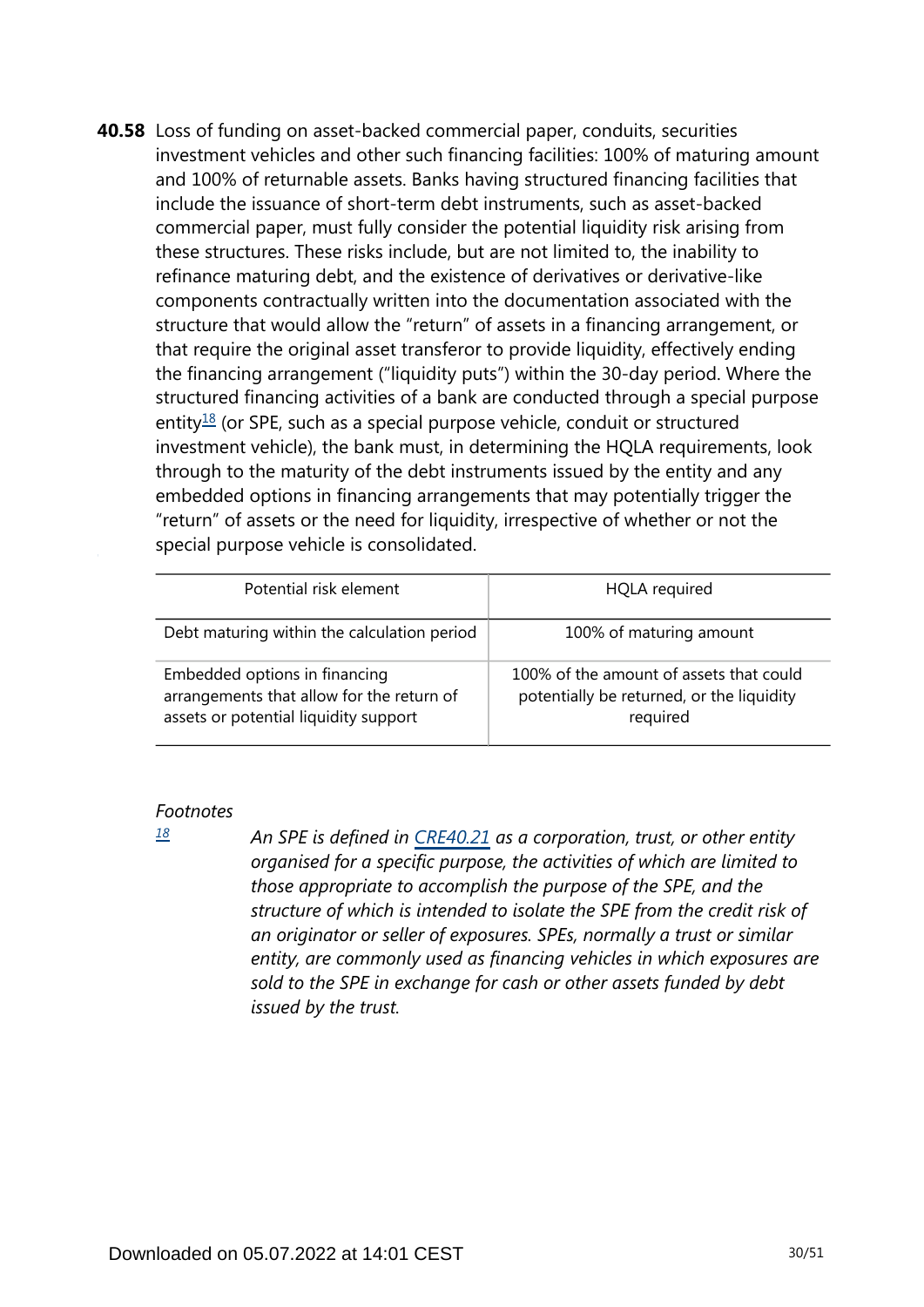**40.59** Drawdowns on committed credit and liquidity facilities: For the purpose of the standard, credit and liquidity facilities are defined as explicit contractual agreements or obligations to extend funds at a future date to retail or wholesale counterparties. These facilities only include contractually irrevocable (committed) or conditionally revocable agreements to extend funds in the future.

Unconditionally revocable facilities that are unconditionally cancellable by the bank (in particular, those without a precondition of a material change in the credit condition of the borrower) are excluded from this section and included in [LCR40.67.](https://www.bis.org/basel_framework/chapter/LCR/40.htm?tldate=20281012&inforce=20191215&published=20191215#paragraph_LCR_40_20191215_40_67) These off-balance sheet facilities or funding commitments can have long- or short-term maturities, with short-term facilities frequently renewing or automatically rolling over. In a stressed environment, it will likely be difficult for customers drawing on facilities of any maturity, even short-term maturities, to be able to quickly pay back the borrowings. Therefore, all facilities that are assumed to be drawn (as outlined in the paragraphs below) must be assumed to remain outstanding without repayment, regardless of maturity.

- **40.60** The currently undrawn portion of these facilities may be calculated net of any HQLA eligible for the stock of HQLA, if the HQLA have already been posted as collateral by the counterparty to secure the facilities or that are contractually obliged to be posted when the counterparty will draw down the facility (eg a liquidity facility structured as a repo facility), if the bank is legally entitled and operationally capable to re-use the collateral in new cash raising transactions once the facility is drawn, and there is no undue correlation between the probability of drawing the facility and the market value of the collateral. The collateral may be netted against the outstanding amount of the facility to the extent that this collateral is not already counted in the stock of HQLA, in line with the principle in [LCR40.4](https://www.bis.org/basel_framework/chapter/LCR/40.htm?tldate=20281012&inforce=20191215&published=20191215#paragraph_LCR_40_20191215_40_4) that items must not be double-counted.
- **40.61** A liquidity facility is defined as any committed, undrawn backup facility that would be utilised to refinance the debt obligations of a customer in situations where such a customer is unable to rollover that debt in financial markets (eg pursuant to a commercial paper programme, secured financing transactions, obligations to redeem units). The amount of the commitment that must be treated as a liquidity facility is the amount of the currently outstanding debt issued by the customer (or proportionate share, if a syndicated facility) maturing within a 30-day period that is backstopped by the facility. The portion of a liquidity facility that is backing debt that does not mature within the 30-day window may be excluded from the scope of the definition of a facility. Any additional capacity of the facility (ie the remaining commitment) must be treated as a committed credit facility with its associated drawdown rate as specified in [LCR40.64.](https://www.bis.org/basel_framework/chapter/LCR/40.htm?tldate=20281012&inforce=20191215&published=20191215#paragraph_LCR_40_20191215_40_64) General working capital facilities for corporate entities (eg revolving credit facilities in place for general corporate or working capital purposes) must not be classified as liquidity facilities, but as credit facilities.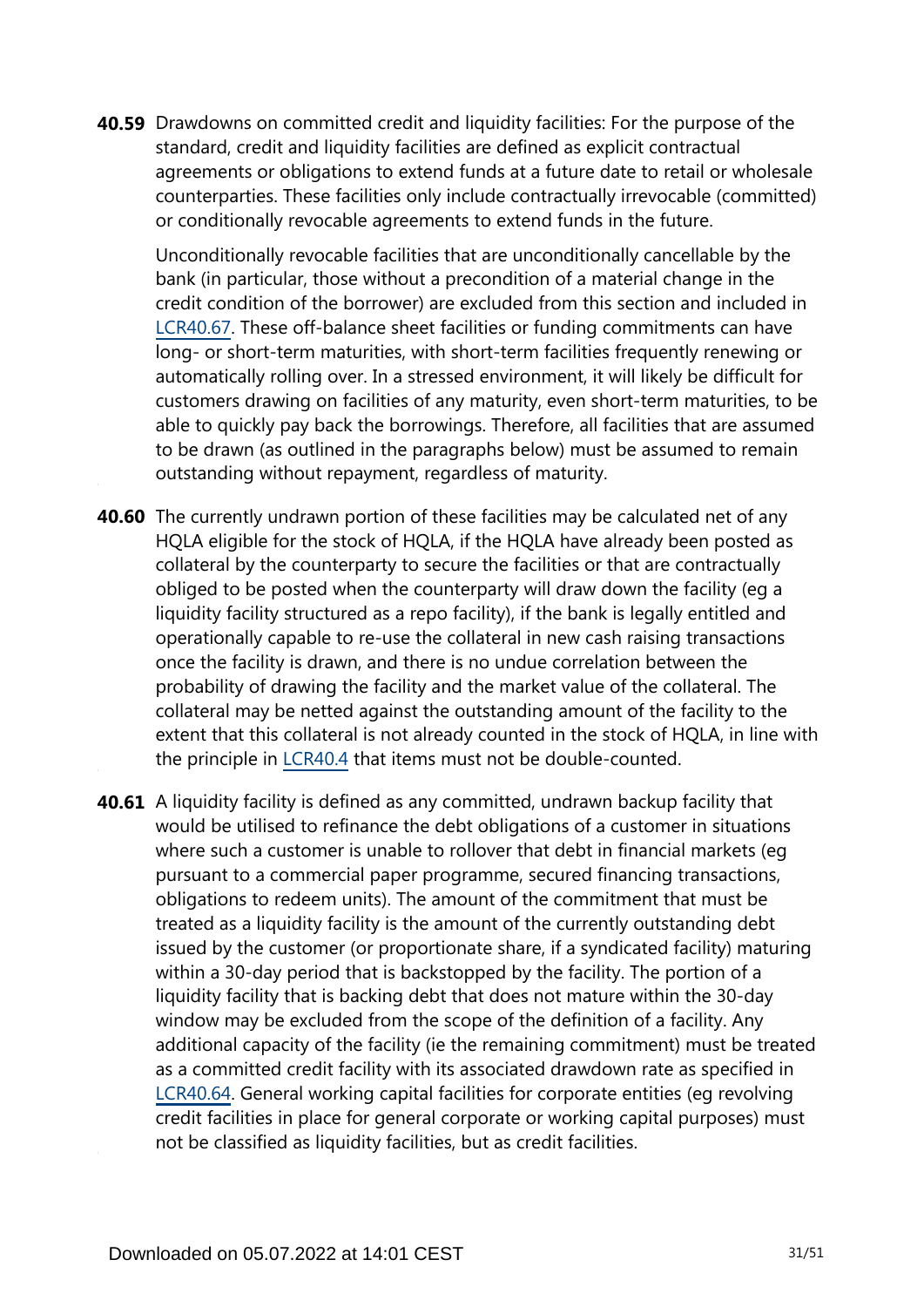*FAQ Although [LCR40.61](https://www.bis.org/basel_framework/chapter/LCR/40.htm?tldate=20281012&inforce=20191215&published=20191215#paragraph_LCR_40_20191215_40_61) explicitly refers to "rollover" of debt, do these liquidity facilities also capture newly issued positions? FAQ1*

> *Yes. A liquidity facility according to [LCR40.61](https://www.bis.org/basel_framework/chapter/LCR/40.htm?tldate=20281012&inforce=20191215&published=20191215#paragraph_LCR_40_20191215_40_61) is any type of commitment that backs up market funding needs of the customer.*

**40.62** Notwithstanding the above, any facilities provided to hedge funds, money market funds and special purpose funding vehicles, for example SPEs (as defined in [LCR40.58\)](https://www.bis.org/basel_framework/chapter/LCR/40.htm?tldate=20281012&inforce=20191215&published=20191215#paragraph_LCR_40_20191215_40_58) or conduits, or other vehicles used to finance the banks' own assets, must be captured in their entirety as a liquidity facility to other legal entities.

*FAQ*

*To what extent should this provision be applied to commercial conduits for clients? FAQ1*

> *Facilities to SPEs and conduits are subject to the 100% drawdown rate of [LCR40.64\(](https://www.bis.org/basel_framework/chapter/LCR/40.htm?tldate=20281012&inforce=20191215&published=20191215#paragraph_LCR_40_20191215_40_64)7). The LCR framework does not provide any other category for these entities independent of their business purpose.*

- **40.63** For that portion of financing programmes that are captured in [LCR40.57,](https://www.bis.org/basel_framework/chapter/LCR/40.htm?tldate=20281012&inforce=20191215&published=20191215#paragraph_LCR_40_20191215_40_57) [LCR40.58](https://www.bis.org/basel_framework/chapter/LCR/40.htm?tldate=20281012&inforce=20191215&published=20191215#paragraph_LCR_40_20191215_40_58) and [LCR40.64](https://www.bis.org/basel_framework/chapter/LCR/40.htm?tldate=20281012&inforce=20191215&published=20191215#paragraph_LCR_40_20191215_40_64) (ie are maturing or have liquidity puts that may be exercised in the 30-day horizon), banks that are providers of associated liquidity facilities must not double count the maturing financing instrument and the liquidity facility for consolidated programmes.
- <span id="page-31-0"></span>**40.64** Any contractual loan drawdowns from committed facilities<sup>[19](#page-32-0)</sup> and estimated drawdowns from revocable facilities within the 30-day period must be fully reflected as outflows.
	- (1) Committed credit and liquidity facilities to retail and small business customers: banks must assume a 5% drawdown of the undrawn portion of these facilities.
	- (2) Committed credit facilities to non-financial corporates, sovereigns and central banks, PSEs and multilateral development banks: banks must assume a 10% drawdown of the undrawn portion of these credit facilities.
	- (3) Committed liquidity facilities to non-financial corporates, sovereigns and central banks, PSEs and multilateral development banks: banks must assume a 30% drawdown of the undrawn portion of these liquidity facilities.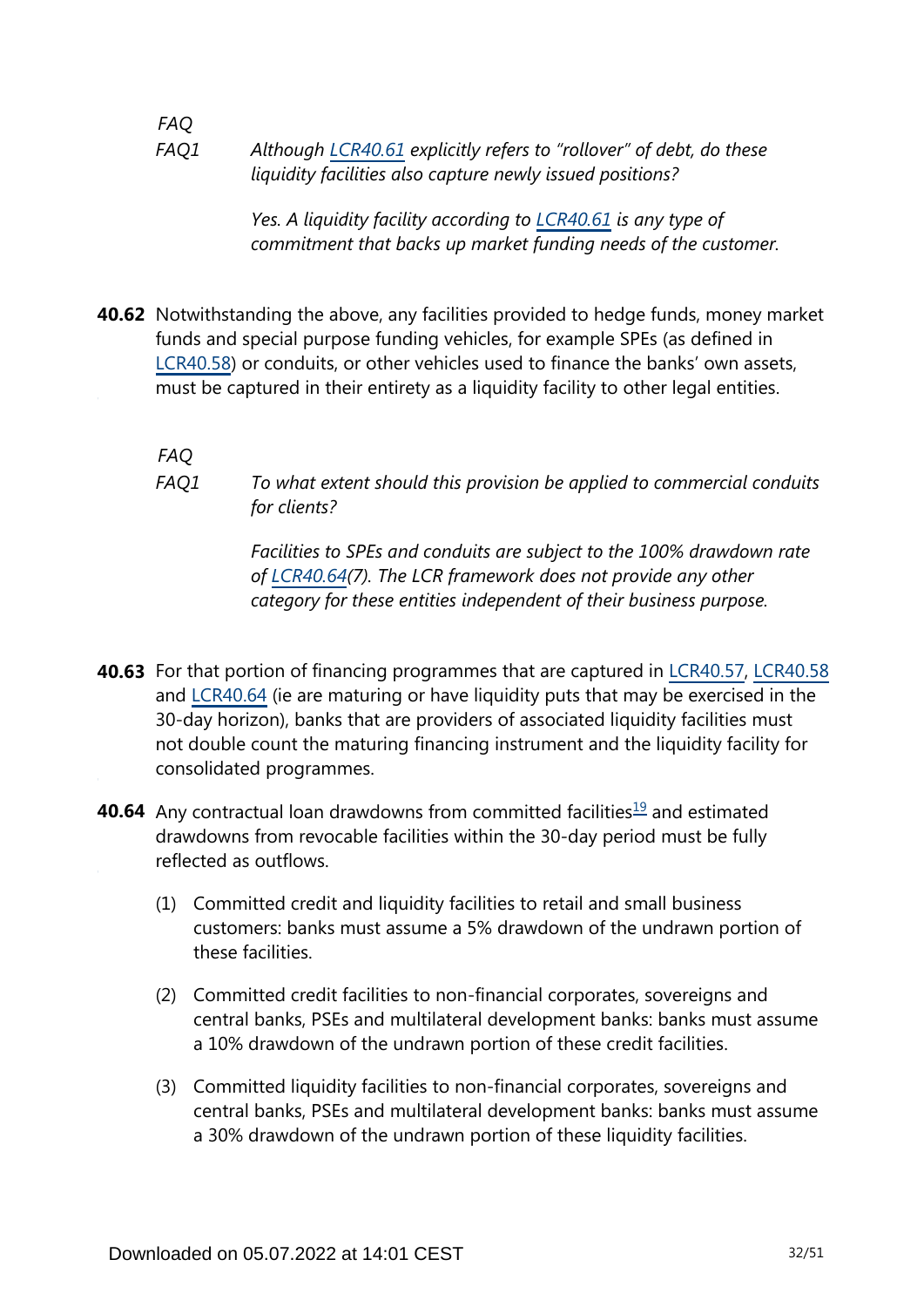- (4) Committed credit and liquidity facilities extended to banks subject to prudential supervision: banks must assume a 40% drawdown of the undrawn portion of these facilities.
- (5) Committed credit facilities to other financial institutions, including securities firms, insurance companies, fiduciaries, and beneficiaries: banks must assume a 40% drawdown of the undrawn portion of these credit facilities.
- (6) Committed liquidity facilities to other financial institutions, including securities firms, insurance companies' fiduciaries and beneficiaries: banks must assume a 100% drawdown of the undrawn portion of these liquidity facilities.
- <span id="page-32-2"></span>(7) Committed credit and liquidity facilities to other legal entities (including SPEs as defined in [LCR40.58](https://www.bis.org/basel_framework/chapter/LCR/40.htm?tldate=20281012&inforce=20191215&published=20191215#paragraph_LCR_40_20191215_40_58), conduits and special purpose vehicles, $20$  and other entities not included in the prior categories): Banks must assume a 100% drawdown of the undrawn portion of these facilities.

### *Footnotes*

- <span id="page-32-0"></span>*Committed facilities refer to those which are irrevocable. [19](#page-31-0)*
- <span id="page-32-1"></span>*The potential liquidity risks associated with the bank's own structured financing facilities must be treated according to [LCR40.57](https://www.bis.org/basel_framework/chapter/LCR/40.htm?tldate=20281012&inforce=20191215&published=20191215#paragraph_LCR_40_20191215_40_57) and [LCR40.](https://www.bis.org/basel_framework/chapter/LCR/40.htm?tldate=20281012&inforce=20191215&published=20191215#paragraph_LCR_40_20191215_40_58) [58](https://www.bis.org/basel_framework/chapter/LCR/40.htm?tldate=20281012&inforce=20191215&published=20191215#paragraph_LCR_40_20191215_40_58) (100% of maturing amount and 100% of returnable assets are included as outflows). [20](#page-32-2)*
- **40.65** Contractual obligations to extend funds within a 30-day period: Any contractual lending obligations to financial institutions, including central banks, not captured elsewhere in this standard must be captured here at a 100% outflow rate.
- **40.66** If the total of all contractual obligations to extend funds to retail and nonfinancial wholesale (eg including small or medium-sized entities and other corporates, sovereigns, multilateral development banks and PSEs) clients within the next 30 calendar days (not captured in the prior categories) exceeds 50% of the total contractual inflows due in the next 30 calendar days from these clients, the difference must be reported as a 100% outflow.
- **40.67** Other contingent funding obligations: (run-off rates at national discretion). National supervisors may work with supervised institutions in their jurisdictions to determine the liquidity risk impact of these contingent liabilities and the resulting stock of HQLA that should accordingly be maintained. Supervisors should disclose the run-off rates they assign to each category publicly.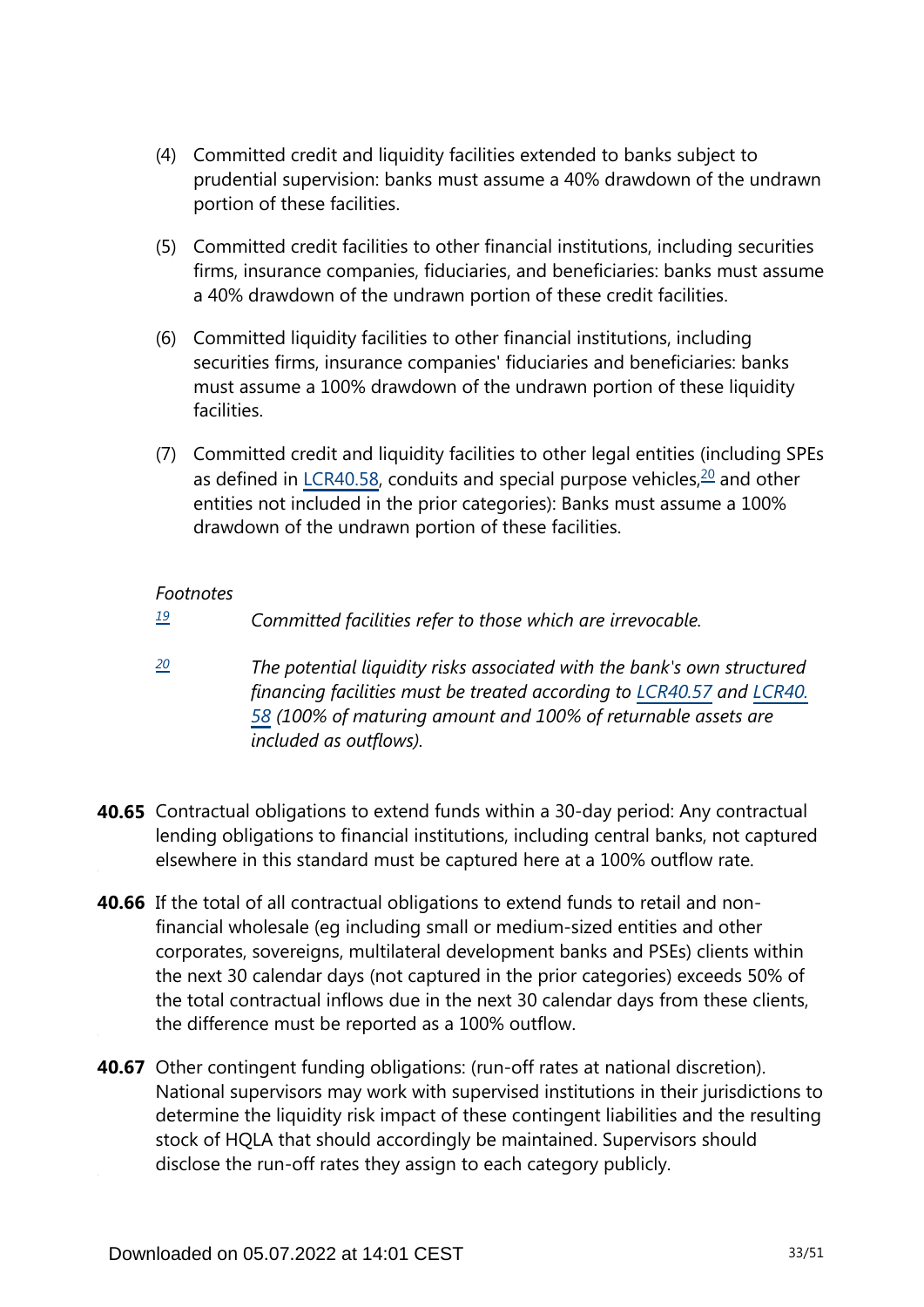- **40.68** These contingent funding obligations may be either contractual or noncontractual and are not lending commitments. Non-contractual contingent funding obligations include associations with, or sponsorship of, products sold or services provided that may require the support or extension of funds in the future under stressed conditions. Non-contractual obligations may be embedded in financial products and instruments sold, sponsored, or originated by the institution that can give rise to unplanned balance sheet growth arising from support given for reputational risk considerations. These include products and instruments for which the customer or holder has specific expectations regarding the liquidity and marketability of the product or instrument and for which failure to satisfy customer expectations in a commercially reasonable manner would likely cause material reputational damage to the institution or otherwise impair ongoing viability.
- **40.69** Some of these contingent funding obligations are explicitly contingent upon a credit or other event that is not always related to the liquidity events simulated in the stress scenario, but may nevertheless have the potential to cause significant liquidity drains in times of stress. For this standard, each supervisor and bank should consider which of these "other contingent funding obligations" may materialise under the assumed stress events. The potential liquidity exposures to these contingent funding obligations should be treated as a nationally determined behavioural assumption where it is up to the supervisor to determine whether and to what extent these contingent outflows are to be included in the LCR. All identified contractual and non-contractual contingent liabilities and their assumptions should be reported, along with their related triggers. Supervisors and banks should, at a minimum, use historical behaviour in determining appropriate outflows.
- **40.70** Non-contractual contingent funding obligations related to potential liquidity draws from joint ventures or minority investments in entities, which are not consolidated per [LCR10.1](https://www.bis.org/basel_framework/chapter/LCR/10.htm?tldate=20281012&inforce=20191215&published=20191215#paragraph_LCR_10_20191215_10_1), should be captured where there is the expectation that the bank will be the main liquidity provider when the entity is in need of liquidity. The amount included should be calculated in accordance with the methodology agreed by the bank's supervisor.
- **40.71** In the case of contingent funding obligations stemming from trade finance instruments, national authorities may apply a relatively low run-off rate (eg 5% or less). Trade finance instruments consist of trade-related obligations directly underpinned by the movement of goods or the provision of services, such as:
	- (1) documentary trade letters of credit, documentary and clean collection, import bills, and export bills; and
	- (2) guarantees directly related to trade finance obligations, such as shipping guarantees.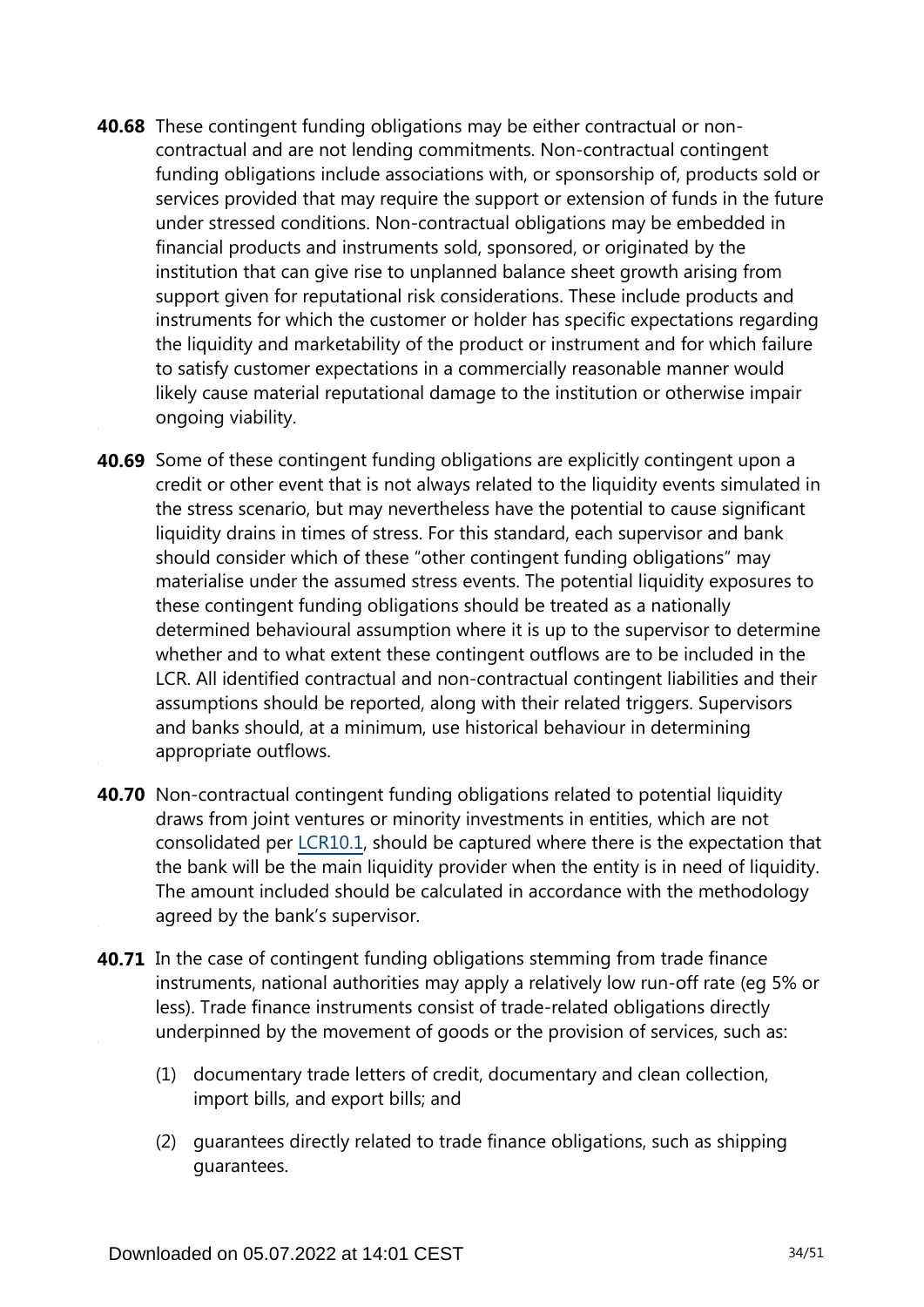- **40.72** Lending commitments, such as direct import or export financing for non-financial corporate firms, must be excluded from the treatment in [LCR40.71](https://www.bis.org/basel_framework/chapter/LCR/40.htm?tldate=20281012&inforce=20191215&published=20191215#paragraph_LCR_40_20191215_40_71) and banks will apply the draw-down rates specified in [LCR40.64](https://www.bis.org/basel_framework/chapter/LCR/40.htm?tldate=20281012&inforce=20191215&published=20191215#paragraph_LCR_40_20191215_40_64).
- **40.73** National authorities must determine the run-off rates for the other contingent funding obligations listed below in accordance with [LCR40.67](https://www.bis.org/basel_framework/chapter/LCR/40.htm?tldate=20281012&inforce=20191215&published=20191215#paragraph_LCR_40_20191215_40_67). Other contingent funding obligations include products and instruments such as:
	- (1) unconditionally revocable "uncommitted" credit and liquidity facilities;
	- (2) guarantees and letters of credit unrelated to trade finance obligations (as described in [LCR40.71](https://www.bis.org/basel_framework/chapter/LCR/40.htm?tldate=20281012&inforce=20191215&published=20191215#paragraph_LCR_40_20191215_40_71));
	- (3) non-contractual obligations such as:
		- (a) potential requests for debt repurchases of the bank's own debt or that of related conduits, securities investment vehicles and other such financing facilities;
		- (b) structured products where customers anticipate ready marketability, such as adjustable rate notes and variable-rate demand notes; and
		- (c) managed funds that are marketed with the objective of maintaining a stable value such as money market mutual funds or other types of stable value collective investment funds etc;
	- (4) for issuers with an affiliated dealer or market-maker, there may be a need to include an amount of the outstanding debt securities (unsecured and secured, term as well as short-term) having maturities greater than 30 calendar days, to cover the potential repurchase of such outstanding securities; and
	- (5) non-contractual obligations where customer short positions are covered by other customers' collateral: a minimum 50% run-off factor of the contingent obligations must be applied where banks have internally matched client assets against other clients' short positions where the collateral does not qualify as Level 1 or Level 2, and the bank may be obligated to find additional sources of funding for these positions in the event of client withdrawals.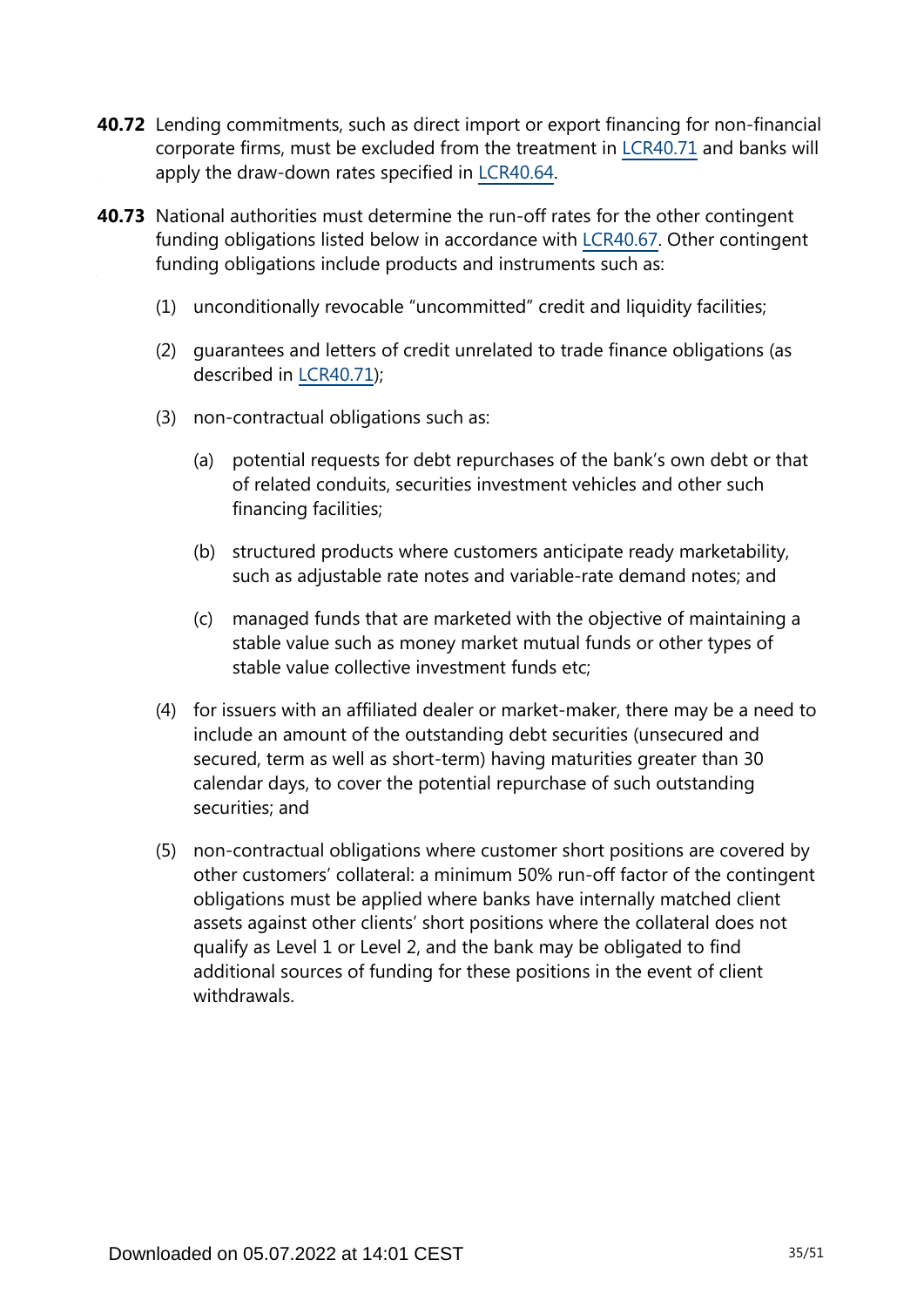## *FAQ*

*What is the appropriate treatment of using the collateral obtained through a margin loan to cover a customer short position? The margin loan will be a 50% inflow, but will the customer short be reflected by the minimum 50% outflow in [LCR40.73](https://www.bis.org/basel_framework/chapter/LCR/40.htm?tldate=20281012&inforce=20191215&published=20191215#paragraph_LCR_40_20191215_40_73) and/or the outflow due to [LCR40.46](https://www.bis.org/basel_framework/chapter/LCR/40.htm?tldate=20281012&inforce=20191215&published=20191215#paragraph_LCR_40_20191215_40_46) and [LCR40.48](https://www.bis.org/basel_framework/chapter/LCR/40.htm?tldate=20281012&inforce=20191215&published=20191215#paragraph_LCR_40_20191215_40_48)? Regarding [LCR40.73,](https://www.bis.org/basel_framework/chapter/LCR/40.htm?tldate=20281012&inforce=20191215&published=20191215#paragraph_LCR_40_20191215_40_73) how should it be determined whether or not to take a 50% outflow or a greater percentage? FAQ1*

> *[LCR40.73](https://www.bis.org/basel_framework/chapter/LCR/40.htm?tldate=20281012&inforce=20191215&published=20191215#paragraph_LCR_40_20191215_40_73) should be applied to quantify the outflow arising from lending out a non-HQLA asset to affect a customer's short position if this asset is received as collateral to secure another customer's margin loan. Thus, the 50% inflow from borrowing the assets to secure a margin loan is symmetrical to the 50% outflow for lending these assets to cover another customer's short position, subject to national discretion.*

**40.74** Other contractual cash outflows: 100%. Any other contractual cash outflows within the next 30 calendar days must be captured in this standard, such as outflows to cover unsecured collateral borrowings, uncovered short positions, dividends or contractual interest payments. Outflows related to operating costs, however, are not included in this standard.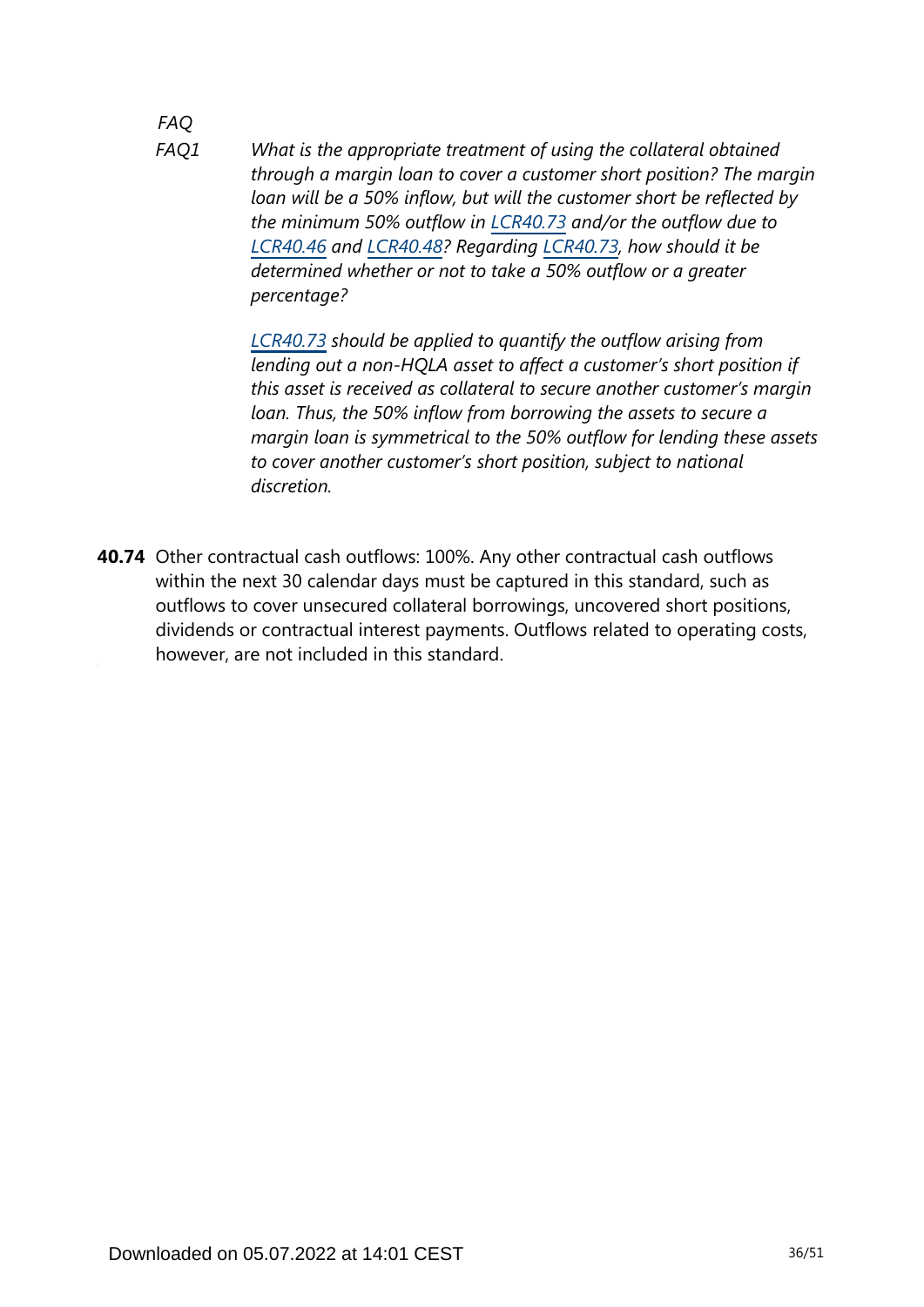*FAQ What is the treatment of inflows and outflows of cash and collateral during the next 30 days arising from forward transactions (eg forward repos)? FAQ1*

> *The following transactions do not have any impact on a bank's LCR and can be ignored:*

- *- forward repos, forward reverse repos and forward collateral swaps that start and mature within the LCR's 30-day horizon;*
- *- forward repos, forward reverse repos and forward collateral swaps that start prior to and mature after the LCR's 30-day horizon; and*
- *- all forward sales and forward purchases of HQLA.*

*For forward repos, forward reverse repos and forward collateral swaps that start within the 30-day horizon and mature beyond the LCR's 30 day horizon, the treatments are as follows.*

- *- Cash outflows from forward reverse repos (with a binding obligation to accept) count towards "other cash outflows" according to [LCR40.](https://www.bis.org/basel_framework/chapter/LCR/40.htm?tldate=20281012&inforce=20191215&published=20191215#paragraph_LCR_40_20191215_40_74) [74](https://www.bis.org/basel_framework/chapter/LCR/40.htm?tldate=20281012&inforce=20191215&published=20191215#paragraph_LCR_40_20191215_40_74) and should be netted against the market value of the collateral received after deducting the haircut applied to the respective assets in the LCR (15% to Level 2A, 25% to RMBS Level 2B assets, and 50% to other Level 2B assets).*
- *- Cash inflows from forward repos are "other contractual inflows" according to [LCR40.93](https://www.bis.org/basel_framework/chapter/LCR/40.htm?tldate=20281012&inforce=20191215&published=20191215#paragraph_LCR_40_20191215_40_93) and should be netted against the market value of the collateral extended after deducting the haircut applied to the respective assets in the LCR.*
- *- In case of forward collateral swaps, the net amount between the market values of the assets extended and received after deducting the haircuts applied to the respective assets in the LCR counts towards "other contractual outflows" or "other contractual inflows" depending on which amount is higher.*

*Forward repos, forward reverse repos and forward collateral swaps that start previous to and mature within the LCR's 30-day horizon are treated like repos, reverse repos and collateral swaps according to [LCR40.46](https://www.bis.org/basel_framework/chapter/LCR/40.htm?tldate=20281012&inforce=20191215&published=20191215#paragraph_LCR_40_20191215_40_46) to [LCR40.48](https://www.bis.org/basel_framework/chapter/LCR/40.htm?tldate=20281012&inforce=20191215&published=20191215#paragraph_LCR_40_20191215_40_48) and [LCR40.78](https://www.bis.org/basel_framework/chapter/LCR/40.htm?tldate=20281012&inforce=20191215&published=20191215#paragraph_LCR_40_20191215_40_78) to [LCR40.81](https://www.bis.org/basel_framework/chapter/LCR/40.htm?tldate=20281012&inforce=20191215&published=20191215#paragraph_LCR_40_20191215_40_81) respectively.*

*Note that HQLA collateral held by a bank on the first day of the LCR horizon may count towards the stock of HQLA even if it is sold or repoed forward.*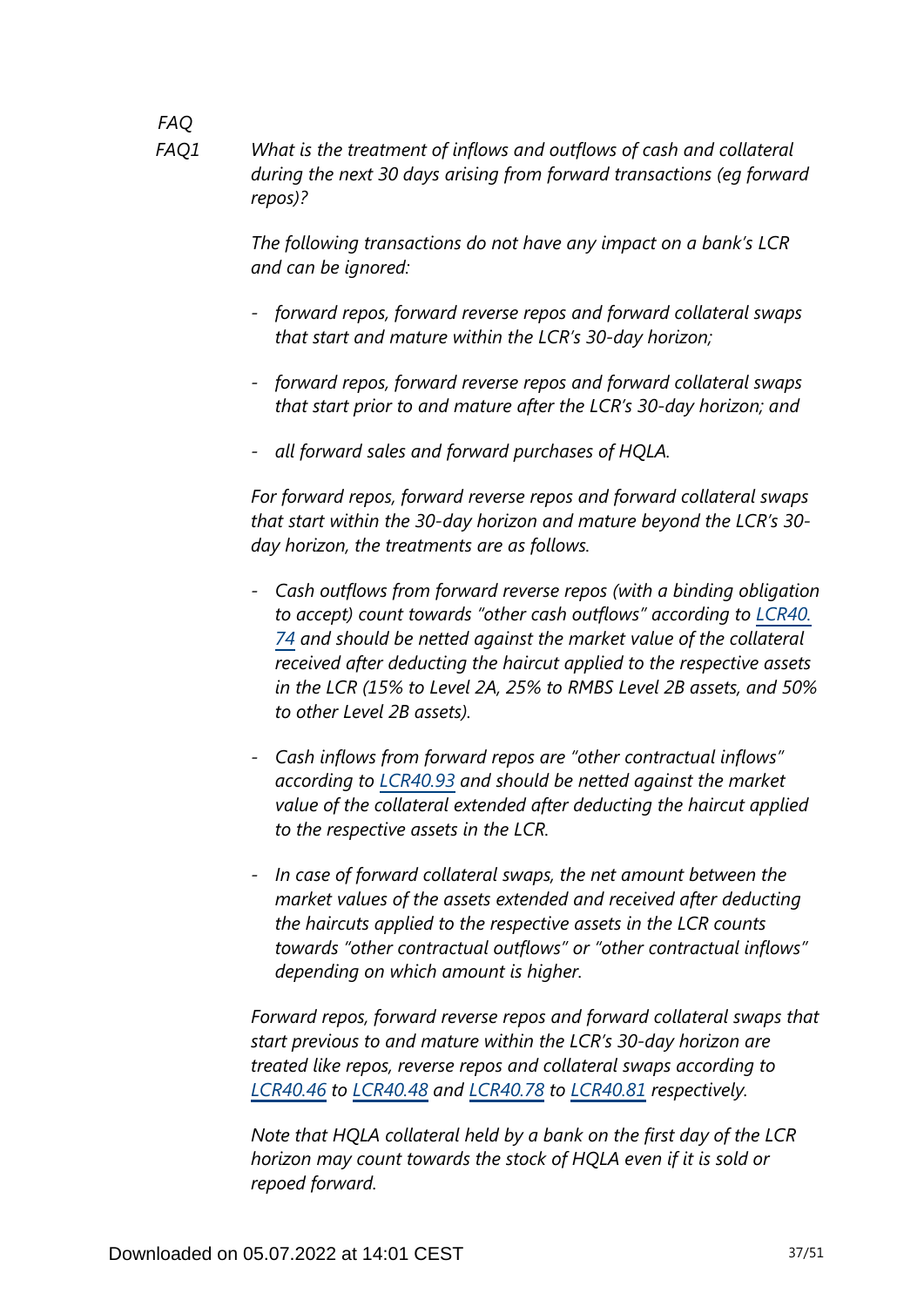*Unsettled sales and purchases of HQLA can be ignored in the LCR. The cash flows arising from sales and purchases of non-HQLA that are executed but not yet settled at reporting date count towards "other cash inflows" and "other cash outflows".*

*Note that any outflows or inflows of HQLA in the next 30 days in the context of forward and unsettled transactions are only considered if the assets do or will count toward the bank's stock of HQLA. Outflows and inflows of HQLA-type assets that are or will be excluded from the bank' s stock of HQLA due to operational requirements are treated like outflows or inflows of non-HQLA.*

*Other contractual outflow is determined as 100% as per [LCR40.74](https://www.bis.org/basel_framework/chapter/LCR/40.htm?tldate=20281012&inforce=20191215&published=20191215#paragraph_LCR_40_20191215_40_74) of the LCR framework, while other contractual inflows are subject to national discretion as per [LCR40.93](https://www.bis.org/basel_framework/chapter/LCR/40.htm?tldate=20281012&inforce=20191215&published=20191215#paragraph_LCR_40_20191215_40_93). Some industry members are concerned about the potential asymmetrical treatment between the two items with respect to unsettled sales and purchases as addressed in [LCR40.74](https://www.bis.org/basel_framework/chapter/LCR/40.htm?tldate=20281012&inforce=20191215&published=20191215#paragraph_LCR_40_20191215_40_74) FAQ1. Does this requirement apply broadly to all unsettled trades, ie does it also apply to "open" and "failed" trades, or does it only apply to forwards? Banks which apply settlement date accounting for open trades would not have any "open trades" on their balance sheet and therefore this requirement might create an unlevel playing field for different accounting frameworks. FAQ2*

> *Unsettled transactions are addressed in the second to last paragraph of the response to [LCR40.74](https://www.bis.org/basel_framework/chapter/LCR/40.htm?tldate=20281012&inforce=20191215&published=20191215#paragraph_LCR_40_20191215_40_74) FAQ1. It refers to any sales or purchases that are executed but not yet settled at reporting date and follows the approach set out for forward transactions. It captures both "open" and "failed" trades if settlement is expected within 30 days irrespective of the balance sheet treatment. In doing so, the response to [LCR40.74](https://www.bis.org/basel_framework/chapter/LCR/40.htm?tldate=20281012&inforce=20191215&published=20191215#paragraph_LCR_40_20191215_40_74) FAQ1 allows for a symmetrical treatment by applying "other cash outflows" to executed but not yet settled purchases of non-HQLA and, subject to national discretion, "other cash inflows" to executed but not yet settled sales, while unsettled sales/purchases of HQLA can be ignored.*

*What is the treatment of Level 1 and Level 2 assets that are lent /borrowed without any further offsetting transaction (ie no repo /reverse repo or collateral swap) if the assets will be returned or can be recalled during the next 30 days? Are these assets eligible HQLA on the side of the lender or borrower? FAQ3*

> *These assets do not count towards the stock of HQLA for either the lender or the borrower. On the side of the borrower, these assets do not*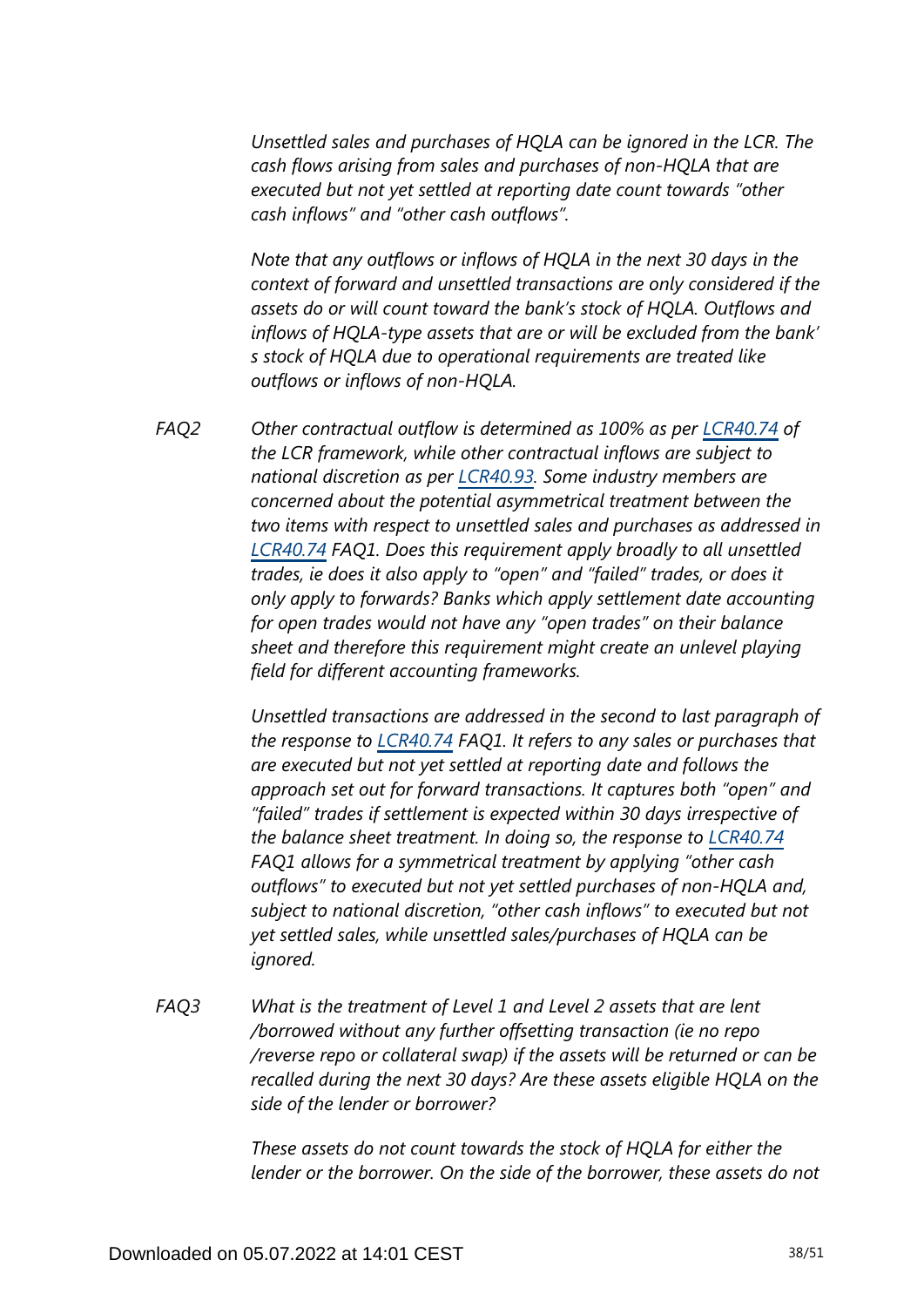*enter the LCR calculation. On the lender's side, these assets count towards the "other contractual inflows" amounting to their market value – in the case of Level 2 assets after haircut.*

*Does [LCR40.74](https://www.bis.org/basel_framework/chapter/LCR/40.htm?tldate=20281012&inforce=20191215&published=20191215#paragraph_LCR_40_20191215_40_74) FAQ3 apply to assets borrowed/lent on an unsecured basis only and not to secured transactions? Is it correct to interpret that the Basel Committee means "reused" when it uses the wording "further offsetting transaction"? FAQ4*

> *[LCR40.74](https://www.bis.org/basel_framework/chapter/LCR/40.htm?tldate=20281012&inforce=20191215&published=20191215#paragraph_LCR_40_20191215_40_74) FAQ3 refers to assets borrowed/lent on an unsecured basis only. The wording "without any further offsetting transaction" means the absence of a corresponding transfer of cash or securities that would secure the securities borrowing/lending, such as in a repo, reverse repo or collateral swap. If the borrower has reused the securities, there would be an "other contractual cash outflow" to cover unsecured collateral borrowings according to [LCR40.74.](https://www.bis.org/basel_framework/chapter/LCR/40.htm?tldate=20281012&inforce=20191215&published=20191215#paragraph_LCR_40_20191215_40_74)*

> *The starting point and focus of [LCR40.74](https://www.bis.org/basel_framework/chapter/LCR/40.htm?tldate=20281012&inforce=20191215&published=20191215#paragraph_LCR_40_20191215_40_74) FAQ3 (as well as the response to it) is the HQLA eligibility of the assets on the part of either the borrower or the lender. In this context, it is assumed that the borrower has not reused the assets as this would have made the question of HQLA eligibility obsolete anyway. The reuse of the collateral by the borrower, however, introduces an outflow because the borrower may have to source these securities if the borrowing arrangement is not extended.*

### **Cash inflows**

**40.75** When considering its available cash inflows, the bank must only include contractual inflows (including interest payments) from outstanding exposures that are fully performing and for which the bank has no reason to expect a default within the 30-day time horizon. Contingent inflows, including facilities obtained from a central bank or other party, must not be included in total net cash inflows.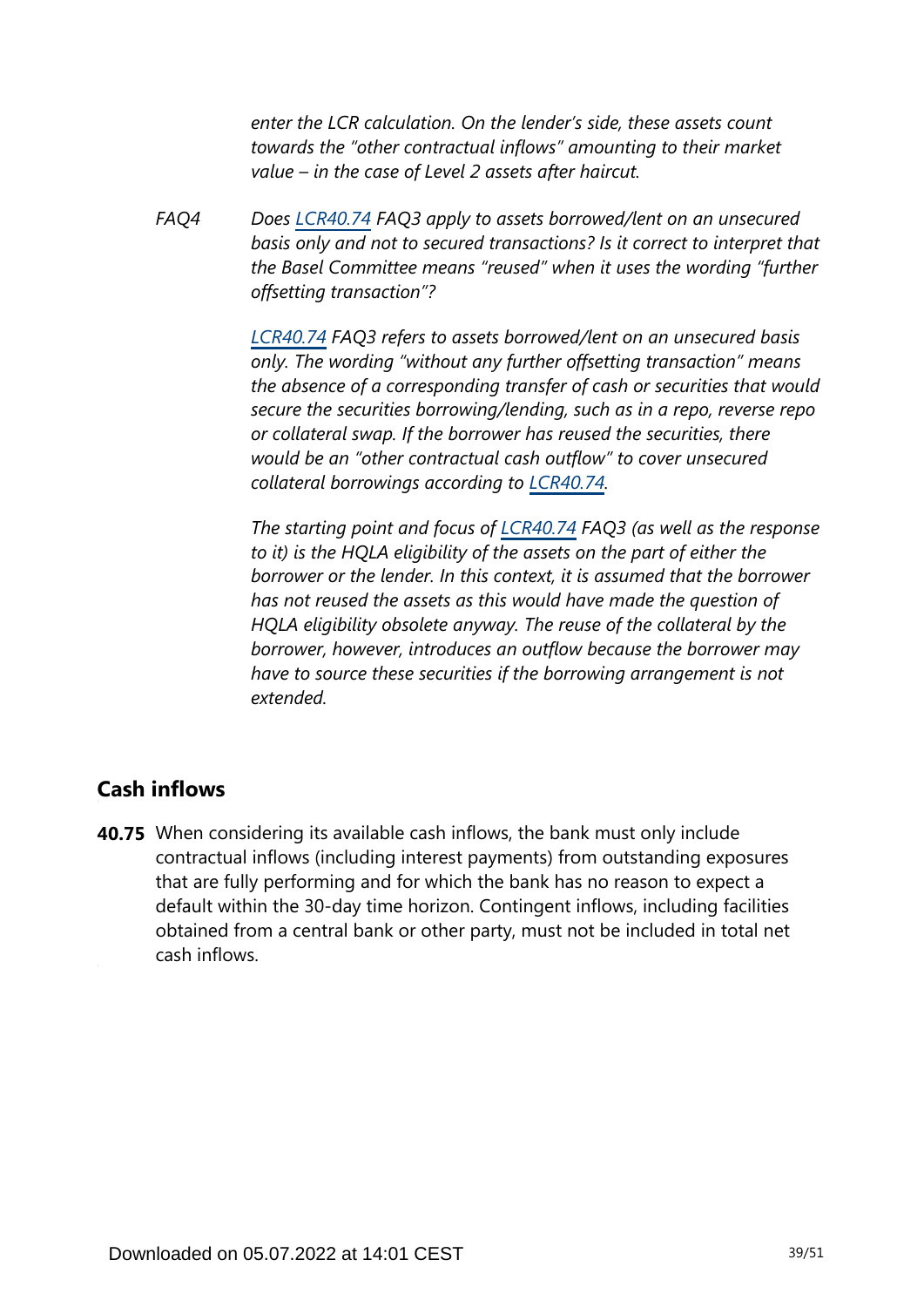*FAQ Which cash flow assumptions are applied for secured transactions where assets are received on the basis of a collateral pool that is subject to potential collateral substitution? And, does the concept of collateral substitution also apply to inflows for secured borrowing transactions, ie can a bank take an inflow where it has the contractual right to receive HQLA if it was able to pledge available non-HQLA collateral to a secured lender? FAQ1*

> *The risks associated with collateral substitution on secured lending transactions with a residual maturity greater than 30 days should be considered as a contingent outflow in accordance with [LCR40.55.](https://www.bis.org/basel_framework/chapter/LCR/40.htm?tldate=20281012&inforce=20191215&published=20191215#paragraph_LCR_40_20191215_40_55) The contractual right to substitute HQLA collateral for lower-quality or non-HQLA collateral would be a contingent inflow. As such, it is not considered in the LCR in line with [LCR40.75.](https://www.bis.org/basel_framework/chapter/LCR/40.htm?tldate=20281012&inforce=20191215&published=20191215#paragraph_LCR_40_20191215_40_75)*

- **40.76** Banks and supervisors should monitor the concentration of expected inflows across wholesale counterparties in the context of banks' liquidity management in order to ensure that their liquidity position is not overly dependent on the arrival of expected inflows from one or a limited number of wholesale counterparties.
- **40.77** In order to prevent banks from relying solely on anticipated inflows to meet their liquidity requirement, and also to ensure a minimum level of HQLA holdings, the amount of inflows that can offset outflows must be capped at 75% of total expected cash outflows as calculated in the standard. This requires that a bank must maintain a minimum amount of stock of HQLA equal to 25% of the total cash outflows.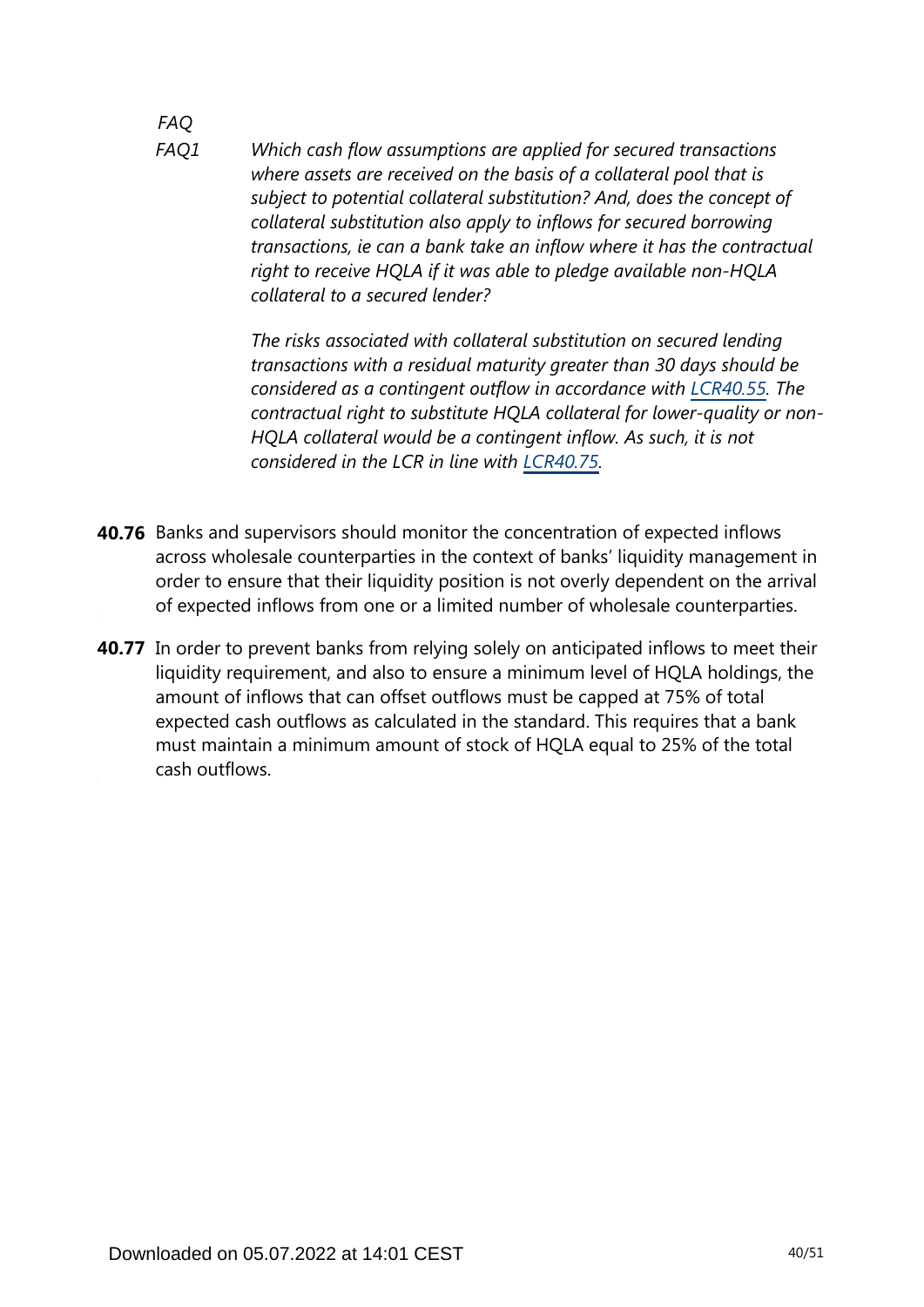### **Cash inflows – secured lending, including reverse repos and securities borrowing**

**40.78** A bank must assume that maturing reverse repurchase or securities borrowing agreements secured by Level 1 assets will be rolled-over and will not give rise to any cash inflows (0%). Maturing reverse repurchase or securities lending agreements secured by Level 2 HQLA must lead to cash inflows equivalent to the relevant haircut for the specific assets. A bank is assumed not to roll over maturing reverse repurchase or securities borrowing agreements secured by non-HQLA assets, and may assume to receive back 100% of the cash related to those agreements. Collateralised loans extended to customers for the purpose of taking leveraged trading positions ("margin loans") must also be considered as a form of secured lending; however, for this scenario banks must not recognise more than 50% of contractual inflows from maturing margin loans made against non-HQLA collateral. This treatment is in line with the assumptions outlined for secured funding in [LCR40.45](https://www.bis.org/basel_framework/chapter/LCR/40.htm?tldate=20281012&inforce=20191215&published=20191215#paragraph_LCR_40_20191215_40_45) to [LCR40.48](https://www.bis.org/basel_framework/chapter/LCR/40.htm?tldate=20281012&inforce=20191215&published=20191215#paragraph_LCR_40_20191215_40_48) and [LCR40.73\(](https://www.bis.org/basel_framework/chapter/LCR/40.htm?tldate=20281012&inforce=20191215&published=20191215#paragraph_LCR_40_20191215_40_73)5).

*FAQ*

*FAQ1*

*Many margin loans are "overnight" and can be terminated at any time by either side. Others, however, have "term" provisions whereby the bank agrees to make funding available for a given period, but the client is not obliged to draw down on that funding, and where the client has drawn down on the funding, they can repay it at any time. May banks apply [LCR40.78](https://www.bis.org/basel_framework/chapter/LCR/40.htm?tldate=20281012&inforce=20191215&published=20191215#paragraph_LCR_40_20191215_40_78) to such margin loans with a contractual maturity beyond 30 days?*

*No, [LCR40.78](https://www.bis.org/basel_framework/chapter/LCR/40.htm?tldate=20281012&inforce=20191215&published=20191215#paragraph_LCR_40_20191215_40_78) and the table in [LCR40.79](https://www.bis.org/basel_framework/chapter/LCR/40.htm?tldate=20281012&inforce=20191215&published=20191215#paragraph_LCR_40_20191215_40_79) are specific to secured loans with a contractual maturity up to and including 30 days. No inflow can be assumed for funds extended under such "term" provisions that give the client the possibility to repay after more than 30 days.*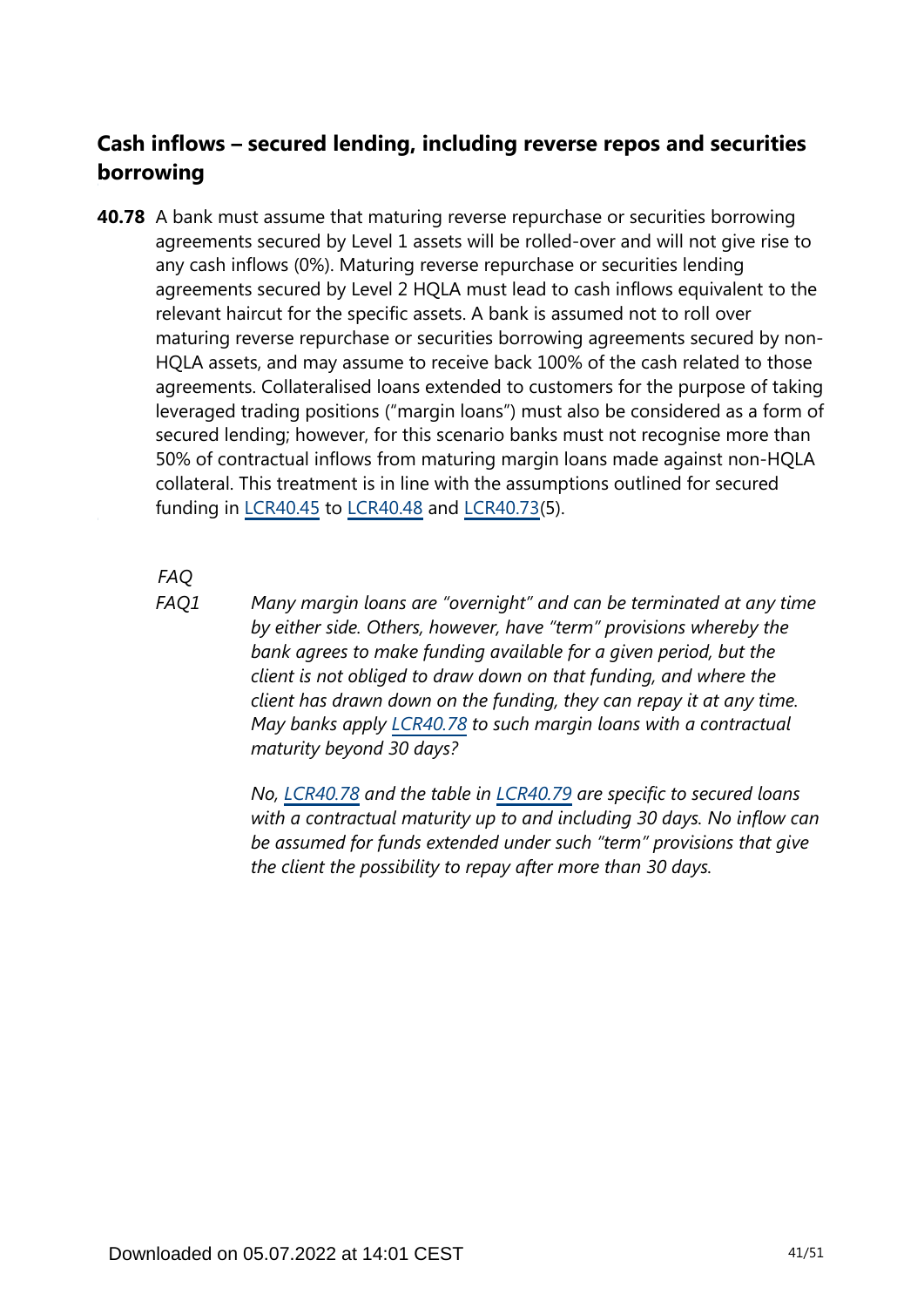**40.79** As an exception to [LCR40.78](https://www.bis.org/basel_framework/chapter/LCR/40.htm?tldate=20281012&inforce=20191215&published=20191215#paragraph_LCR_40_20191215_40_78), if the collateral obtained through reverse repo, securities borrowing, or collateral swaps, which matures within the 30-day horizon, is re-used (ie rehypothecated) and is used to cover short positions that could be extended beyond 30 days, a bank must assume that such reverse repo or securities borrowing arrangements will be rolled-over and not give rise to any cash inflows, reflecting its need to continue to cover the short position or to repurchase the relevant securities. In these cases, the short position should be treated symmetrically and not give rise to any outflows. Short positions include both instances where in its "matched book" the bank sold short a security outright as part of a trading or hedging strategy and instances where the bank is short a security in the "matched" repo book (ie it has borrowed a security for a

given period and lent the security out for a longer period). Short positions must be evaluated at the end of the calculation date; the ability to substitute collateral in the transaction creating the short position must not be considered in determining the inflow rate of the secured lending transaction.

| Maturing secured lending<br>transactions backed by the<br>following asset category | Inflow rate (if collateral is<br>not used to cover short<br>positions) | Inflow rate (if collateral is<br>used to cover short<br>positions) |
|------------------------------------------------------------------------------------|------------------------------------------------------------------------|--------------------------------------------------------------------|
| Level 1 assets                                                                     | $0\%$                                                                  | $0\%$                                                              |
| Level 2A assets                                                                    | 15%                                                                    | $0\%$                                                              |
| Level 2B assets: eligible RMBS                                                     | 25%                                                                    | $0\%$                                                              |
| Level 2B assets: all other                                                         | 50%                                                                    | $0\%$                                                              |
| Margin lending backed by all<br>other collateral                                   | 50%                                                                    | 0%                                                                 |
| Other collateral                                                                   | 100%                                                                   | $0\%$                                                              |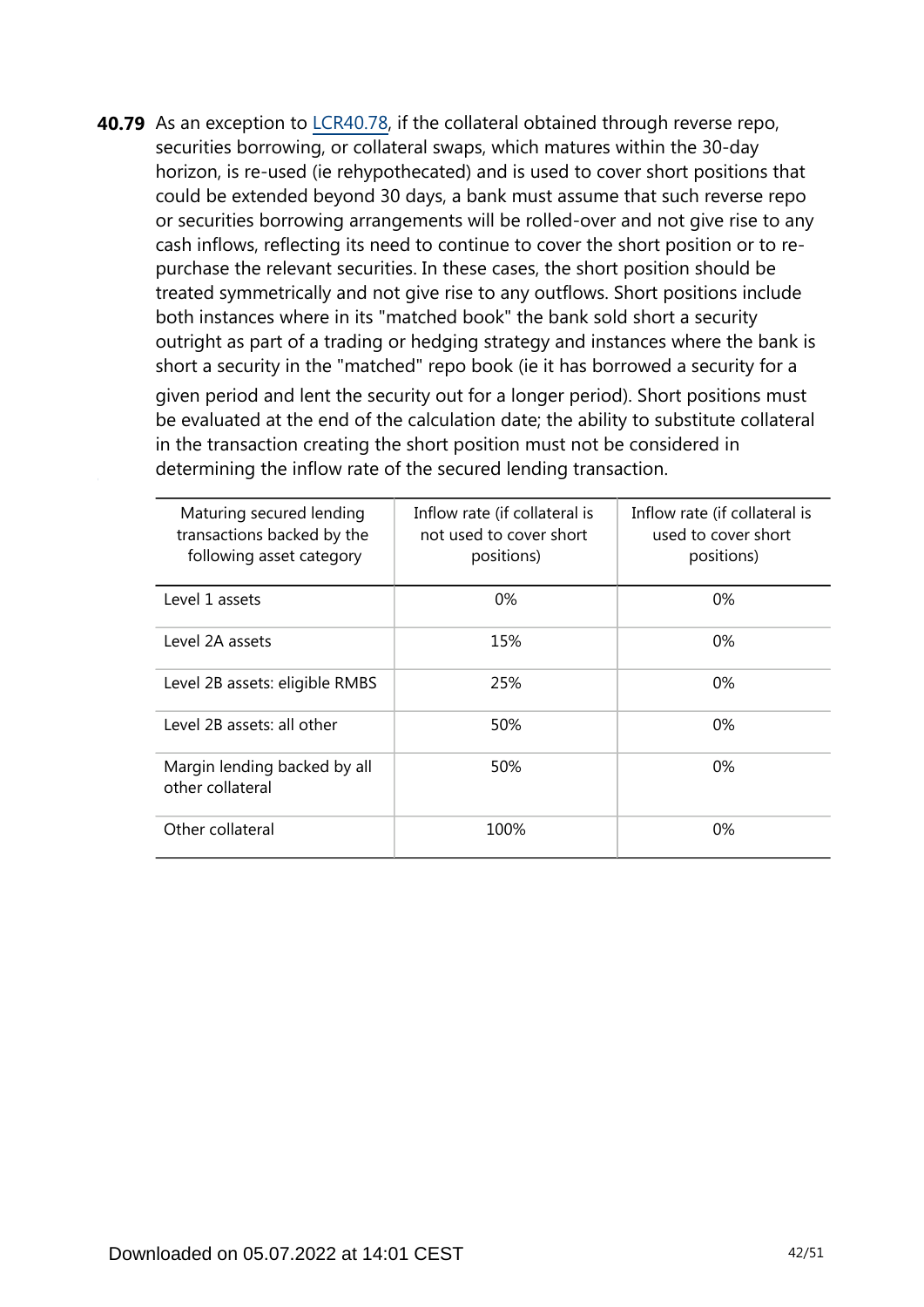#### *FAQ FAQ1*

*Are client shorts covered by external securities borrowings subject to [LCR40.79](https://www.bis.org/basel_framework/chapter/LCR/40.htm?tldate=20281012&inforce=20191215&published=20191215#paragraph_LCR_40_20191215_40_79) (under "secured lending, including reverse repos and external securities borrowings") or [LCR40.46](https://www.bis.org/basel_framework/chapter/LCR/40.htm?tldate=20281012&inforce=20191215&published=20191215#paragraph_LCR_40_20191215_40_46) ("secured funding run-off")? Firm shorts covered by external securities borrowings are clearly covered by [LCR40.79](https://www.bis.org/basel_framework/chapter/LCR/40.htm?tldate=20281012&inforce=20191215&published=20191215#paragraph_LCR_40_20191215_40_79), and it seems more logical that client shorts covered by external securities borrowings should be as well. However, [LCR40.46](https://www.bis.org/basel_framework/chapter/LCR/40.htm?tldate=20281012&inforce=20191215&published=20191215#paragraph_LCR_40_20191215_40_46) makes references to customer shorts and the treatment is different?*

*The treatments of customer shorts versus firm shorts are separate and distinct and for this reason are addressed in two separate paragraphs. Customer shorts are considered equivalent to other secured financing transactions, as the proceeds from the customer's short sale may be reused by the facilitating bank to finance the purchase or borrowing of the shorted security. Contrary to firm short positions, customer short positions are initiated and maintained at the discretion of the customer, and therefore the availability of this financing may be uncertain during a period of stress. These characteristics explain why customer shorts are treated in accordance with the roll-off assumption in [LCR40.48.](https://www.bis.org/basel_framework/chapter/LCR/40.htm?tldate=20281012&inforce=20191215&published=20191215#paragraph_LCR_40_20191215_40_48)*

*Can you confirm that the exception rule in [LCR40.79](https://www.bis.org/basel_framework/chapter/LCR/40.htm?tldate=20281012&inforce=20191215&published=20191215#paragraph_LCR_40_20191215_40_79) only applies where the reverse repo has a residual maturity of ≤ 30 days and the short position can be extended > 30 days? And, should the reporting institution also apply a 0% outflow to such short positions even if the contractual or expected residual maturity of the shorts is up to 30 days, given that the secured lending transactions covering such shorts are assumed to be extended? FAQ2*

> *No, the inflow rates in the third column of the table in [LCR40.79](https://www.bis.org/basel_framework/chapter/LCR/40.htm?tldate=20281012&inforce=20191215&published=20191215#paragraph_LCR_40_20191215_40_79) apply to all reverse repos, securities borrowings or collateral swaps where the collateral obtained is used to cover short positions. The reference in the first sentence of [LCR40.79](https://www.bis.org/basel_framework/chapter/LCR/40.htm?tldate=20281012&inforce=20191215&published=20191215#paragraph_LCR_40_20191215_40_79) to "short positions that could be extended beyond 30 days" does not restrict the applicability of the 0% inflow rate to the portion of secured lending transactions where the collateral obtained covers short positions with a contractual (or otherwise expected) residual maturity of up to 30 days. Rather, it is intended to point out that the bank must be aware that such short positions may be extended, which would require the bank to roll the secured lending transaction or to purchase the securities in order to keep the short positions covered. In either case, the secured lending transaction would not lead to a cash inflow for the bank's liquidity situation in a way that it can be considered in the LCR. For customer shorts, [LCR40.79](https://www.bis.org/basel_framework/chapter/LCR/40.htm?tldate=20281012&inforce=20191215&published=20191215#paragraph_LCR_40_20191215_40_79) only refers to those that could be extended beyond the 30-day horizon, so the reverse repo can be considered to have a maturity within the 30-*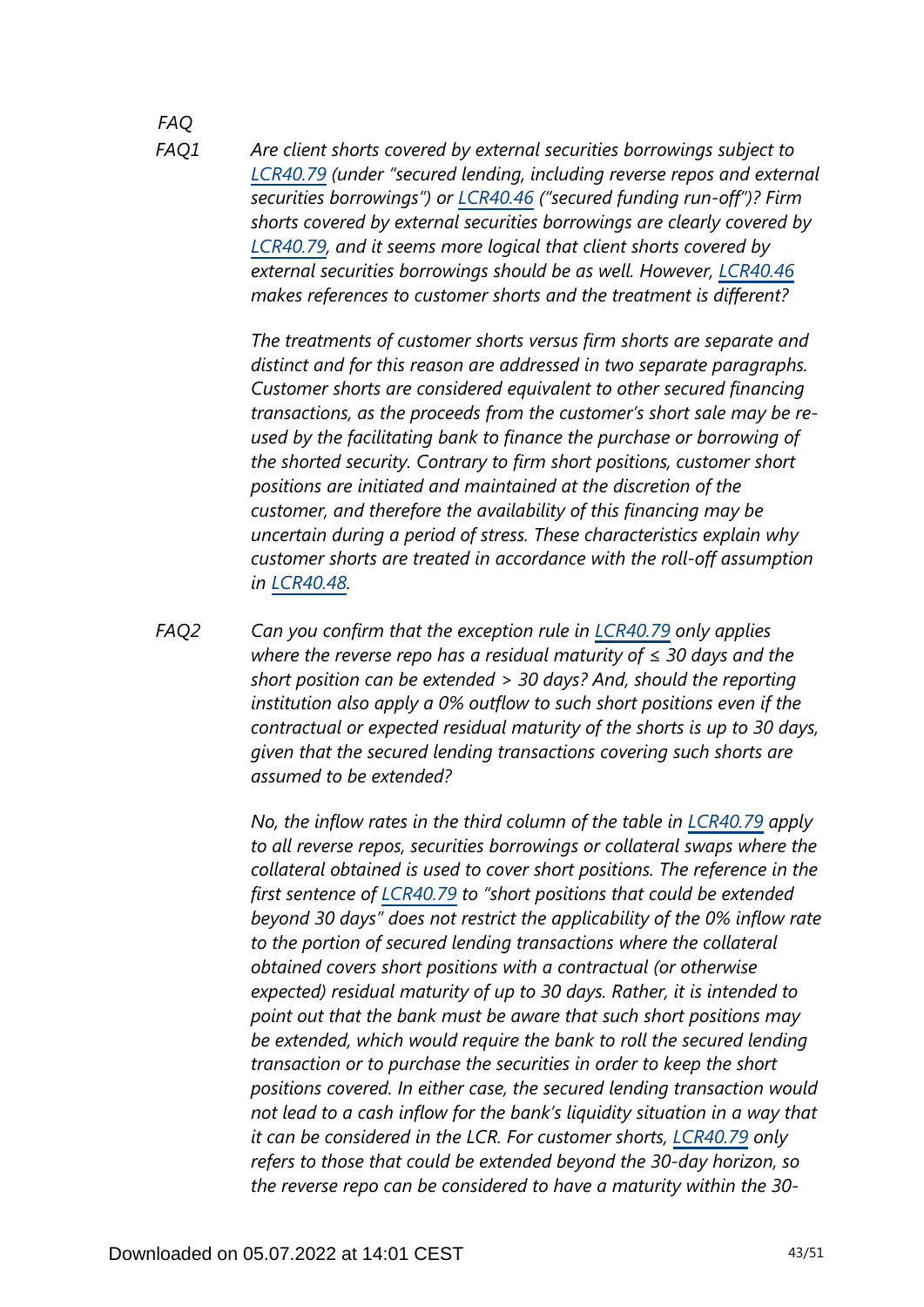*day LCR time horizon. For firm shorts, [LCR40.80](https://www.bis.org/basel_framework/chapter/LCR/40.htm?tldate=20281012&inforce=20191215&published=20191215#paragraph_LCR_40_20191215_40_80) applies a 0% cash inflow rate to the reverse repo, irrespective of the residual maturity, but does not assume any outflow associated with the closure of the firm's short position.*

- **40.80** In the case of a bank's short positions, if the short position is being covered by an unsecured security borrowing, the bank should assume the unsecured security borrowing of collateral from financial market participants would run-off in full, leading to a 100% outflow of either cash or HQLA to secure the borrowing, or cash to close out the short position by buying back the security. This must be recorded as a 100% other contractual outflow according to [LCR40.74](https://www.bis.org/basel_framework/chapter/LCR/40.htm?tldate=20281012&inforce=20191215&published=20191215#paragraph_LCR_40_20191215_40_74). If, however, the bank's short position is being covered by a collateralised securities financing transaction, the bank must assume the short position will be maintained throughout the 30-day period and receive a 0% outflow.
- <span id="page-43-1"></span>**40.81** Despite the rollover assumptions in [LCR40.78](https://www.bis.org/basel_framework/chapter/LCR/40.htm?tldate=20281012&inforce=20191215&published=20191215#paragraph_LCR_40_20191215_40_78) and [LCR40.79,](https://www.bis.org/basel_framework/chapter/LCR/40.htm?tldate=20281012&inforce=20191215&published=20191215#paragraph_LCR_40_20191215_40_79) a bank should manage its collateral such that it is able to fulfil obligations to return collateral whenever the counterparty decides not to roll-over any reverse repo or securities lending transaction.<sup>[21](#page-43-0)</sup> This is especially the case for non-HOLA collateral, since such outflows are not captured in the LCR framework. Supervisors should monitor the bank's collateral management.

#### *Footnotes*

<span id="page-43-0"></span>*This is in line with Principle 9 of the Sound Principles. [21](#page-43-1)*

### *FAQ*

*Does [LCR40.81](https://www.bis.org/basel_framework/chapter/LCR/40.htm?tldate=20281012&inforce=20191215&published=20191215#paragraph_LCR_40_20191215_40_81) of the LCR framework mean to capture specific outflows /inflows or is it rather outlining liquidity risk principles? FAQ1*

> *[LCR40.81](https://www.bis.org/basel_framework/chapter/LCR/40.htm?tldate=20281012&inforce=20191215&published=20191215#paragraph_LCR_40_20191215_40_81) does not address specific cash flows. Rather, it calls to mind that a bank should be prepared to return any received collateral as soon as it may be recalled by the provider irrespective of the treatment in the LCR.*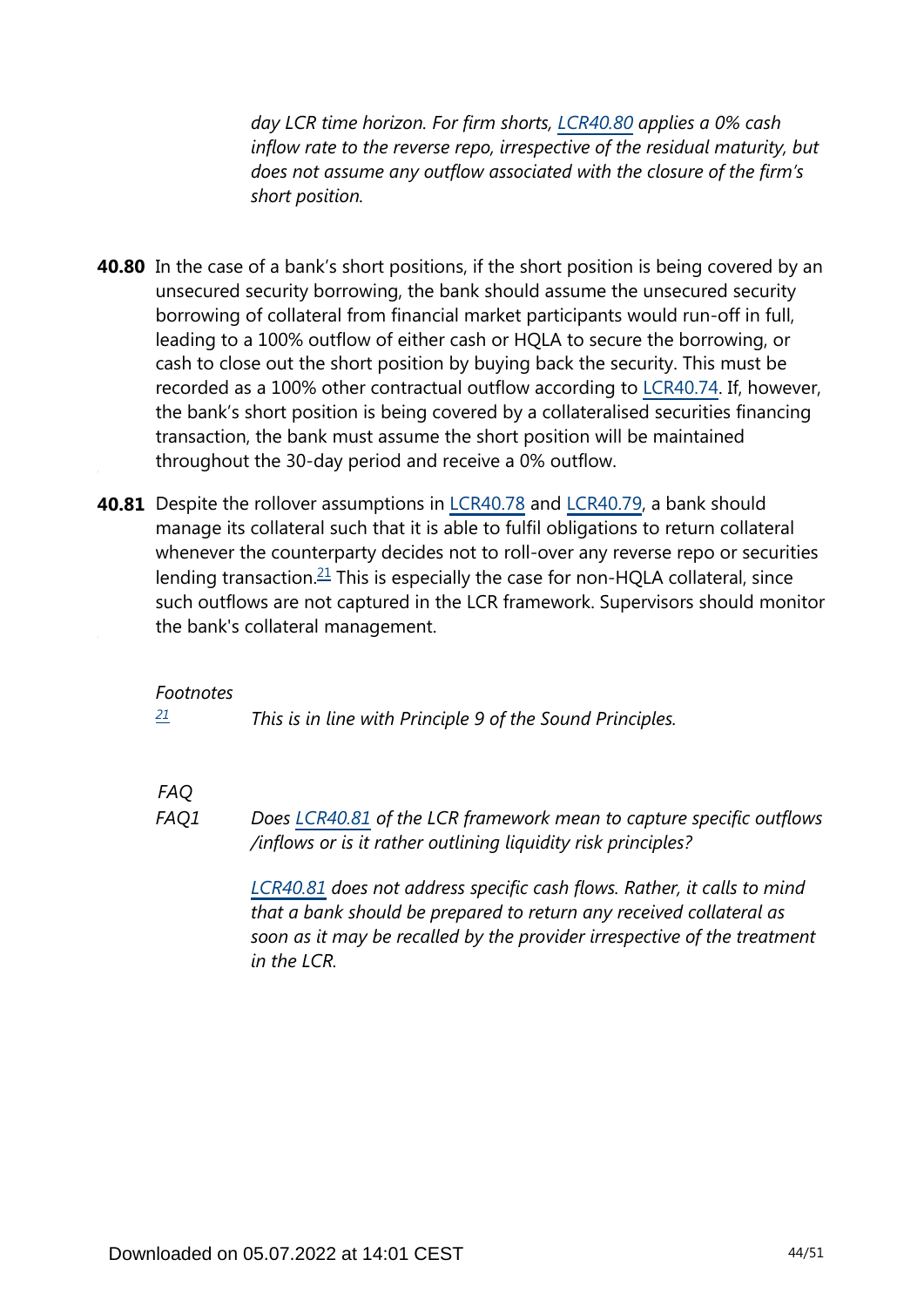### **Cash inflows – Committed facilities**

**40.82** No credit facilities, liquidity facilities or other contingent funding facilities that the bank holds at other institutions for its own purposes are assumed to be able to be drawn. Such facilities must receive a 0% inflow rate, meaning that this scenario does not consider inflows from committed credit or liquidity facilities. This is to reduce the contagion risk of liquidity shortages at one bank causing shortages at other banks and to reflect the risk that other banks may not be in a position to honour credit facilities, or may decide to incur the legal and reputational risk involved in not honouring the commitment, in order to conserve their own liquidity or reduce their exposure to that bank.

### **Cash inflows – other inflows by counterparty**

- **40.83** For all other types of transactions, either secured or unsecured, the inflow rate must be determined by counterparty. In order to reflect the need for a bank to conduct ongoing loan origination/roll-over with different types of counterparties, even during a time of stress, a set of limits on contractual inflows by counterparty type must be applied. Regarding financial institutions, the bank may generally assume a complete return of liquidity from such institutions, provided the funds are not supporting operational activities as described in [LCR40.89.](https://www.bis.org/basel_framework/chapter/LCR/40.htm?tldate=20281012&inforce=20191215&published=20191215#paragraph_LCR_40_20191215_40_89) These assumptions may cover both loans and other placements (eg non-operational deposits).
- **40.84** When considering loan payments, the bank must only include inflows from fully performing loans. Further, inflows must only be taken at the latest possible date, based on the contractual rights available to counterparties. For revolving credit facilities, a bank must assume that the existing loan is rolled over and that any remaining undrawn balances are treated in the same way as a committed facility according to [LCR40.64.](https://www.bis.org/basel_framework/chapter/LCR/40.htm?tldate=20281012&inforce=20191215&published=20191215#paragraph_LCR_40_20191215_40_64)
- **40.85** Inflows from loans that have no specific maturity (ie have non-defined or open maturity) must be excluded; therefore, a bank must not make assumptions as to when maturity of such loans would occur. This treatment must also apply to loans that can be contractually terminated within 30 days, as any inflows exceeding those according the regular amortisation schedule would be "contingent" (in terms of a possible cancellation of the loan) in nature. As an exception to this approach, banks may include minimum payments of principal, fee or interest associated with an open maturity loan, provided that such payments are contractually due within 30 days. These minimum payment amounts should be captured as inflows at the rates prescribed in [LCR40.86](https://www.bis.org/basel_framework/chapter/LCR/40.htm?tldate=20281012&inforce=20191215&published=20191215#paragraph_LCR_40_20191215_40_86) and [LCR40.87.](https://www.bis.org/basel_framework/chapter/LCR/40.htm?tldate=20281012&inforce=20191215&published=20191215#paragraph_LCR_40_20191215_40_87)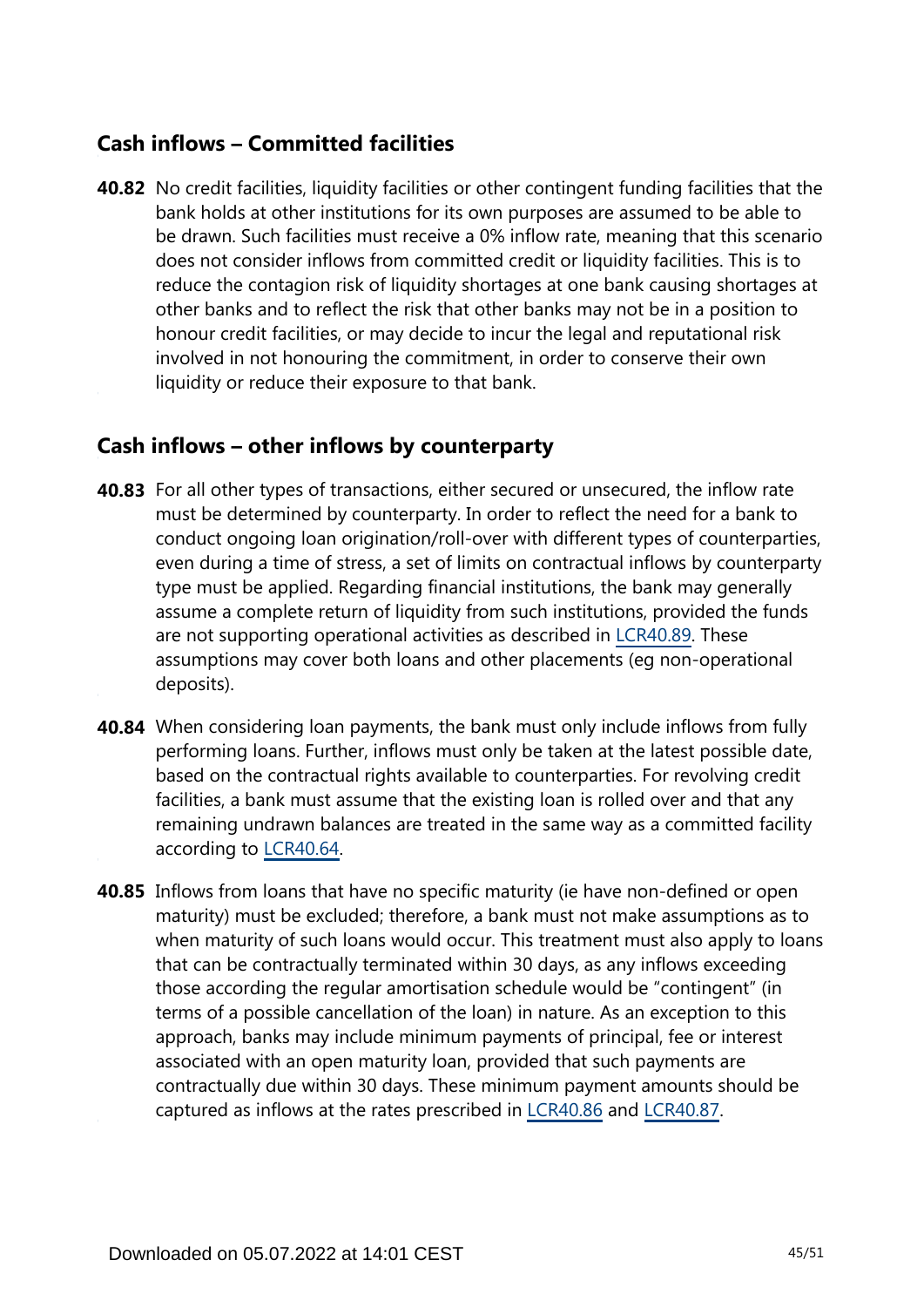**40.86** All payments (including interest payments and instalments) from retail and small business customers that are fully performing and contractually due within a 30-

day horizon may result in inflows. However, banks must assume to continue to extend loans to retail and small business customers, at a rate of 50% of contractual inflows. This results in an inflow of 50% of the contractual amount.

*FAQ*

*What is the treatment in the LCR of unsecured loans in precious metals extended by a bank or deposits in precious metals placed by a bank? Is the treatment for retail and small business customer inflows and other wholesale inflows according to [LCR40.86](https://www.bis.org/basel_framework/chapter/LCR/40.htm?tldate=20281012&inforce=20191215&published=20191215#paragraph_LCR_40_20191215_40_86) to [LCR40.90](https://www.bis.org/basel_framework/chapter/LCR/40.htm?tldate=20281012&inforce=20191215&published=20191215#paragraph_LCR_40_20191215_40_90) applicable? FAQ1*

> *Unsecured loans in precious metals extended by a bank or deposits in precious metals placed by a bank may be treated according to [LCR40.](https://www.bis.org/basel_framework/chapter/LCR/40.htm?tldate=20281012&inforce=20191215&published=20191215#paragraph_LCR_40_20191215_40_86) [86](https://www.bis.org/basel_framework/chapter/LCR/40.htm?tldate=20281012&inforce=20191215&published=20191215#paragraph_LCR_40_20191215_40_86) to [LCR40.90](https://www.bis.org/basel_framework/chapter/LCR/40.htm?tldate=20281012&inforce=20191215&published=20191215#paragraph_LCR_40_20191215_40_90) if the loan or deposit uniquely settles in cash. In the case of physical delivery or any optionality to do so, no inflow should be considered.*

*In deviation from this treatment, jurisdictions may alternatively allow a bank to recognise a cash inflow according to [LCR40.86](https://www.bis.org/basel_framework/chapter/LCR/40.htm?tldate=20281012&inforce=20191215&published=20191215#paragraph_LCR_40_20191215_40_86) to [LCR40.90](https://www.bis.org/basel_framework/chapter/LCR/40.htm?tldate=20281012&inforce=20191215&published=20191215#paragraph_LCR_40_20191215_40_90) if:* 

- *- contractual arrangements give the bank the choice between cash settlement physical delivery and*
	- *o physical delivery is subject to a significant penalty, or o both parties expect cash settlement; and*
- *- there are no factors such as market practices or reputational factors that may limit the bank's ability to settle the loan or deposit in cash (irrespective of whether physical delivery is subject to a significant penalty).*

*Supervisors in such jurisdictions must publicly disclose the treatment should they opt for the alternative treatment.*

**40.87** All payments (including interest payments and instalments) from wholesale customers that are fully performing and contractually due within the 30-day horizon may result in inflows. Banks must assume to continue to extend loans to wholesale clients, at a rate of 0% of inflows for financial institutions and central banks, and 50% for all others, including non-financial corporates, sovereigns, multilateral development banks, and PSEs. This results in an inflow percentage of: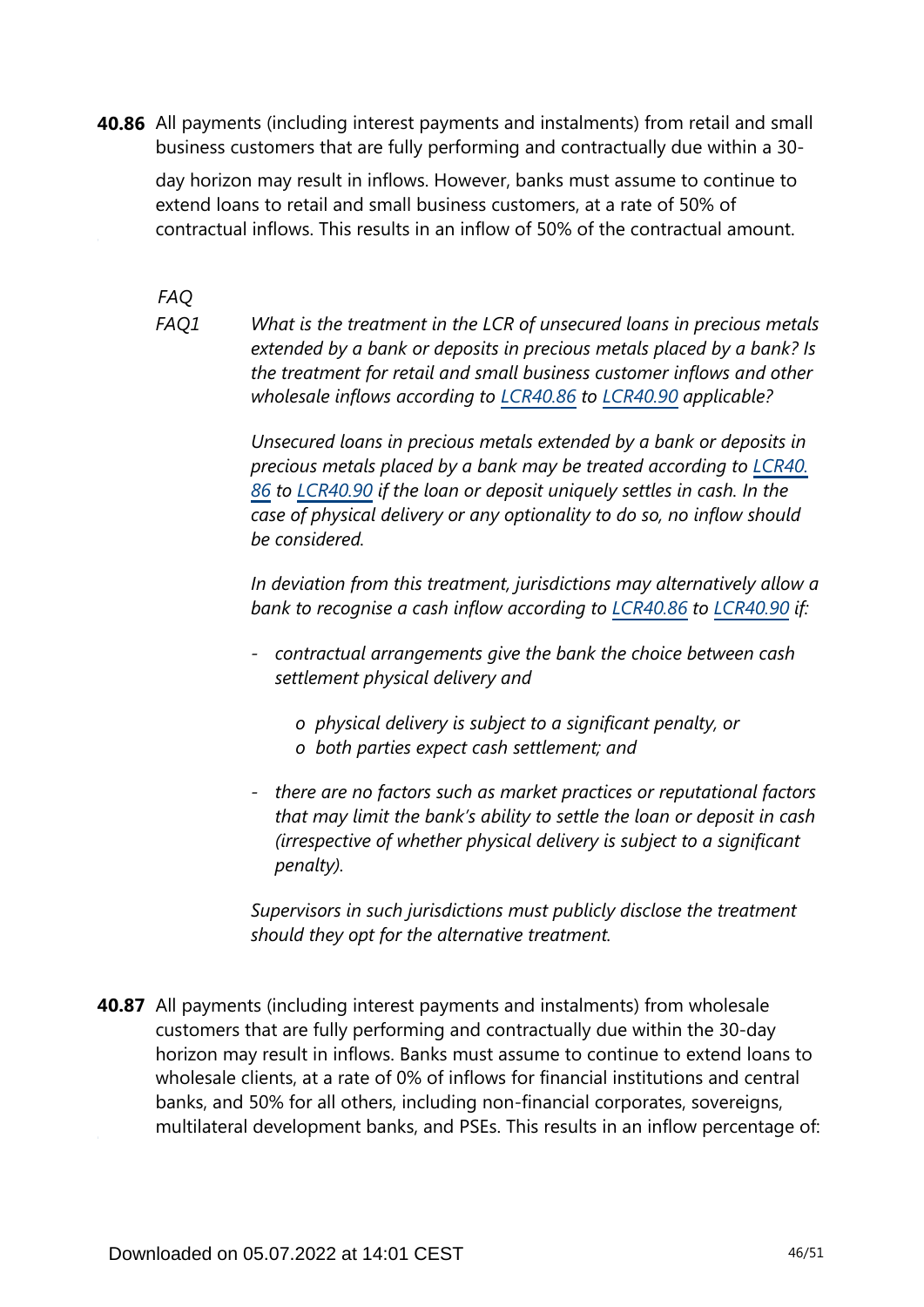- (1) 100% for financial institution and central bank counterparties; and
- (2) 50% for non-financial wholesale counterparties.
- **40.88** Inflows from securities maturing within 30 days not included in the stock of HQLA may be treated in the same category as inflows from financial institutions (ie 100% inflow). Banks may also recognise in this category inflows from the release of balances held in segregated accounts in accordance with regulatory requirements for the protection of customer trading assets, provided that these segregated balances are maintained in HQLA. This inflow must be calculated in line with the treatment of other related outflows and inflows covered in this standard. Level 1 and Level 2 assets maturing within 30 days must be included in the stock of liquid assets and must not be considered as inflows, provided that they meet all operational and definitional requirements as laid out in [LCR30.13](https://www.bis.org/basel_framework/chapter/LCR/30.htm?tldate=20281012&inforce=20191215&published=20200605#paragraph_LCR_30_20191215_30_13) to [LCR30.45.](https://www.bis.org/basel_framework/chapter/LCR/30.htm?tldate=20281012&inforce=20191215&published=20200605#paragraph_LCR_30_20191215_30_45) Payments arising from Level 1 and Level 2 assets which settle within 30 days that do not meet the operational requirements may be considered as inflows.

*FAQ*

*FAQ1*

*Can inflows from maturing securities in a collateral pool for covered bonds be considered as inflows?*

*Yes, inflows are not subject to operational requirements. Hence, these inflows are not per se excluded from the LCR even if the maturing securities are (or have been) excluded from the stock of HQLA due to being "encumbered" according to [LCR30.16.](https://www.bis.org/basel_framework/chapter/LCR/30.htm?tldate=20281012&inforce=20191215&published=20200605#paragraph_LCR_30_20191215_30_16) However, if the matured securities need to be substituted in the collateral pool within the 30 day horizon, an "other outflow" per [LCR40.74](https://www.bis.org/basel_framework/chapter/LCR/40.htm?tldate=20281012&inforce=20191215&published=20191215#paragraph_LCR_40_20191215_40_74) should be considered amounting to the liquidity value of these securities in the LCR.*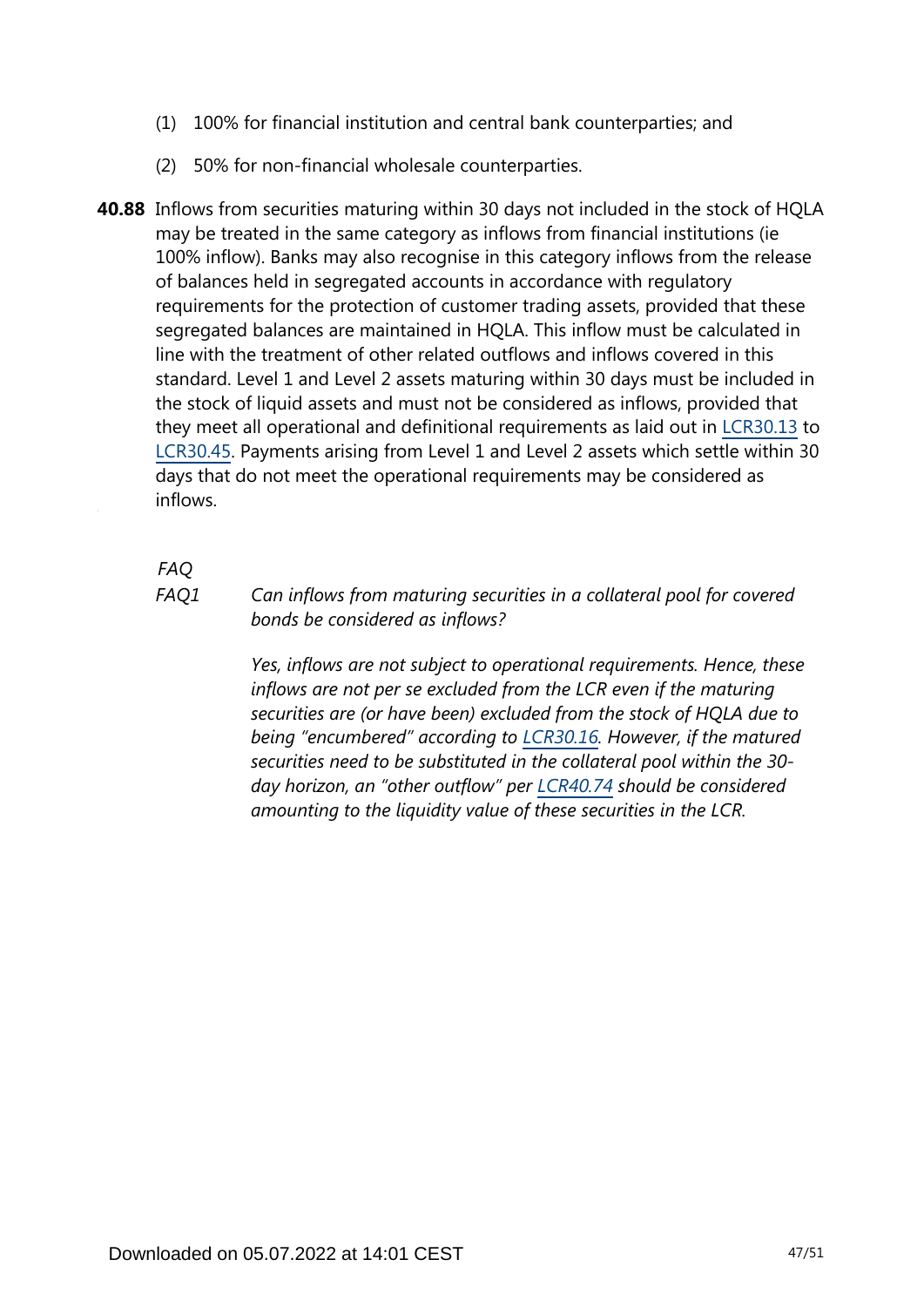**40.89** Deposits held at other financial institutions for operational purposes, as outlined in [LCR40.26](https://www.bis.org/basel_framework/chapter/LCR/40.htm?tldate=20281012&inforce=20191215&published=20191215#paragraph_LCR_40_20191215_40_26) to [LCR40.36](https://www.bis.org/basel_framework/chapter/LCR/40.htm?tldate=20281012&inforce=20191215&published=20191215#paragraph_LCR_40_20191215_40_36), such as for clearing, custody, and cash management purposes, must be assumed to stay at those institutions – ie they must receive a 0% inflow rate, as noted in [LCR40.31](https://www.bis.org/basel_framework/chapter/LCR/40.htm?tldate=20281012&inforce=20191215&published=20191215#paragraph_LCR_40_20191215_40_31). The same methodology applied in [LCR40.26](https://www.bis.org/basel_framework/chapter/LCR/40.htm?tldate=20281012&inforce=20191215&published=20191215#paragraph_LCR_40_20191215_40_26) to [LCR40.36](https://www.bis.org/basel_framework/chapter/LCR/40.htm?tldate=20281012&inforce=20191215&published=20191215#paragraph_LCR_40_20191215_40_36) for operational deposit outflows should also be applied to determine if deposits held at another financial institution are operational deposits and receive a 0% inflow. As a general principle if the bank receiving the deposit classifies the deposit as operational, the bank placing it should also classify it as an operational deposit. Notwithstanding the exclusion of deposit liabilities raised from correspondent banking activities from the treatment of operational deposits, as described in [LCR40.32](https://www.bis.org/basel_framework/chapter/LCR/40.htm?tldate=20281012&inforce=20191215&published=20191215#paragraph_LCR_40_20191215_40_32), deposits placed for the purpose of correspondent banking are held for operational purposes and, as such, must receive a 0% inflow rate. However, a 100% inflow rate may be applied to the

amount for which the bank is able to determine that the funds are "excess balances" in the sense of [LCR40.29](https://www.bis.org/basel_framework/chapter/LCR/40.htm?tldate=20281012&inforce=20191215&published=20191215#paragraph_LCR_40_20191215_40_29) to [LCR40.30](https://www.bis.org/basel_framework/chapter/LCR/40.htm?tldate=20281012&inforce=20191215&published=20191215#paragraph_LCR_40_20191215_40_30), ie they are not tied to operational purposes and may be withdrawn within 30 days.

**40.90** The same treatment applies for deposits held at the centralised institution in a cooperative banking network, that are assumed to stay at the centralised institution, as outlined in [LCR40.37](https://www.bis.org/basel_framework/chapter/LCR/40.htm?tldate=20281012&inforce=20191215&published=20191215#paragraph_LCR_40_20191215_40_37) to [LCR40.39;](https://www.bis.org/basel_framework/chapter/LCR/40.htm?tldate=20281012&inforce=20191215&published=20191215#paragraph_LCR_40_20191215_40_39) in other words, the depositing bank must not count any inflow for these funds – ie they must receive a 0% inflow rate.

### **Cash inflows – other cash inflows**

- **40.91** The sum of all net derivative cash inflows must receive a 100% inflow factor. The amounts of derivatives cash inflows and outflows must be calculated in accordance with the methodology described in [LCR40.49.](https://www.bis.org/basel_framework/chapter/LCR/40.htm?tldate=20281012&inforce=20191215&published=20191215#paragraph_LCR_40_20191215_40_49)
- Where derivatives are collateralised by HQLA, cash inflows must be calculated net **40.92** of any corresponding cash or contractual collateral outflows that would result, all other things being equal, from contractual obligations for cash or collateral to be posted by the bank, given these contractual obligations would reduce the stock of HQLA. This is in accordance with the principle that banks must not doublecount liquidity inflows or outflows.
- **40.93** Other contractual cash inflows may be included at national discretion. Inflow percentages may be determined as appropriate for each type of inflow by supervisors in each jurisdiction. Cash inflows related to non-financial revenues are not taken into account in the calculation of the net cash outflows for the purposes of this standard.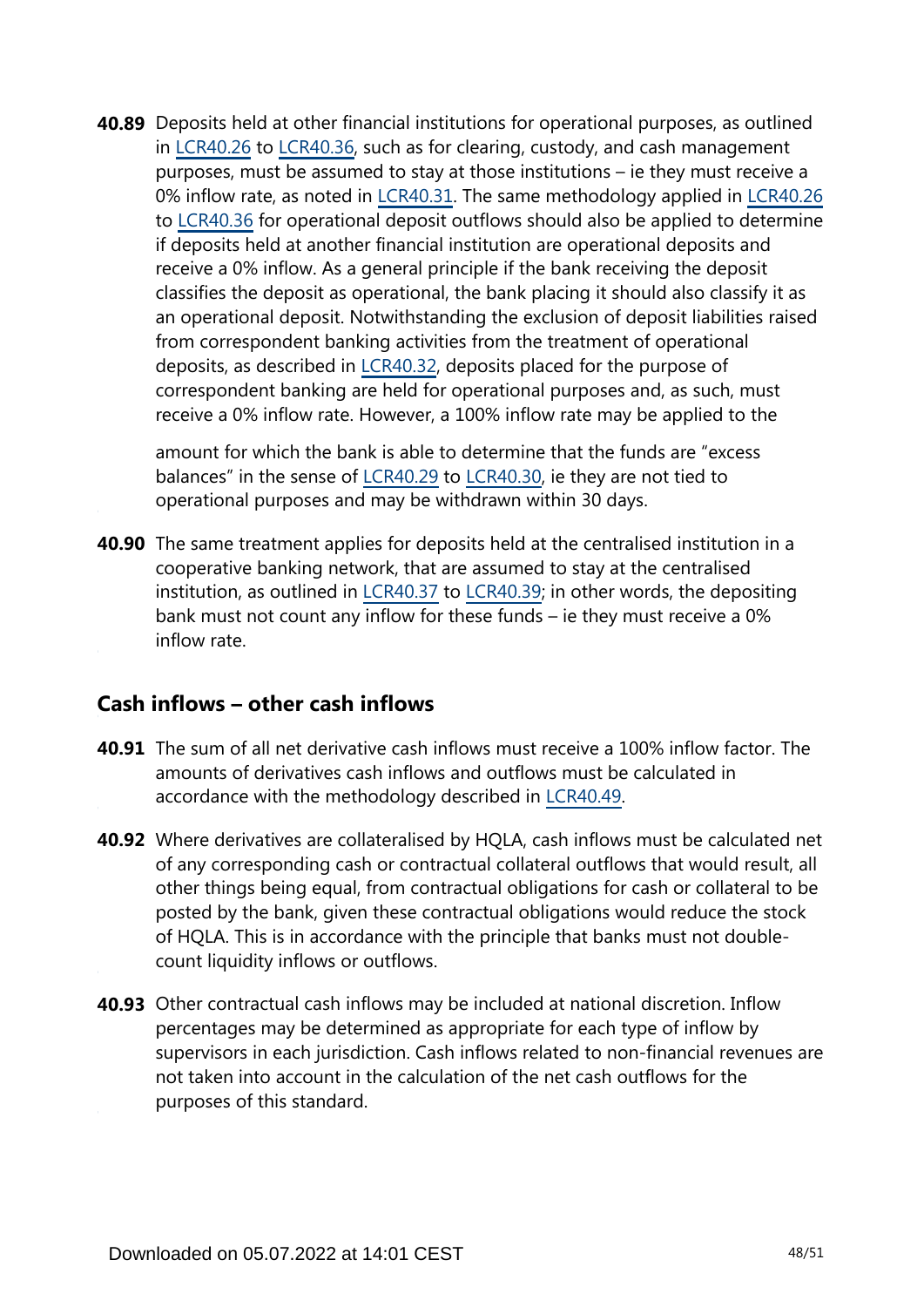*FAQ What is the treatment of inflows and outflows of cash and collateral during the next 30 days arising from forward transactions (eg forward repos)? FAQ1*

> *The following transactions do not have any impact on a bank's LCR and can be ignored:*

- *- forward repos, forward reverse repos and forward collateral swaps that start and mature within the LCR's 30-day horizon;*
- *- forward repos, forward reverse repos and forward collateral swaps that start prior to and mature after the LCR's 30-day horizon; and*
- *- all forward sales and forward purchase of HQLA.*

*For forward repos, forward reverse repos and forward collateral swaps that start within the 30-day horizon and mature beyond the LCR's 30 day horizon, the treatments are as follows.*

- *- Cash outflows from forward reverse repos (with a binding obligation to accept) count towards "other cash outflows" according to [LCR40.](https://www.bis.org/basel_framework/chapter/LCR/40.htm?tldate=20281012&inforce=20191215&published=20191215#paragraph_LCR_40_20191215_40_74) [74](https://www.bis.org/basel_framework/chapter/LCR/40.htm?tldate=20281012&inforce=20191215&published=20191215#paragraph_LCR_40_20191215_40_74) and should be netted against the market value of the collateral received after deducting the haircut applied to the respective assets in the LCR (15% to Level 2A, 25% to RMBS Level 2B assets, and 50% to other Level 2B assets).*
- *- Cash inflows from forward repos are "other contractual inflows" according to [LCR40.93](https://www.bis.org/basel_framework/chapter/LCR/40.htm?tldate=20281012&inforce=20191215&published=20191215#paragraph_LCR_40_20191215_40_93) and should be netted against the market value of the collateral extended after deducting the haircut applied to the respective assets in the LCR.*
- *- In case of forward collateral swaps, the net amount between the market values of the assets extended and received after deducting the haircuts applied to the respective assets in the LCR counts towards "other contractual outflows" or "other contractual inflows" depending on which amount is higher.*

*Forward repos, forward reverse repos and forward collateral swaps that start previous to and mature within the LCR's 30-day horizon are treated like repos, reverse repos and collateral swaps according to [LCR40.46](https://www.bis.org/basel_framework/chapter/LCR/40.htm?tldate=20281012&inforce=20191215&published=20191215#paragraph_LCR_40_20191215_40_46) to [LCR40.48](https://www.bis.org/basel_framework/chapter/LCR/40.htm?tldate=20281012&inforce=20191215&published=20191215#paragraph_LCR_40_20191215_40_48) and [LCR40.78](https://www.bis.org/basel_framework/chapter/LCR/40.htm?tldate=20281012&inforce=20191215&published=20191215#paragraph_LCR_40_20191215_40_78) to [LCR40.81](https://www.bis.org/basel_framework/chapter/LCR/40.htm?tldate=20281012&inforce=20191215&published=20191215#paragraph_LCR_40_20191215_40_81) respectively.*

*Note that HQLA collateral held by a bank on the first day of the LCR horizon may count towards the stock of HQLA even if it is sold or repoed forward.*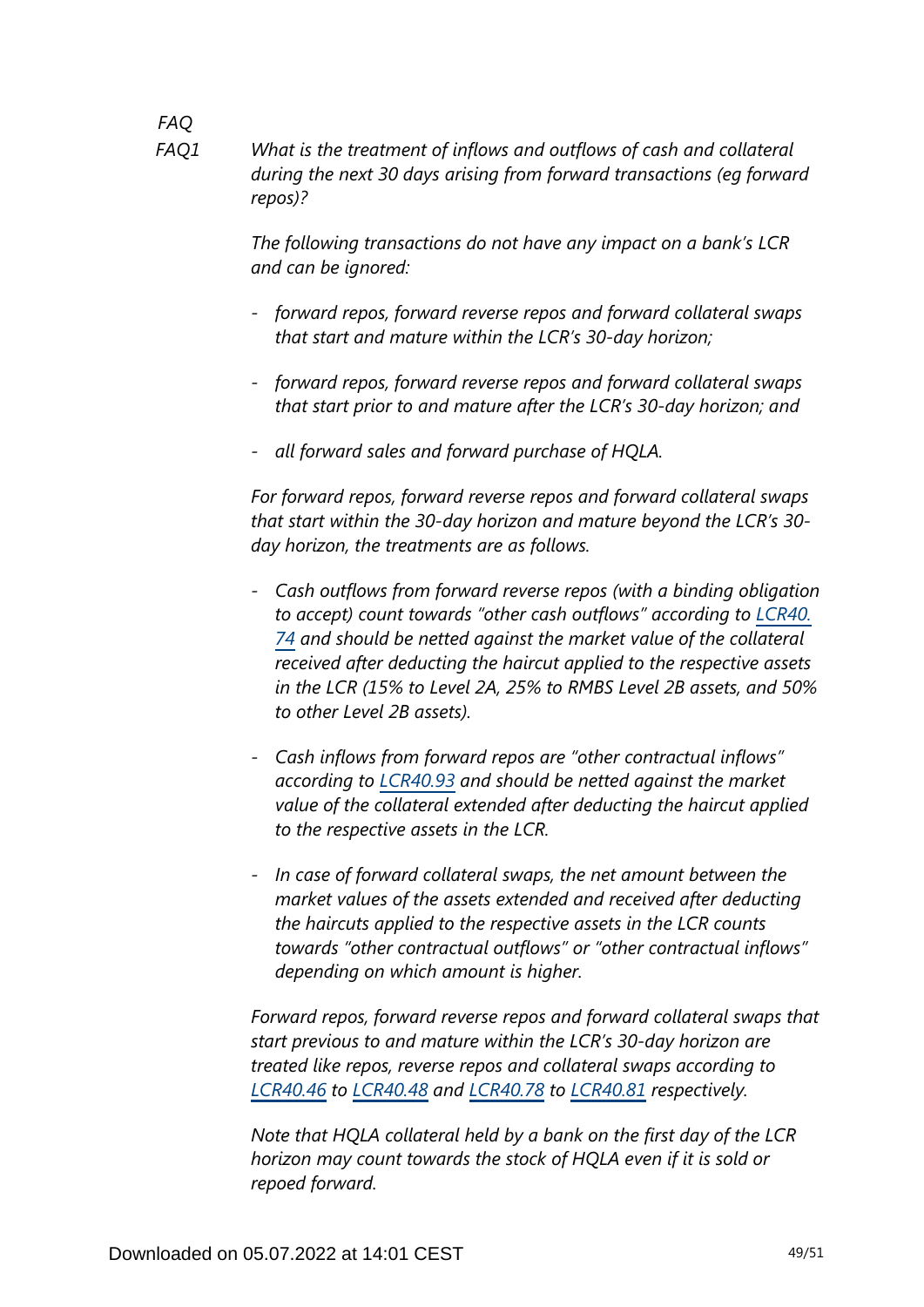*Unsettled sales and purchases of HQLA can be ignored in the LCR. The cash flows arising from sales and purchases of non-HQLA that are executed but not yet settled at reporting date count towards "other cash inflows" and "other cash outflows".*

*Note that any outflows or inflows of HQLA in the next 30 days in the context of forward and unsettled transactions are only considered if the assets do or will count toward the bank's stock of HQLA. Outflows and inflows of HQLA-type assets that are or will be excluded from the bank' s stock of HQLA due to operational requirements are treated like outflows or inflows of non-HQLA.*

*Other contractual outflow is determined as 100% as per [LCR40.74](https://www.bis.org/basel_framework/chapter/LCR/40.htm?tldate=20281012&inforce=20191215&published=20191215#paragraph_LCR_40_20191215_40_74) of the LCR framework, while other contractual inflows are subject to national discretion as per [LCR40.93](https://www.bis.org/basel_framework/chapter/LCR/40.htm?tldate=20281012&inforce=20191215&published=20191215#paragraph_LCR_40_20191215_40_93). Some industry members are concerned about the potential asymmetrical treatment between the two items with respect to unsettled sales and purchases as addressed in [LCR40.93](https://www.bis.org/basel_framework/chapter/LCR/40.htm?tldate=20281012&inforce=20191215&published=20191215#paragraph_LCR_40_20191215_40_93) FAQ1. Does this requirement apply broadly to all unsettled trades, ie does it also apply to "open" and "failed" trades, or does it only apply to forwards? Banks which apply settlement date accounting for open trades would not have any "open trades" on their balance sheet and therefore this requirement might create an unlevel playing field for different accounting frameworks. FAQ2*

> *Unsettled transactions are addressed in the second to last paragraph of the response to [LCR40.93](https://www.bis.org/basel_framework/chapter/LCR/40.htm?tldate=20281012&inforce=20191215&published=20191215#paragraph_LCR_40_20191215_40_93) FAQ1. It refers to any sales or purchases that are executed but not yet settled at reporting date and follows the approach set out for forward transactions. It captures both "open" and "failed" trades if settlement is expected within 30 days irrespective of the balance sheet treatment. In doing so, the response to [LCR40.93](https://www.bis.org/basel_framework/chapter/LCR/40.htm?tldate=20281012&inforce=20191215&published=20191215#paragraph_LCR_40_20191215_40_93) FAQ1 allows for a symmetrical treatment by applying "other cash outflows" to executed but not yet settled purchases of non-HQLA and, subject to national discretion, "other cash inflows" to executed but not yet settled sales, while unsettled sales/purchases of HQLA can be ignored.*

*What is the treatment of Level 1 and Level 2 assets that are lent /borrowed without any further offsetting transaction (ie no repo /reverse repo or collateral swap) if the assets will be returned or can be recalled during the next 30 days? Are these assets eligible HQLA on the side of the lender or borrower? FAQ3*

> *These assets do not count towards the stock of HQLA for either the lender or the borrower. On the side of the borrower, these assets do not*